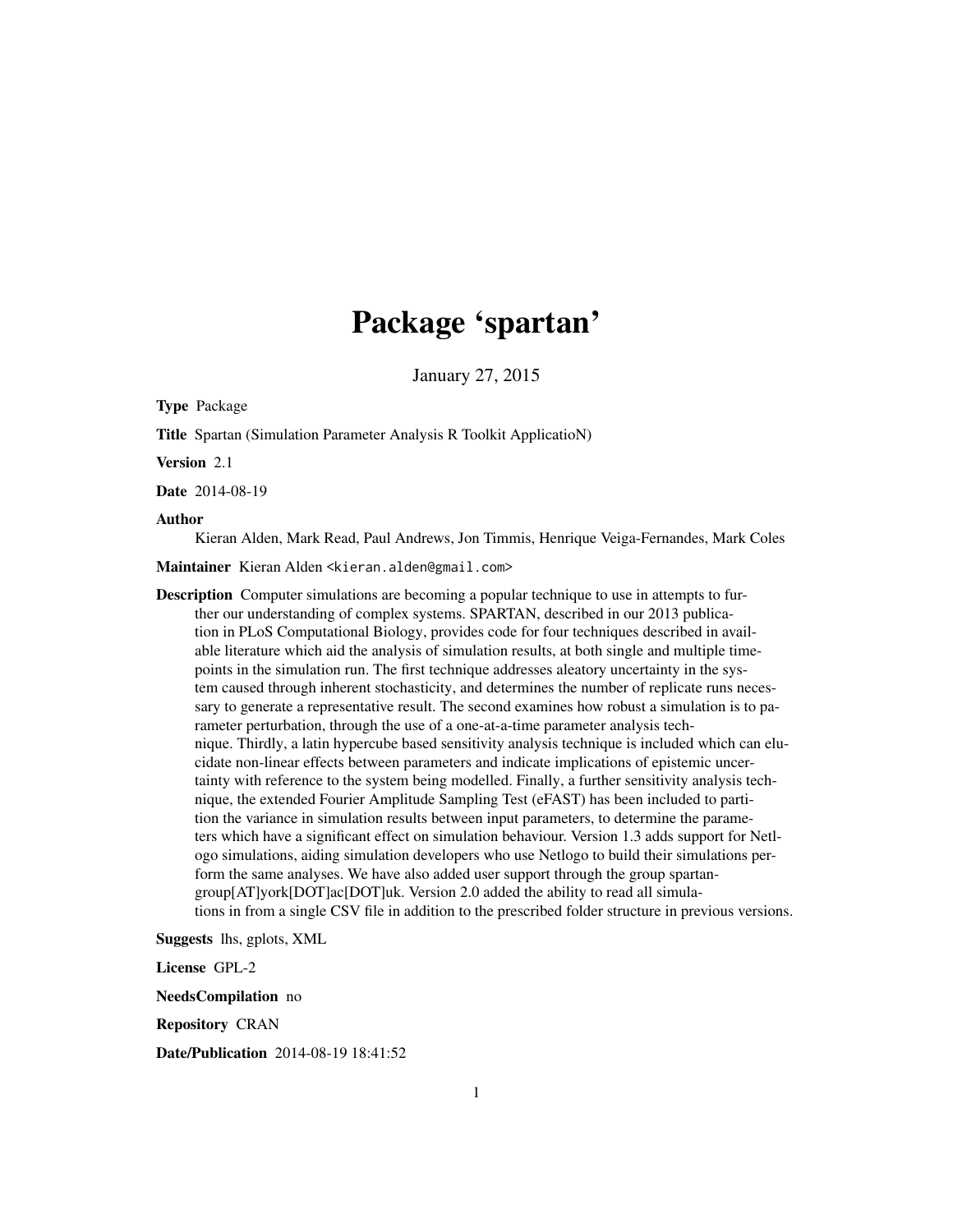## <span id="page-1-0"></span>R topics documented:

| Technique 2: One-At-A-Time - Generate Parameter Value Sets 7                                                        |  |  |  |  |  |  |     |
|---------------------------------------------------------------------------------------------------------------------|--|--|--|--|--|--|-----|
| Technique 2: One-At-A-Time - Perform Analysis of Results 9                                                          |  |  |  |  |  |  |     |
| Technique 3: Latin-Hypercube: Generate Parameter Value Sets 15                                                      |  |  |  |  |  |  |     |
| Technique 3: Latin-Hypercube: Perform Analysis of Results 16                                                        |  |  |  |  |  |  |     |
|                                                                                                                     |  |  |  |  |  |  |     |
|                                                                                                                     |  |  |  |  |  |  |     |
|                                                                                                                     |  |  |  |  |  |  |     |
|                                                                                                                     |  |  |  |  |  |  |     |
| Utility: Generate Median Distribution(s) $\ldots \ldots \ldots \ldots \ldots \ldots \ldots \ldots \ldots \ldots$ 33 |  |  |  |  |  |  |     |
|                                                                                                                     |  |  |  |  |  |  |     |
| Index                                                                                                               |  |  |  |  |  |  | 35. |

#### Technique 1: Aleatory Analysis

*Technique 1: Aleatory Analysis*

#### Description

Aleatory uncertainty is caused by inherent stochasticity within a simulation. For stochastic simulations, a number of replicate runs need to be performed for each parameter set, thus achieving a more representative result. This technique indicates the number of simulation runs necessary to reduce this uncertainty. This follows the method described by Read et al in the reference below. To use this, you should have chosen the number of runs you want to compare (for example, 1,5,50,100,300,500,and 800). For each sample size, you should choose a number of subsets (for example, 20). Then, you should create this number of subsets of runs for each sample size. So, choosing the values from the examples, we have 20 sets where the simulation was run once, 20 sets where each set contains the results of 5 runs, right through to 20 sets where each contains the results of 800 runs. This method then looks at each sample size used, and (a) generates the median distribution for all output measures for each of the subsets (b) goes through each of the subsets (20 in the example case), comparing the median of each measure with the respective median in the first subset, using the Vargha-Delaney A-Test (reference below) to give an indication of how different the results are, (c) for each sample size, creates graphes showing how different the results of each subset are (i.e. the A-Test result). A summary of the A-Test results is also output as a Comma Separated Value file, an example of which can be found in the data folder of this package (AA\_Example\_ATestMaxAndMedians.csv). A full tutorial on using this technique, along with example simulation output to use, can be found on the project website.

Note 1: From Spartan 2.0, you can specify your simulation data in two ways:

A - Set folder structure (as in previous versions of Spartan): This is shown in figure AA\_Folder\_Struc.png within the extdata folder of this package, and described in detail in the tutorial. Using this structure, the parameter FILEPATH should point to a directory that contains a folder that in turn contains the results for the sample sizes being analysed. For example, if the sample sizes being analysed were 1, 5, 50, 100, 300, 500, and 800, the folder specified by FILEPATH would contain seven folders, one for each of these sample sizes. The folder for each sample size then contains one folder for each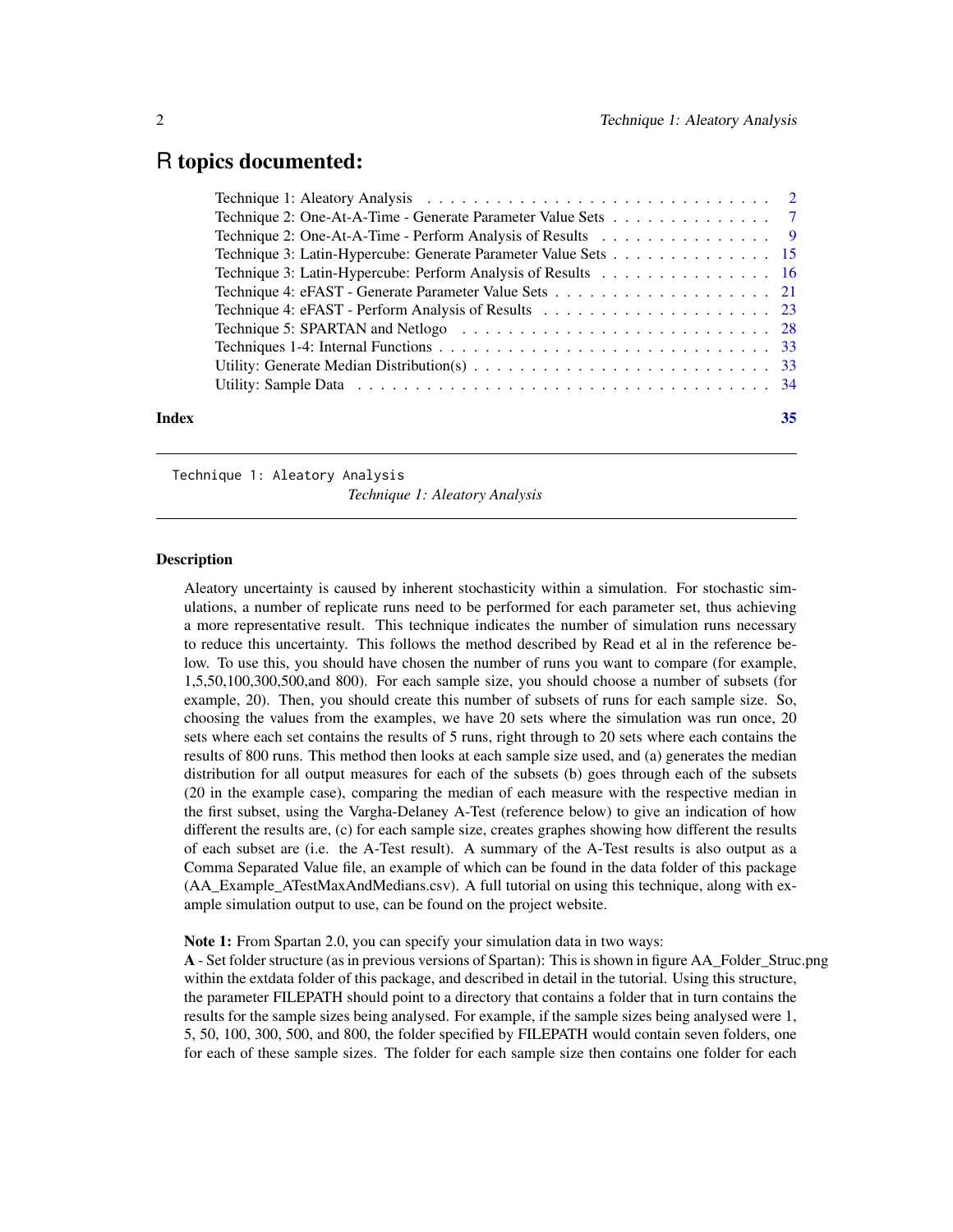of the result subsets. In the example case, this would be 20 folders, numbered 1-20. Each of these folders will contain the number of simulation runs performed for the sample size being analysed. For example, if the uncertainty of 5 simulation runs is being examined, each of the 20 folders will contain the results from 5 simulation runs. If 100 runs were being examined, each of the 20 folders would contain the results from 100 runs, and so on. The folders containing the results from each run should be numbered from 1 to the number of runs performed.

B - Single CSV file Input. From Spartan 2.0, you can specify all your results in a single CSV file. An example of this file can be found in the extdata folder of the package, named AA\_SimResponses.csv. Each row of this file should correspond to one of the sample sizes and subsets to be analysed. The first two columns should therefore be the sample size being analysed and the number of the subset for this sample size. Remaining columns then list the simulation responses for that set. For example, consider a sample set of 5. The first set of 5 runs, set 1, will exist in this CSV file as 5 rows, with the simulation result from each of the 5 runs in this set. See either the input structure detail on the YCIL website, or the example file for more detail. This technique will then process this file rather than the folder structure as Spartan did previously.

Note 2: From Spartan 2.0, performing this analysis at multiple timepoints is now performed using the same method calls below. There are no additional method calls for timepoint analysis.

#### This technique consists of four methods:

aa summariseReplicateRuns: Only to be applied in cases where simulation responses are supplied in the folder structure (as in all previous versions of Spartan), useful for cases where the simulation is agent-based. Iterates through simulation runs for each sample size creating a CSV file containing results for all sample sizes and all subsets (in the same format as the new CSV file format discussed above). Where a simulation response is comprised of a number of records (for example a number of cells), the median value will be recorded as the response for this subset of the sample size being analysed. This file is output to a CSV file, named as stated by the parameter ME-DIANS\_SUMMARY\_FILE\_NAME. If doing this analysis over multiple timepoints, the timepoint will be appended to the filename given in MEDIANS\_SUMMARY\_FILE\_NAME.

aa\_getATestResults: Examines the CSV file produced either by the method above or provided by the user, analysing each sample size independently, to determine how 'different' the results of each of the subsets are. For each sampple size, the distribution of responses for each subset are compared with the first subset using the Vargha-Delaney A-Test. These scores are stored in a CSV file, with filename as stated in parameter ATESTRESULTSFILENAME. The A-Test results for a sample size are then graphed, showing how different each of the subsets are. An example graph can be seen in the extdata folder of this package (AA\_5Samples.pdf). If doing this analysis over multiple timepoints, the timepoint will be appended to the filename given in ATESTRESULTSFILENAME and appended to the name of the graph.

aa sampleSizeSummary: This takes each sample size to be examined in turn, and iterates through all the subsets, determining the median and maximum A-Test score observed for each sample size. A CSV file is created summarising the median and maximum A-Test scores for all sample sizes, named as stated in parameter SUMMARYFILENAME. If doing this analysis over multiple timepoints, the timepoint will be appended to the filename given in SUMMARYFILENAME.

aa\_graphSampleSizeSummary: Produces a full graph of the data generated by the above method (by full, we mean the y-axis (the A-Test score) goes from 0-1, and the x axis contains all sample sizes examined), making it easy to see how uncertainty reduces with an increase in sample size. An example can be seen in the extdata folder of this package (AA\_Results.pdf). This graph is named as stated in the parameter GRAPHOUTPUTFILE, with the timepoint appended if the analysis is for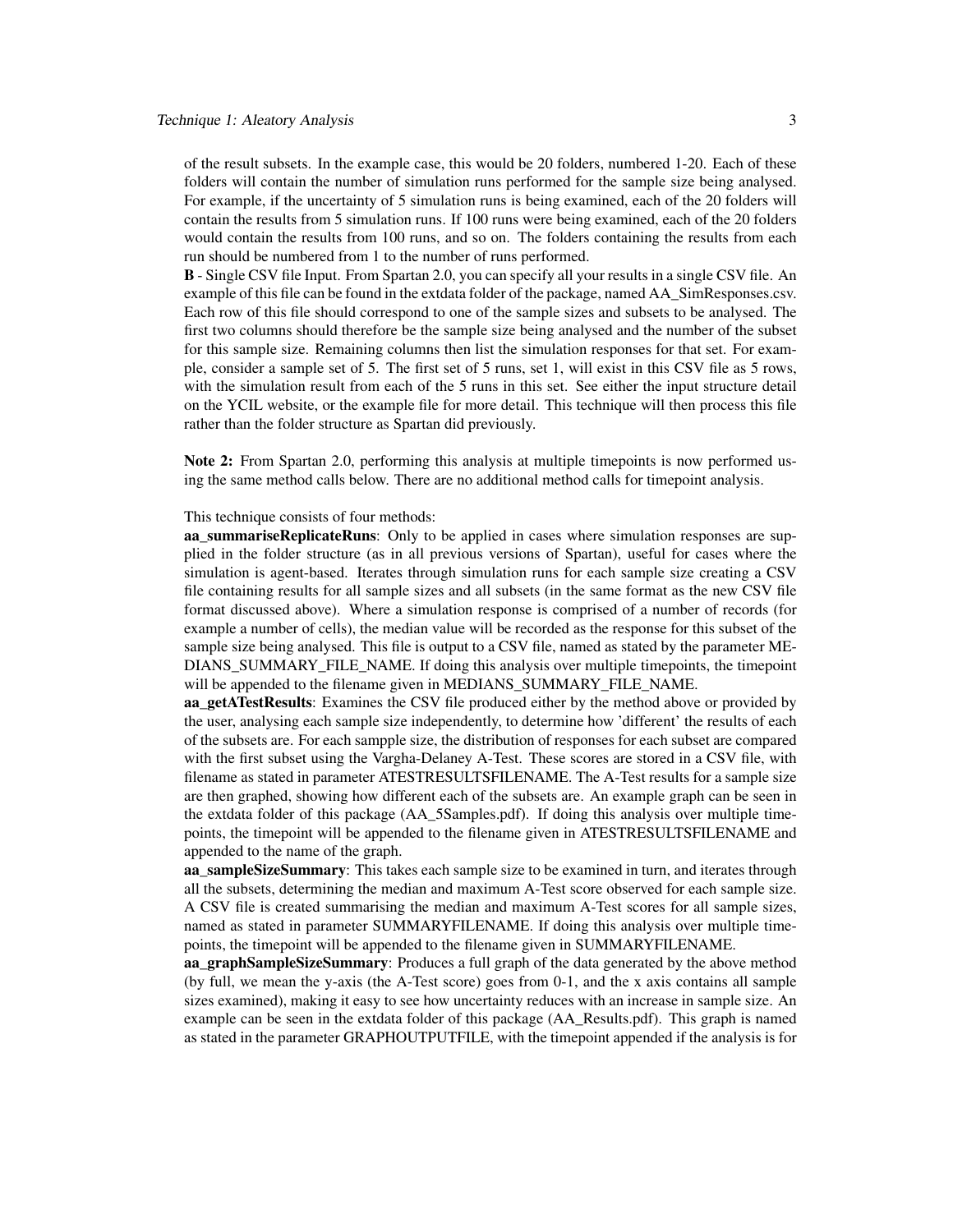multiple timepoints.

Usage

```
aa_summariseReplicateRuns(FILEPATH,SAMPLESIZES,MEASURES,RESULTFILENAME,
ALTFILENAME,OUTPUTFILECOLSTART,OUTPUTFILECOLEND,
AA_SIM_RESULTS,TIMEPOINTS=NULL,TIMEPOINTSCALE=NULL)
```

```
aa_getATestResults(FILEPATH,SAMPLESIZES,NUMSUBSETSPERSAMPLESIZE,
MEASURES,AA_SIM_RESULTS,ATESTRESULTSFILENAME,
LARGEDIFFINDICATOR,TIMEPOINTS=NULL,TIMEPOINTSCALE=NULL,GRAPHNAME=NULL)
```

```
aa_sampleSizeSummary(FILEPATH,SAMPLESIZES,MEASURES,ATESTRESULTSFILENAME,
SUMMARYFILENAME,TIMEPOINTS=NULL,TIMEPOINTSCALE=NULL)
```

```
aa_graphSampleSizeSummary(FILEPATH,MEASURES,MAXSAMPLESIZE,SMALL,MEDIUM,
LARGE,SUMMARYFILENAME,GRAPHOUTPUTFILE,TIMEPOINTS=NULL,
TIMEPOINTSCALE=NULL,GRAPHLABEL=NULL)
```
## Arguments

| FILEPATH                | Directory where the results of the simulation runs, in folders or in single CSV<br>file format, can be found                                                                                                                                                                                                                                                                         |
|-------------------------|--------------------------------------------------------------------------------------------------------------------------------------------------------------------------------------------------------------------------------------------------------------------------------------------------------------------------------------------------------------------------------------|
| SAMPLESIZES             | The sample sizes chosen (i.e. in our case, this would be an array containing<br>1,5,50,100,300,800)                                                                                                                                                                                                                                                                                  |
| NUMSUBSETSPERSAMPLESIZE |                                                                                                                                                                                                                                                                                                                                                                                      |
|                         | The number of subsets for each sample size (i.e in the tutorial case, 20)                                                                                                                                                                                                                                                                                                            |
|                         | RESULTFILENAME Name of the simulation results file (e.g. "trackedCells_Close.csv"). In the cur-<br>rent version, XML and CSV files can be processed. Only required if running<br>the first method (to process results directly). If performing this analysis over<br>multiple timepoints, it is assumed that the timepoint follows the file name, e.g.<br>trackedCells_Close_12.csv. |
| ALTFILENAME             | In some cases, it may be relevant to read from a further results file if the initial<br>file contains no results. This filename is set here. In the current version, XML<br>and CSV files can be processed. Only required if running the first method (to<br>process results directly)                                                                                               |
| OUTPUTFILECOLSTART      |                                                                                                                                                                                                                                                                                                                                                                                      |
|                         | Column number in the simulation results file where output begins - saves (a)<br>reading in unnecessary data, and (b) errors where the first column is a label, and<br>therefore could contain duplicates. Only required if running the first method (to<br>process results directly)                                                                                                 |
| OUTPUTFILECOLEND        |                                                                                                                                                                                                                                                                                                                                                                                      |

Column number in the simulation results file where the last output measure is. Only required if running the first method.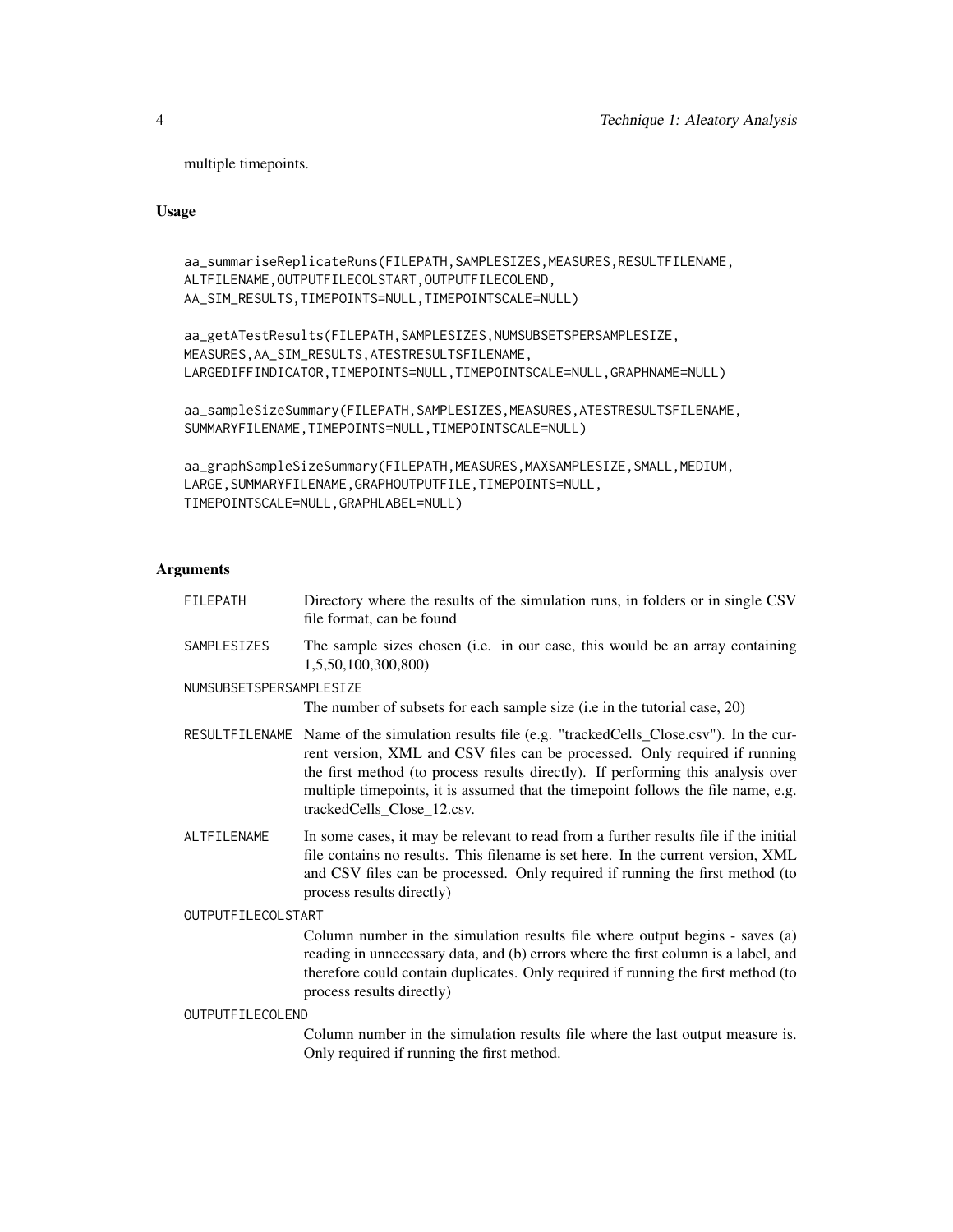| MEASURES | An array containing the names of the simulation output measures to be anal-    |
|----------|--------------------------------------------------------------------------------|
|          | ysed. For example, in the tutorial simulation, we tracked a cells Velocity and |
|          | Displacement. Our array would contain these two strings                        |

AA\_SIM\_RESULTS Either - A: The name of the summary CSV file to be created by the first method (aa\_summariseReplicateRuns) or B: The name of the provided CSV file that summarises the results of all runs for this analysis.

#### ATESTRESULTSFILENAME

Name of the file that will contain the A-Test scores for each sample size (created by aa\_getATestResults).

#### LARGEDIFFINDICATOR

The A-Test determines there is a large difference between two sets if the result is greater than 0.2 either side of the 0.5 line. Should this not be suitable, this can be changed here

#### SUMMARYFILENAME

Name of the file generated by aa sampleSizeSummary, listing the maximum and median A-Test results for each sample size.

- MAXSAMPLESIZE The highest number of samples used. In our example case, this would be set to 300
- SMALL The figure  $(>0.5)$  which is deemed a "small difference" between two sets being compared. Vargha-Delaney set this value to 0.56 - but this can be altered here
- MEDIUM The figure (>0.5) which is deemed a "medium difference" between two sets being compared. Vargha-Delaney set this value to 0.66 - but this can be altered here
- LARGE The figure  $(>0.5)$  which is deemed a "large difference" between two sets being compared. Vargha-Delaney set this value to 0.73 - but this can be altered here

GRAPHOUTPUTFILE

Filename that should be given to the generated summary graph. This must have a PDF file extension

- TIMEPOINTS Implemented so this method can be used when analysing multiple simulation timepoints. If only analysing one timepoint, this should be set to NULL. If not, this should be an array of timepoints, e.g. c(12,36,48,60)
- TIMEPOINTSCALE Implemented so this method can be used when analysing multiple simulation timepoints. Sets the scale of the timepoints being analysed, e.g. "Hours"
- GRAPHNAME Used internally by the getATestResults method when producing graphs for multiple timepoints. Should not be set in function call.

#### References

This technique is described by Read et al (2012) in their paper: Techniques for Grounding Agent-Based Simulations in the Real Domain: a case study in Experimental Autoimmune Encephalomyelitis." The A-Test is described by by Vargha & Delaney (2000): "A critique and improvement of the CL Common Language Effect Size Statistics of McGraw and Wong"

GRAPHLABEL Used internally by the getATestResults method when producing graphs for multiple timepoints. Should not be set in function call.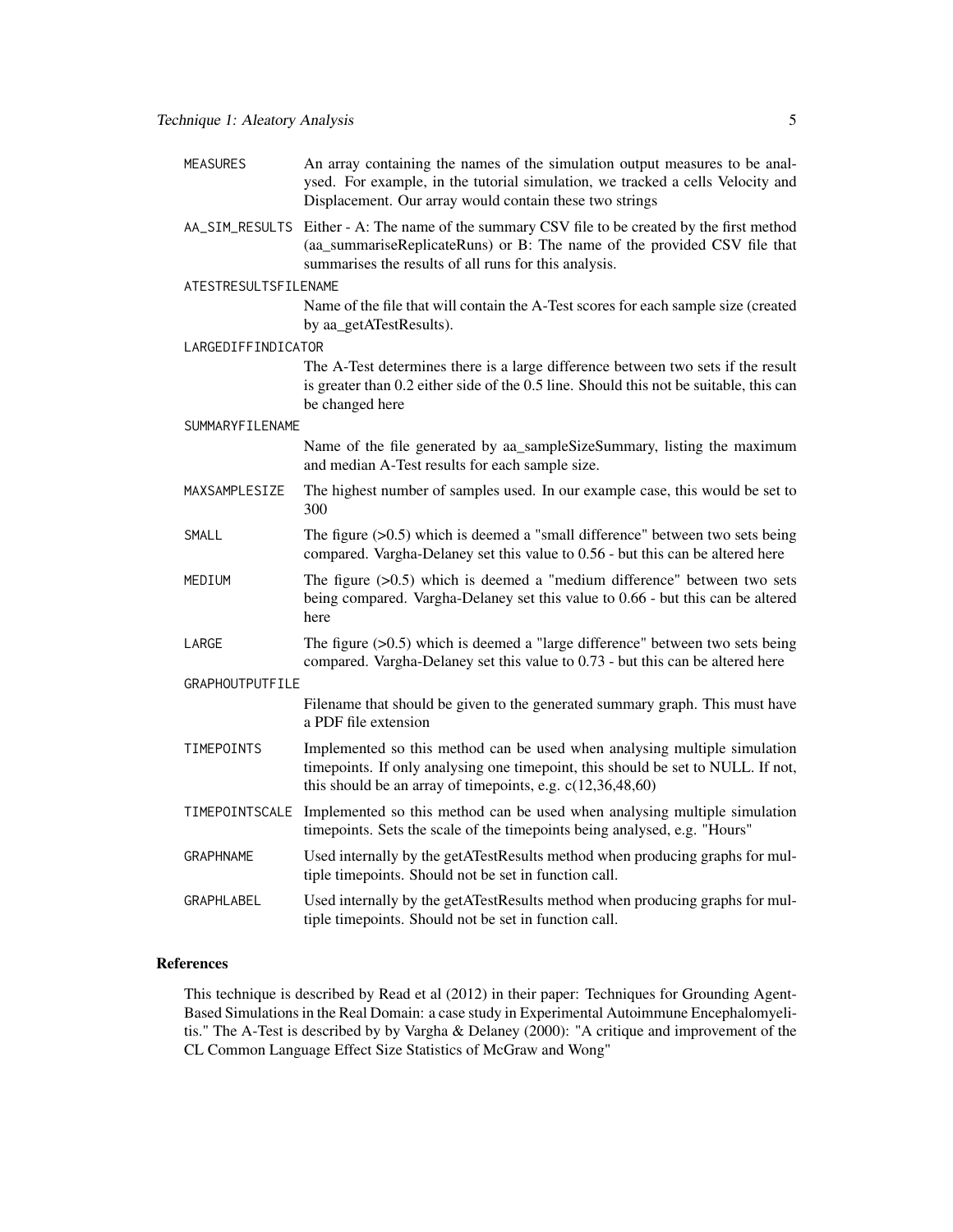## Examples

```
# THE CODE IN THIS EXAMPLE IS THE SAME AS THAT USED IN THE TUTORIAL, AND
# THUS YOU NEED TO DOWNLOAD THE TUTORIAL DATA SET AND SET FILEPATH
# CORRECTLY TO RUN THIS
##---- Firstly, declare the parameters required for the four functions ----
library(XML)
library(spartan)
# The directory where you have extracted the example simulation results.
FILEPATH <- "/home/user/Downloads/AA_ABM/"
# The sample sizes that are to be analysed, contained within an array
SAMPLESIZES <- c(1,5,50,100,300)
# The simulation output measures to be analysed, again contained within an array
MEASURES<-c("Velocity","Displacement")
# The number of subsets used. By default use 20, as performed by Read et al in
# their published technique
NUMSUBSETSPERSAMPLESIZE<-20
# The output file containing the simulation results from that simulation run. Note
# there should be no file extension
RESULTFILENAME<-"trackedCells_Close.csv"
# Not used in this case, but this is useful in cases where two result files may
# exist (for example if tracking cells close to an area, and those further away
# two output files could be used). Here, results in a second file are processed
# if the first is blank or does not exist.
ALTETI FNAME<-NULL
# Use this if simulation results are in CSV format.
# The column within the csv results file where the results start. This is useful
# as it restricts what is read in to R, getting round potential errors where the
# first column contains an agent label (as R does not read in CSV files where the
# first column contains duplicates)
OUTPUTFILECOLSTART<-10
# Use this if simulation results are in CSV format.
# Last column of the output measure results
OUTPUTFILECOLEND<-11
# File either A: created by method 1 to contain the median of each output measure
# of each simulation run in that subset, or B: The name of the provided single
# CSV file containing the simulation responses
AA_SIM_RESULTS<-"AA_SimResponses.csv"
# The results of the A-Test comparisons of the twenty subsets for each sample size
# are stored within an output file. This parameter sets the name of this file.
# Note no file extension. Current versions of spartan output to CSV files
ATESTRESULTSFILENAME<-"AA_ATest_Scores.csv"
# A summary file is created containing the maximum and median
# A-Test values for each sample size. This parameter sets the name of this file.
SUMMARYFILENAME<-"AA_ATestMaxAndMedians"
# The A-Test value either side of 0.5 which should be considered a 'large difference'
# between two sets of results. Use of 0.23 was taken from the Vargha-Delaney
# publication but can be adjusted here as necessary.
LARGEDIFFINDICATOR<-0.23
# A-Test values above 0.5 (no difference) which should be considered as small,
# medium, and large differences between two result sets. Used in the graph
```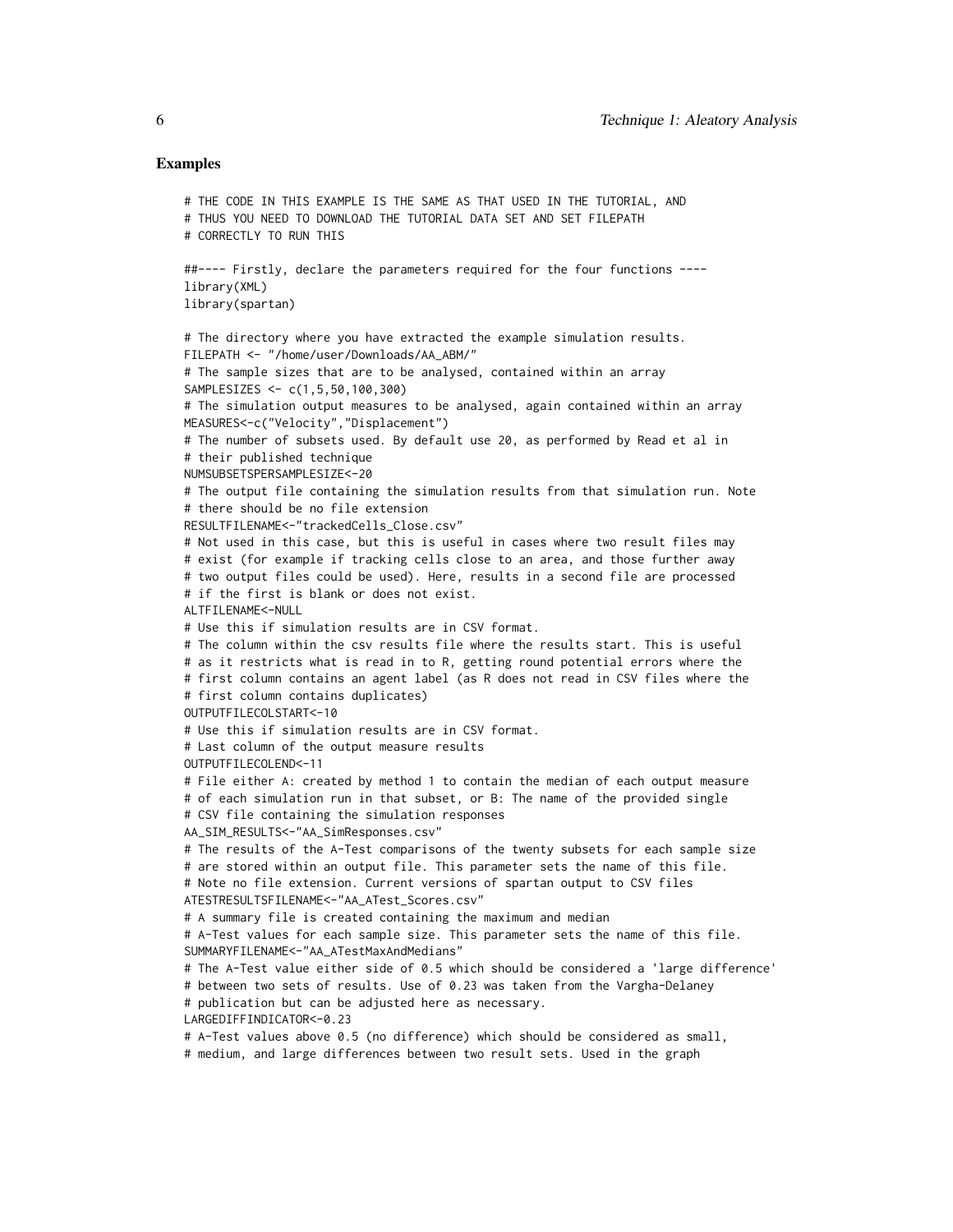<span id="page-6-0"></span>Technique 2: One-At-A-Time - Generate Parameter Value Sets 7

```
# summarising all sample sizes.
SMALL<-0.56
MEDIUM<-0.66
LARGE < -0.73# Name of the graph which summarises the analysis results for all sample sizes.
# Current versions of spartan output to pdf. Note no file extension
GRAPHOUTPUTFILE<-"AA_ATestMaxes.pdf"
# Timepoints being analysed. Must be NULL if no timepoints being analysed, or else
# be an array of timepoints. Scale sets the measure of these timepoints
TIMEPOINTS<-NULL; TIMEPOINTSCALE<-NULL
# Example Timepoints:
#TIMEPOINTS<-c(12,36,48,60); TIMEPOINTSCALE<-"Hours"
## Not run:
# DONTRUN IS SET SO THIS IS NOT EXECUTED WHEN PACKAGE IS COMPILED - BUT THIS
# HAS BEEN TESTED WITH THE TUTORIAL DATA
##--- NOW RUN THE FOUR METHODS IN THIS ORDER ----
# A: RUN WHEN PROCESSING FOLDER STRUCTURE RESULTS FOR STOCHASTIC SIMULATIONS
aa_summariseReplicateRuns(FILEPATH,SAMPLESIZES,MEASURES,RESULTFILENAME,
ALTFILENAME,OUTPUTFILECOLSTART,OUTPUTFILECOLEND,AA_SIM_RESULTS,
TIMEPOINTS=TIMEPOINTS,TIMEPOINTSCALE=TIMEPOINTSCALE)
# B: GET A-TEST SCORES FOR ALL SAMPLE SIZES. PRODUCES A PLOT FOR ALL SAMPLE SIZES
aa_getATestResults(FILEPATH,SAMPLESIZES,NUMSUBSETSPERSAMPLESIZE,MEASURES,
AA_SIM_RESULTS,ATESTRESULTSFILENAME,LARGEDIFFINDICATOR,
TIMEPOINTS=TIMEPOINTS,TIMEPOINTSCALE=TIMEPOINTSCALE)
# C: SUMMARISE THESE RESULTS, OBTAINING MAX AND MIN FOR ALL SAMPLE SIZES
aa_sampleSizeSummary(FILEPATH,SAMPLESIZES,MEASURES,ATESTRESULTSFILENAME,
SUMMARYFILENAME,TIMEPOINTS=TIMEPOINTS,TIMEPOINTSCALE=TIMEPOINTSCALE)
# D: GRAPH THE SUMMARY OF ALL SAMPLE SIZES
aa_graphSampleSizeSummary(FILEPATH,MEASURES,300,SMALL,MEDIUM,LARGE,
SUMMARYFILENAME,GRAPHOUTPUTFILE,TIMEPOINTS=TIMEPOINTS,
TIMEPOINTSCALE=TIMEPOINTSCALE)
## End(Not run)
```
Technique 2: One-At-A-Time - Generate Parameter Value Sets *Technique 2: One-At-A-Time - Generate Parameter Value Sets*

#### Description

The robustness of a simulation to parameter alteration can be determined through the use of this approach. Following the method described by Read et al in the reference below, the value of each parameter is adjusted independently, with the remaining parameters staying unchanged from their calibrated value. This method within the toolkit creates a set of simulation parameter sets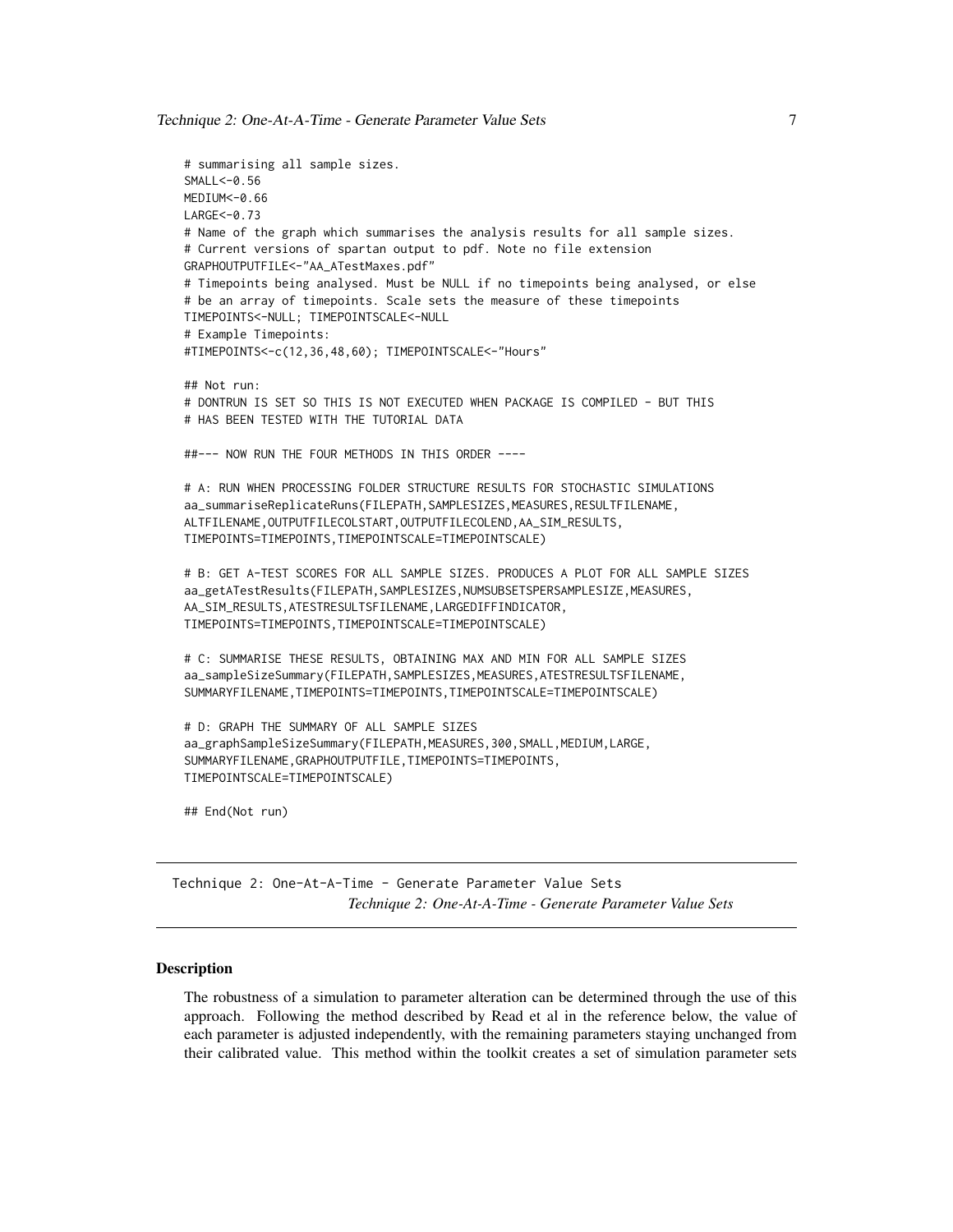to enable such an analysis to be performed. One CSV file is created for each parameter being examined (with the filename being [Parameter Name]\_Values.csv). Each CSV file will contain the parameters for runs that need to be performed. For each set of parameters, the simulation should be run for the number of times determined by Aleatory Analysis (Technique 1). Once this has been completed, the results can be analysed using the next method included within Technique 2 of this package. Two examples of the files produced exist in the data folder of this package (OAT\_Sampling\_chemoThreshold\_Values.csv and OAT\_Sampling\_maxVCAMProababilityCutoff.csv)

### Usage

```
oat_parameter_sampling(FILEPATH, PARAMETERS, BASELINE, PMIN=NULL,
PMAX=NULL, PINC=NULL, PARAMVALS=NULL)
```
#### Arguments

| <b>FILEPATH</b>   | Directory where the parameter samples should be output to                                                                                                                                                                                                                                                                                       |
|-------------------|-------------------------------------------------------------------------------------------------------------------------------------------------------------------------------------------------------------------------------------------------------------------------------------------------------------------------------------------------|
| <b>PARAMETERS</b> | Array containing the names of the parameters of which parameter samples will<br>be generated                                                                                                                                                                                                                                                    |
| <b>BASELINE</b>   | Array containing the values assigned to each of these parameters in the cali-<br>brated baseline                                                                                                                                                                                                                                                |
| PMIN              | Array containing the minimum value that should be used for each parameter.<br>Sets a lower bound on sampling space                                                                                                                                                                                                                              |
| <b>PMAX</b>       | Array containing the maximum value that should be used for each parameter.<br>Sets an upper bound on sampling space                                                                                                                                                                                                                             |
| <b>PINC</b>       | Array containing the increment value that should be applied for each parameter.<br>For example, a parameter could have a minimum value of 10, and maximum<br>value of 100, and be incremented by 10                                                                                                                                             |
| <b>PARAMVALS</b>  | Array containing a list of strings for each parameter, each string containing<br>comma separated values that should be assigned to that parameter. Thus sam-<br>pling can be performed for specific values for each parameter, rather than a<br>uniform incremented value. This replaces the PMIN, PMAX, and PINC where<br>this method is used. |

#### References

This technique is described by Read et al (2012) in their paper: Techniques for Grounding Agent-Based Simulations in the Real Domain: a case study in Experimental Autoimmune Encephalomyelitis"

### Examples

##- Firstly, declare the parameters required for the function - # A: THE ROOT FILE PATH. # WHERE THE PARAMETER SAMPLES SHOULD BE STORED FILEPATH<-"/home/kieran/Downloads/OAT/" # B: THE SIMULATION PARAMETERS BEING EXPLORED PARAMETERS <- c("thresholdBindProbability","chemoThreshold", "chemoUpperLinearAdjust","chemoLowerLinearAdjust",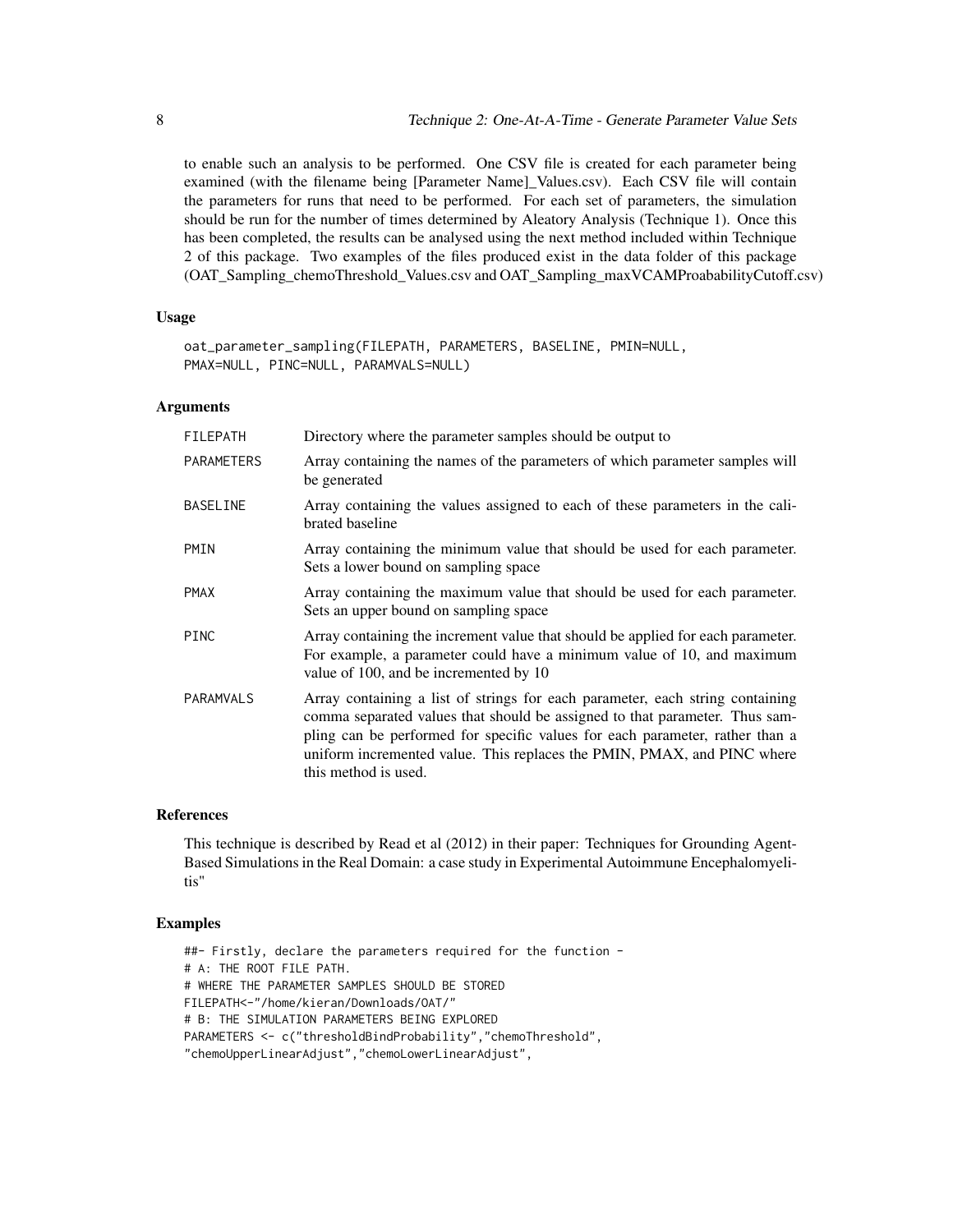```
"maxVCAMeffectProbabilityCutoff","vcamSlope")
# C: BASELINE VALUES FOR ALL PARAMETERS (CALIBRATION VALUES).
# THIS SETS THE VALUES OF THE OTHER PARAMETERS WHEN ANOTHER
# IS THAT OF FOCUS IN THE ANALYSIS
BASELINE<-c(50,0.3,0.2,0.04,0.60,1.0)
# E: PARAMETER VALUE INFORMATION
# YOU CAN SPECIFY THIS IN TWO WAYS: (i) THE MINIMUM AND
# MAXIMUM OF EACH PARAMETER, AND THE INCREMENT OVER WHICH THE
# SAMPLING WAS INCREASED (ii) A STRING LIST OF VALUES THAT
# PARAMETER WAS ASSIGNED IN SIMULATION
# EXAMPLE OF (i):
#PMIN<-c(0,0.10,0.10,0.015,0.1,0.25)
#PMAX<-c(100,0.9,0.50,0.08,1.0,5.0)
#PINC<-c(10,0.1,0.05,0.005,0.05,0.25)
# EXAMPLE OF (ii)
#PARAMVALS<-c("0,50,90","0.10,0.3,0.8","0.10,0.25,0.4",
# "0.015,0.04,0.08","0.1,0.5,0.9","0.25,1.25,2.0,3.0,5.0")
##--NOW RUN THE METHOD, CHOOSING EITHER PMIN PMAX PINC OR PARAMVALS
```

```
## Not run:
oat_parameter_sampling(FILEPATH,PARAMETERS,BASELINE,PMIN=NULL,
PMAX=NULL,PINC=NULL,PARAMVALS=PARAMVALS)
oat_parameter_sampling(FILEPATH,PARAMETERS,BASELINE,PMIN=PMIN,
PMAX=PMAX,PINC=PINC,PARAMVALS=NULL)
```

```
## End(Not run)
```
Technique 2: One-At-A-Time - Perform Analysis of Results *One-At-A-Time - Perform Analysis of Results*

#### **Description**

The robustness of a simulation to parameter alteration can be determined through the use of this approach. Following the method described by Read et al in the reference below, the value of each parameter is adjusted independently, with the remaining parameters staying unchanged from their calibrated value. Distributions of simulation responses under the perturbed parameter condition are compared with those at simulation baseline/calibrated values using the Vargha-Delaney A-Test. This test gives an indication of how different the two sets of results are. The set of A-Test results for each parameter is output to a CSV file for reference. Finally, a graph for each parameter is produced, showing the A-Test result for each parameter value and each simulation output measure. In addition, from Version 2.0, an additional method has been introduced that can be applied to stochastic simulations, capable of producing a count of the number of responses for a particular parameter that are equal to a certain criteria (such as true or false). This may provide additional information concerning how a simulation is behaving.

Note 1: From Spartan 2.0, you can specify your simulation data in two ways: A - Set folder structure (as in previous versions of Spartan): This is shown in figure OAT\_Folder\_Struc.png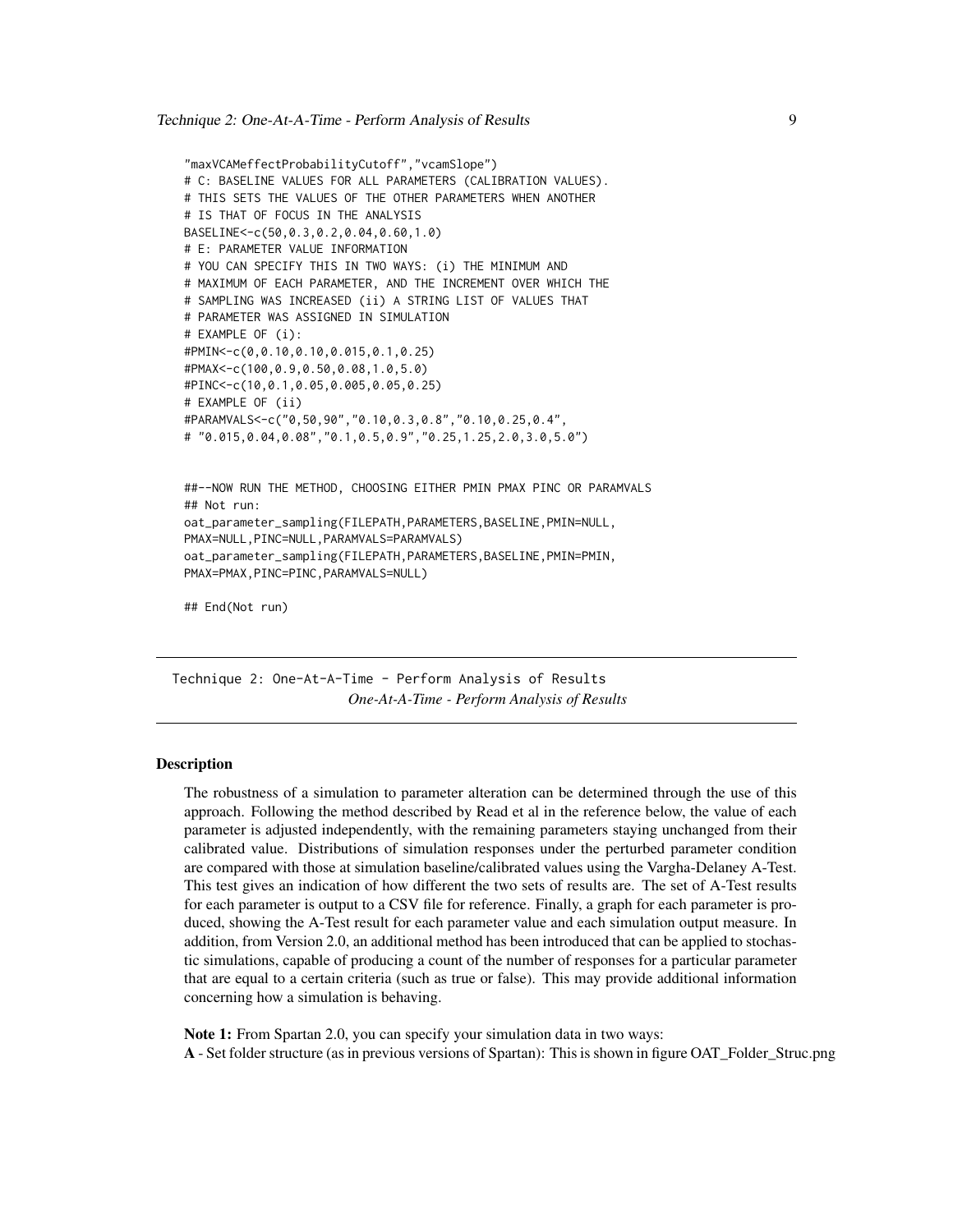within the extdata folder of this package, and described in detail in the tutorial.

B - Single CSV file Input. From Spartan 2.0, you can specify all your results in a single CSV file. An example of this file can be found in the extdata folder of the package, named OAT\_Medians.csv. Each row of this CSV file should contain the parameters upon which the simulation was run and the simulation response under those conditions. This may be a median value of those responses. There may be duplicate results for a parameter set, where the simulation has been run a number of times under the same condition (required for stochastic simulations).

Note 2: From Spartan 2.0, performing this analysis at multiple timepoints is now performed using the same method calls below. There are no additional method calls for timepoint analysis - the timepoints are specified in each method call.

Note 3: From Spartan 2.0, this method can also process parameter values that are specified as a list, rather than an increment between a minimum and maximum value. This may be useful for analysing specific values over a large range.

#### This technique consists of five methods:

oat\_processParamSubsets: This method should only be used for stochastic simulations where the data is provided in the set folder structure (as in previous versions of Spartan). Each parameter, and all values that it has been assigned, are examined in turn. For each replicate run under those parameter conditions, the median of the simulation response is calculated. These medians for each simulation replicate, of each parameter set, are stored in a CSV file, creating the same single CSV file format that can also be provided as Spartan input. This file is named as stated in parameter CSV\_FILE\_NAME. This method can be performed for a number of simulation timepoints, producing these statistics for each timepoint taken.

oat\_csv\_result\_file\_analysis: This method takes either the CSV file created in the previous method or that provided by the user and analyses the impact that a change in a single parameter value has had on simulation response. This is performed by comparing the distribution of responses for a perturbed parameter condition with the distribution under baseline/calibrated conditions. This produces a CSV file, in the directory stated in FILEPATH, named as stated by parameter AT-ESTRESULTSFILENAME, containing the A-Test scores for all parameter conditions under which the simulation was run. An example of this file can be seen in the extdata folder of this package (OAT\_ATestScores.csv). This method can be performed for a number of simulation timepoints, producing these statistics for each timepoint taken. oat\_graphATestsForSampleSize: This takes each parameter in turn and creates a plot showing A-Test score against parameter value. This makes it easy to determine how the effect that changing the parameter has had on simulation results. Two examples can be found in the extdata folder of this package (OAT\_chemoLowerLinearAdjust\_Displacement.pdf and OAT\_chemoUpperLinearAdjust.pdf).

oat plotResultDistribution: Only applicable for stochastic simulations where the results are provided in the folder strutcure: this takes each parameter in turn, and creates a boxplot for each output measure, showing the result distribution for each value of that parameter. An example can be found in the extdata folder of this package (chemoLowerLinearAdjust\_DisplacementBP.pdf).

oat countResponsesOfDesiredValue: Counts the number of simulation responses where a output response equals a desired result, for a specified parameter. Outputs this information as a CSV file.

#### Usage

oat\_processParamSubsets(FILEPATH,PARAMETERS,NUMRUNSPERSAMPLE, MEASURES,RESULTFILENAME,ALTERNATIVEFILENAME, OUTPUTCOLSTART,OUTPUTCOLEND,CSV\_FILE\_NAME,BASELINE, PMIN=NULL,PMAX=NULL,PINC=NULL,PARAMVALS=NULL,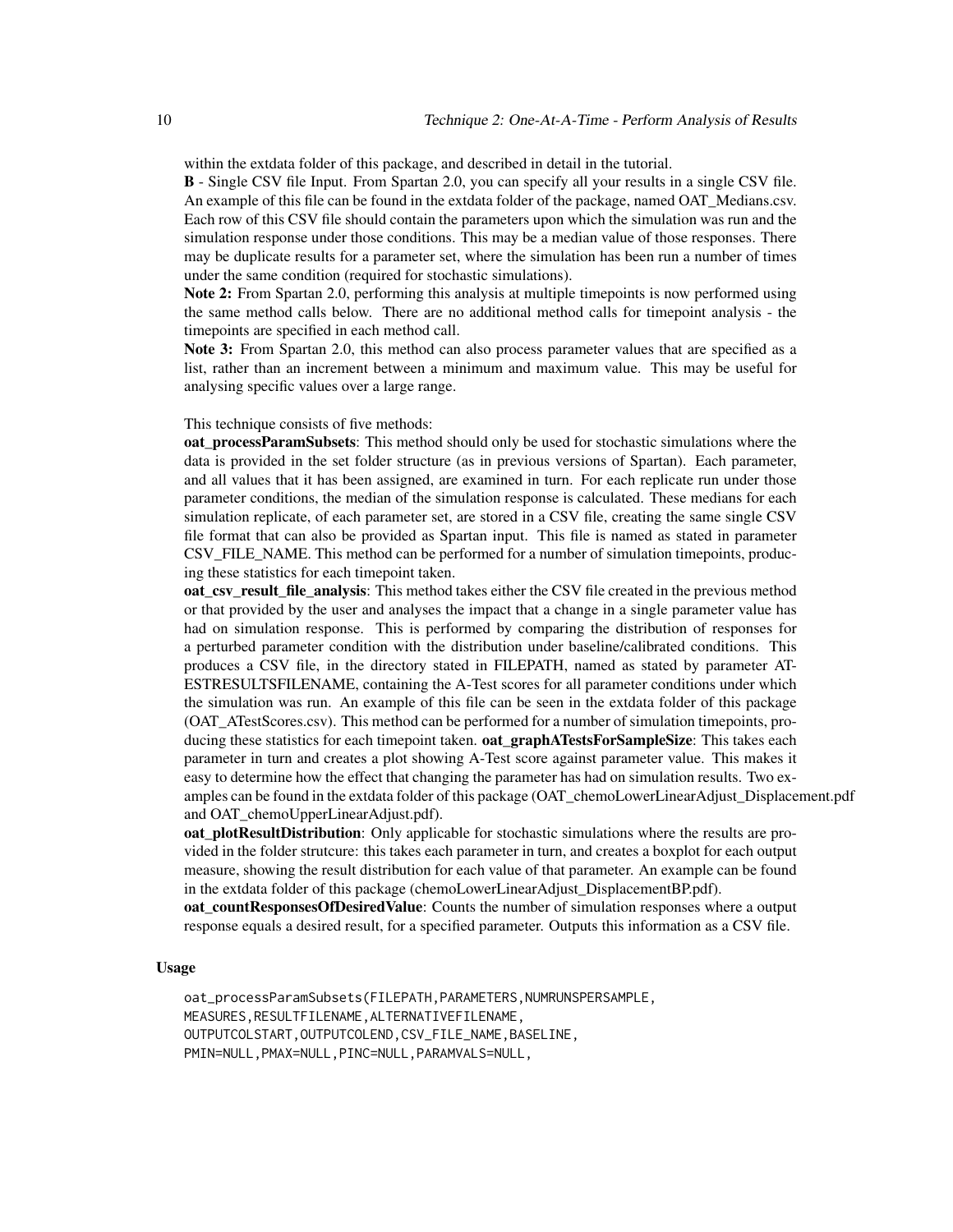```
TIMEPOINTS=NULL,TIMEPOINTSCALE=NULL)
```

```
oat_csv_result_file_analysis(FILEPATH,CSV_FILE_NAME,PARAMETERS,
BASELINE,MEASURES,ATESTRESULTFILENAME,PMIN=NULL,
PMAX=NULL,PINC=NULL,PARAMVALS=NULL,TIMEPOINTS=NULL,
TIMEPOINTSCALE=NULL)
```
oat\_graphATestsForSampleSize(FILEPATH,PARAMETERS,MEASURES, ATESTSIGLEVEL,ATESTRESULTFILENAME,BASELINE, PMIN=NULL,PMAX=NULL,PINC=NULL,PARAMVALS=NULL, TIMEPOINTS=NULL,TIMEPOINTSCALE=NULL)

oat\_plotResultDistribution(FILEPATH,PARAMETERS,MEASURES, MEASURE\_SCALE,CSV\_FILE\_NAME,BASELINE,PMIN=NULL, PMAX=NULL,PINC=NULL,PARAMVALS=NULL, TIMEPOINTS=NULL,TIMEPOINTSCALE=NULL)

```
oat_countResponsesOfDesiredValue(FILEPATH,PARAMETERS,
RESULTFILENAME,OUTPUTCOLSTART,OUTPUTCOLEND,
PARAMETER,NUMRUNSPERSAMPLE,MEASURE,DESIREDRESULT,
OUTPUTFILENAME,BASELINE,PMIN=NULL,PMAX=NULL,
PINC=NULL,PARAMVALS=NULL,TIMEPOINTS=NULL,
TIMEPOINTSCALE=NULL)
```
## Arguments

| <b>FILEPATH</b>   | Directory where either the simulation runs or single CSV file result can be found                                                                                                                                                                                                                                                              |  |
|-------------------|------------------------------------------------------------------------------------------------------------------------------------------------------------------------------------------------------------------------------------------------------------------------------------------------------------------------------------------------|--|
| <b>PARAMETERS</b> | Array containing the names of the parameters of which parameter samples will<br>be generated                                                                                                                                                                                                                                                   |  |
| PMIN              | Array containing the minimum value that should be used for each parameter.<br>Sets a lower bound on sampling space                                                                                                                                                                                                                             |  |
| <b>PMAX</b>       | Array containing the maximum value that should be used for each parameter.<br>Sets an upper bound on sampling space                                                                                                                                                                                                                            |  |
| <b>PINC</b>       | Array containing the increment value that should be applied for each parameter.<br>For example, a parameter could have a minimum value of 10, and maximum<br>value of 100, and be incremented by 10                                                                                                                                            |  |
| PARAMVALS         | Array containing a list of strings for each parameter, each string containing<br>comma separated values that should be assigned to that parameter. Thus sam-<br>pling can be performed for specific values for each parameter, rather than a<br>uniform incremented value. This replaces the PMIN, PMAX, and PINC where<br>this method is used |  |
| NUMRUNSPERSAMPLE  |                                                                                                                                                                                                                                                                                                                                                |  |
|                   | The number of runs performed for each parameter subset. This figure is gener-<br>ated through Aleatory Analysis                                                                                                                                                                                                                                |  |
| <b>MEASURES</b>   | Array containing the names of the output measures which are used to analyse<br>the simulation                                                                                                                                                                                                                                                  |  |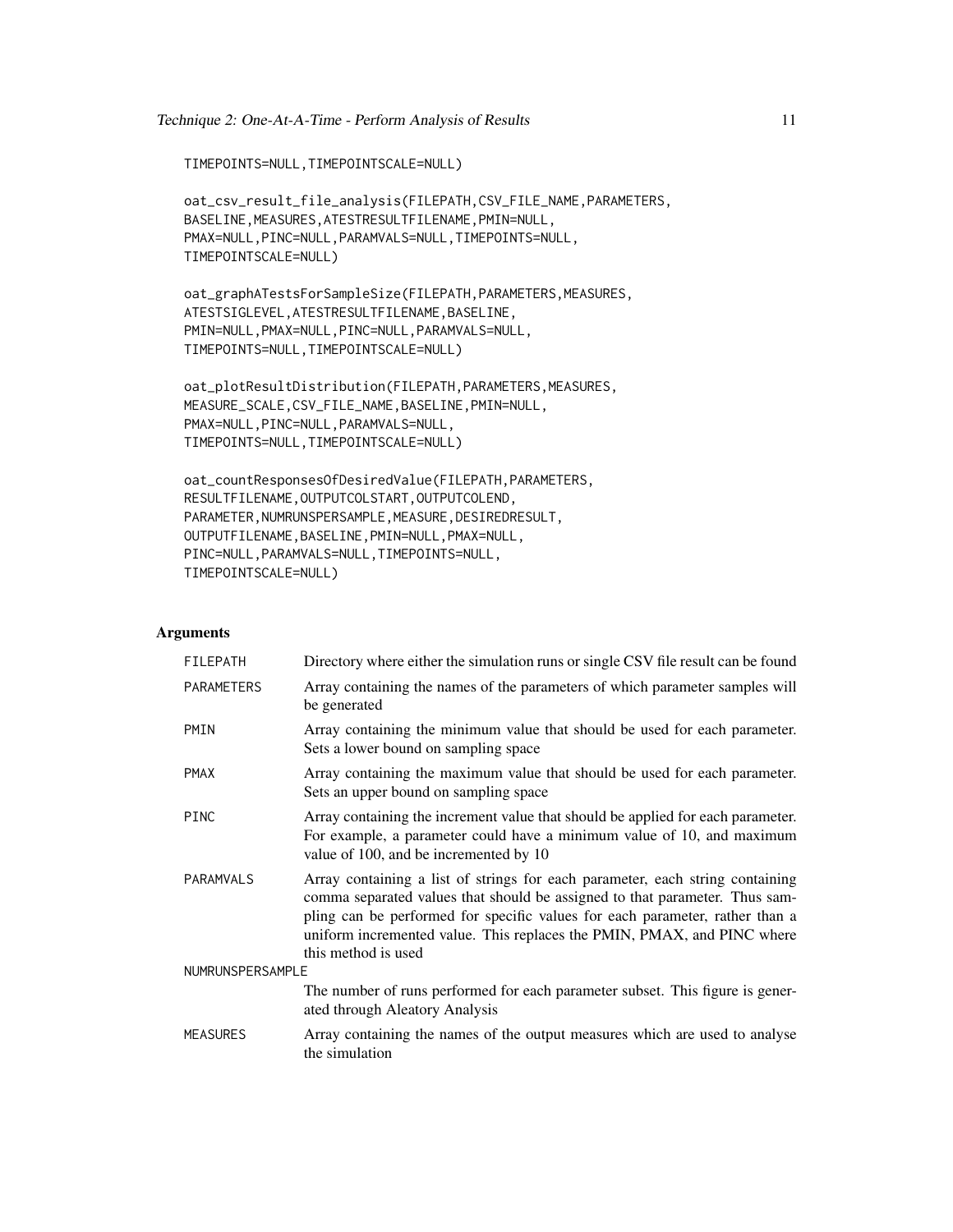RESULTFILENAME Name of the simulation results file (e.g. "trackedCells\_Close.csv"). In the current version, XML and CSV files can be processed. Only required if running the first method (to process results directly). If performing this analysis over multiple timepoints, it is assumed that the timepoint follows the file name, e.g. trackedCells\_Close\_12.csv.

ALTERNATIVEFILENAME

In some cases, it may be relevant to read from a further results file if he initial file contains no results. This filename is set here. Only required if running the first method (to process results directly).

- OUTPUTCOLSTART Column number in the simulation results file where output begins saves (a) reading in unnecessary data, and (b) errors where the first column is a label, and therefore could contain duplicates. Only required if running the first method (to process results directly)
- OUTPUTCOLEND Column number in the simulation results file where the last output measure is. Only required if running the first method.
- CSV\_FILE\_NAME If oat processParamSubsets is used, this analyses the results of replicate simulation runs and creates a file containing the median value of each measure for every run. This specifies what that file should be called (e.g. Medians.csv). If the CSV file is provided, this should contain the name of the provided file.
- BASELINE Array containing the values assigned to each of these parameters in the calibrated baseline
- ATESTRESULTFILENAME File name of the ATests result summary file created by oat analyseAllParams. For one timepoint, this could be ATests.csv
- ATESTSIGLEVEL The A-Test determines if there is a large difference between two sets if the result is greater than 0.21 either side of the 0.5 line. Should this not be suitable, this can be changed here
- MEASURE\_SCALE An array containing the measure used for each of the output measures (i.e. microns, microns/min). Used to label graphs
- TIMEPOINTS Implemented so this method can be used when analysing multiple simulation timepoints. If only analysing one timepoint, this should be set to NULL. If not, this should be an array of timepoints, e.g.  $c(12,36,48,60)$
- TIMEPOINTSCALE Implemented so this method can be used when analysing multiple simulation timepoints. Sets the scale of the timepoints being analysed, e.g. "Hours"
- PARAMETER Parameter of interest when counting simulation responses that meet a specific requirement
- MEASURE The measure of interest when counting simulation responses that meet a specific requirement
- DESIREDRESULT The specific requirement to match when counting simulation responses
- OUTPUTFILENAME CSV file name to contain the counts where simulation responses meet a specific requirement

## References

This technique is described by Read et al (2011) in their paper: Techniques for Grounding Agent-Based Simulations in the Real Domain: a case study in Experimental Autoimmune Encephalomyelitis"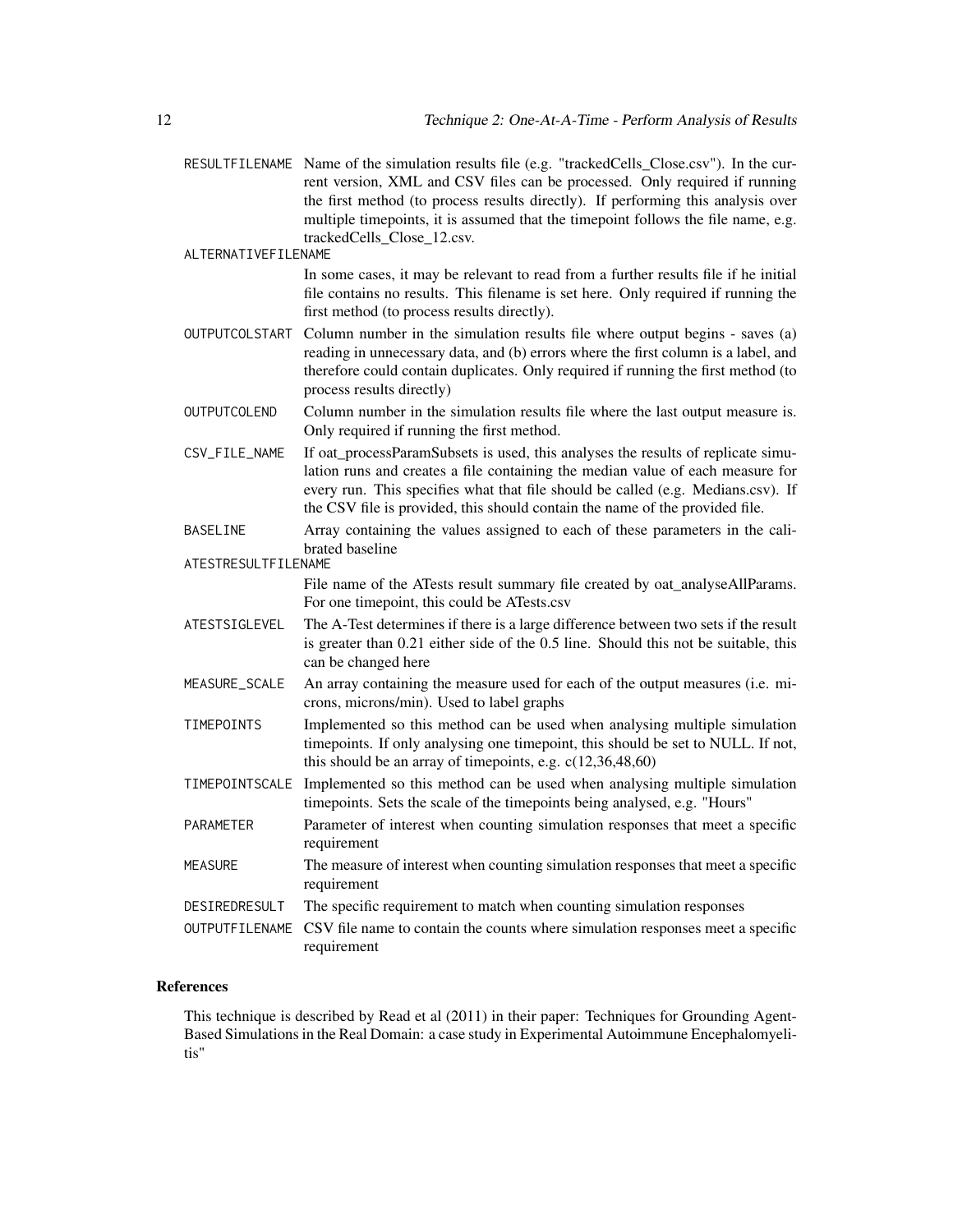## Examples

```
# THE CODE IN THIS EXAMPLE IS THE SAME AS THAT USED IN THE TUTORIAL, AND
# THUS YOU NEED TO DOWNLOAD THE TUTORIAL DATA SET AND SET FILEPATH
# CORRECTLY TO RUN THIS
##---- Firstly, declare the parameters required for the four functions ----
### FIRST DECLARE THE PARAMETERS REQUIRED FOR THIS ANALYSIS:
# A: THE ROOT FILE PATH. EITHER WHERE THE SIMULATION RESPONSES ARE, OR
# WHERE A CSV FILE SUMMARISING THESE RESPONSES IS LOCATED
FILEPATH<-"/home/kieran/Downloads/OAT/RANGE/"
# B: EITHER (i) THE NAME OF THE FILE CONTAINING ALL THE SIMULATION OUTPUT
# OR (ii) THE NAME OF THE FILE THAT WILL BE CREATED TO SUMMARISE SIMULATION
# RESPONSES
CSV_FILE_NAME<-"OAT_Medians.csv"
# C: THE SIMULATION PARAMETERS BEING EXPLORED
PARAMETERS<-c("chemoLowerLinearAdjust","chemoUpperLinearAdjust")
# E: PARAMETER VALUE INFORMATION
# YOU CAN SPECIFY THIS IN TWO WAYS: (i) THE MINIMUM AND MAXIMUM OF EACH
# PARAMETER, AND THE INCREMENT OVER WHICH THE SAMPLING WAS INCREASED
# (ii) A STRING LIST OF VALUES THAT PARAMETER WAS ASSIGNED IN SIMULATION
# EXAMPLE OF (i):
PMIN<-c(0.015,0.10)
PMAX<-c(0.08,0.50)
PINC<-c(0.005,0.05)
PARAMVALS<-NULL
# EXAMPLE OF (ii)
#PARAMVALS<-c("0.015,0.02,0.025,0.03,0.035,0.04,0.045,0.05,0.055,0.06,0.065,0.07,0.075,0.08",
# "0.1,0.15,0.2,0.25,0.3,0.35,0.4,0.45,0.5")
# PMIN<NULL; PMAX<-NULL; PINC<-NULL
# F: BASELINE VALUES FOR ALL PARAMETERS (CALIBRATION VALUES)
BASELINE<-c(0.04,0.2)
# G: SIMULATION OUTPUT MEASURES
MEASURES<-c("Velocity","Displacement")
# H: NAME TO GIVE THE CSV FILE CONTAINING THE ATEST RESULTS FOR
# ROBUSTNESS ANALYSIS
ATESTRESULTFILENAME<-"OAT_ATestScores.csv"
# I: A-TEST RESULT VALUE EITHER SIDE OF 0.5 AT WHICH THE DIFFERENCE BETWEEN
#TWO SETS OF RESULTS IS SIGNIFICANT
ATESTSIGLEVEL<-0.21
# J: IF USING SPARTAN TO PROCESS THE RESULTS FROM REPLICATE RUNS, IN THE SET
# FOLDER STRUCTURE DESCRIBED IN THE TUTORIAL PAPER, ENTER THE NUMBER OF
# REPLICATE RUNS PERFORMED FOR EACH PARAMETER CONDITION
NUMRUNSPERSAMPLE<-300
# K: AGAIN IF PROCESSING INDIVIDUAL RUN RESULTS, NOT A FILE SUMMARISING SIM
# BEHAVIOUR, ENTER THE SIMULATION RESULT FILE NAME
RESULTFILENAME<-"trackedCells_Close.csv"
# L: USEFUL IN CASES WHERE TWO RESULT FILES MAY EXIST, AND WHERE A SECOND IS
# PROCESSED
# IF THERE ARE NO RESPONSES IN THE FIRST
ALTERNATIVEFILENAME<-NULL
# M: USE THIS IF SIM RESULTS ARE IN CSV FORMAT (ALSO ACCEPTS XML)
# THE COLUMN WITHIN THE CSV RESULTS FILE WHERE OUTPUT RESPONSES START. USEFUL
```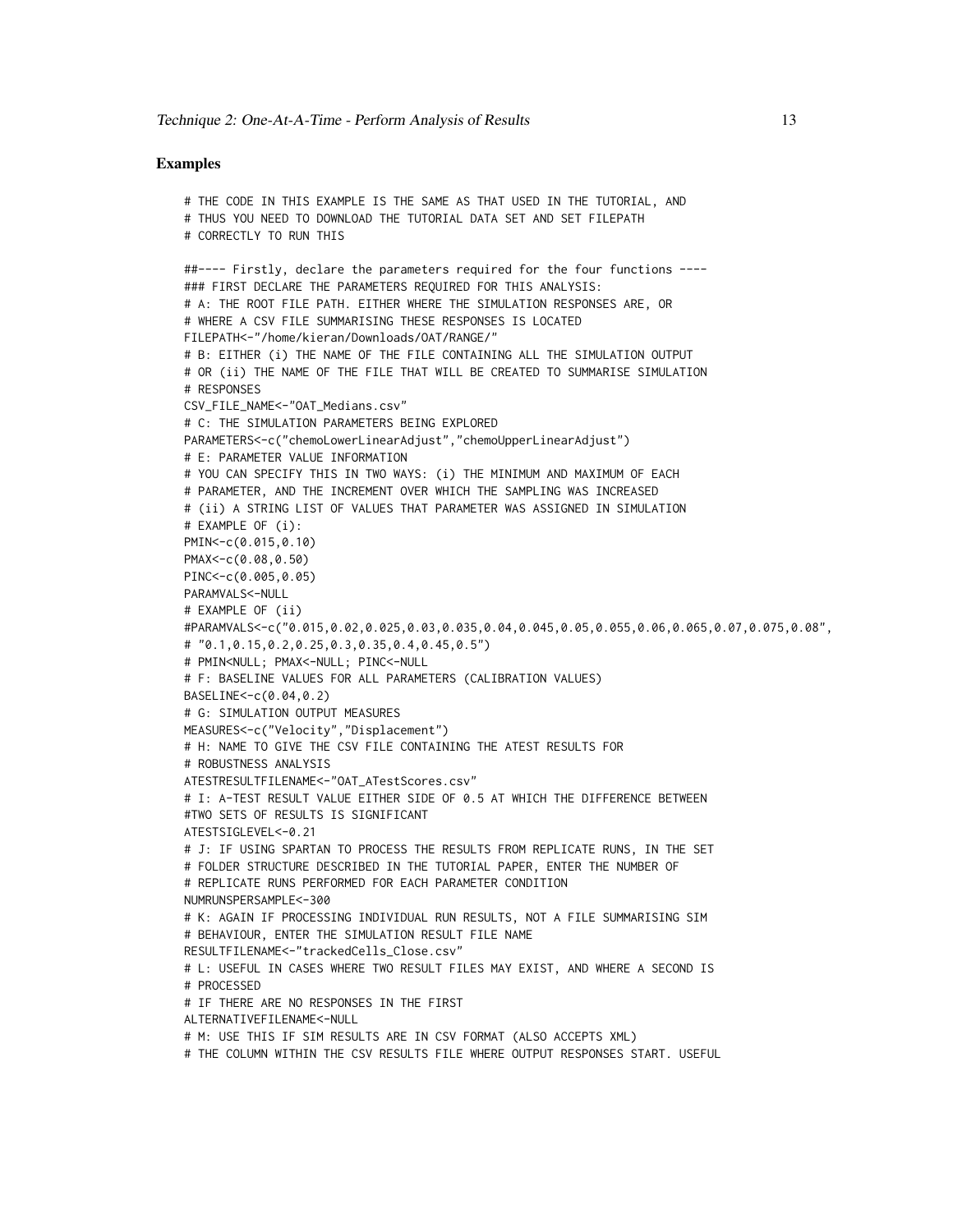# AS IT RESTRICTS WHAT IS READ INTO R, GETTING AROUND POTENTIAL ERRORS WHERE # THE FIRST COLUMN DUPLICATES OUTPUTCOLSTART<-10 # N: COLUMN WHERE OUTPUT RESPONSES END OUTPUTCOLEND<-11 # O: USED WHERE A SIMULATION IS BEING ANALYSED AT MULTIPLE TIMEPOINTS. THIS IS # AN ADDENDUM TO OUR R JOURNAL ARTICLE, AND INSTRUCTIONS TO DO THIS CAN BE # FOUND ON OUR WEBSITE TIMEPOINTS<-NULL TIMEPOINTSCALE<-NULL # EXAMPLE OF TIMEPOINT STRUCTURE #TIMEPOINTS<-c(12,36,48,60) #TIMEPOINTSCALE<-"Hours" # NOW RUN THE METHODS ## Not run: # DONTRUN IS SET SO THIS IS NOT EXECUTED WHEN PACKAGE IS COMPILED - BUT THIS # HAS BEEN TESTED WITH THE TUTORIAL DATA # A - FOR STOCHASTIC SIMULATIONS IN THE SET FOLDER STRUCTURE, GENERATE THE # MEDIAN SET FOR EACH SET OF RUNS FOR THE PARAMETER VALUE oat\_processParamSubsets(FILEPATH,PARAMETERS,NUMRUNSPERSAMPLE,MEASURES, RESULTFILENAME,ALTERNATIVEFILENAME,OUTPUTCOLSTART,OUTPUTCOLEND, CSV\_FILE\_NAME,BASELINE,PMIN,PMAX,PINC,PARAMVALS,TIMEPOINTS,TIMEPOINTSCALE) # B - RUN THE ATEST FOR EACH PARAMETER VALUE, AND EACH PARAMETER # USES EITHER THE CSV FILE GENERATED IN THE METHOD ABOVE OR ONE THAT IS # SUPPLIED oat\_csv\_result\_file\_analysis(FILEPATH,CSV\_FILE\_NAME,PARAMETERS,BASELINE, MEASURES,ATESTRESULTFILENAME,PMIN,PMAX,PINC,PARAMVALS, TIMEPOINTS,TIMEPOINTSCALE) # C - GRAPH THE RESULTS FOR ALL MEASURES FOR EACH PARAMETER oat\_graphATestsForSampleSize(FILEPATH,PARAMETERS,MEASURES,ATESTSIGLEVEL, ATESTRESULTFILENAME,BASELINE,PMIN,PMAX,PINC,PARAMVALS,TIMEPOINTS, TIMEPOINTSCALE) # D - GRAPH THE DISTRIBUTION OF THE RESULTS FOR THIS MEASURE, FOR # THIS PARAMETER oat\_plotResultDistribution(FILEPATH,PARAMETERS,MEASURES,MEASURE\_SCALE, CSV\_FILE\_NAME,BASELINE,PMIN,PMAX,PINC,PARAMVALS,TIMEPOINTS, TIMEPOINTSCALE) # E - COUNT THE NUMBER OF TIMES A PARAMETER (SUCH AS vcamSlope # PRODUCES AN OUTPUT RESPONSE OF 0 FOR AREA oat\_countResponsesOfDesiredValue(FILEPATH,PARAMETERS,RESULTFILENAME,OUTPUTCOLSTART,

OUTPUTCOLEND,"vcamSlope",NUMRUNSPERSAMPLE,"Area",0,OUTPUTFILENAME, BASELINE,PMIN,PMAX,PINC,PARAMVALS,TIMEPOINTS,TIMEPOINTSCALE)

## End(Not run)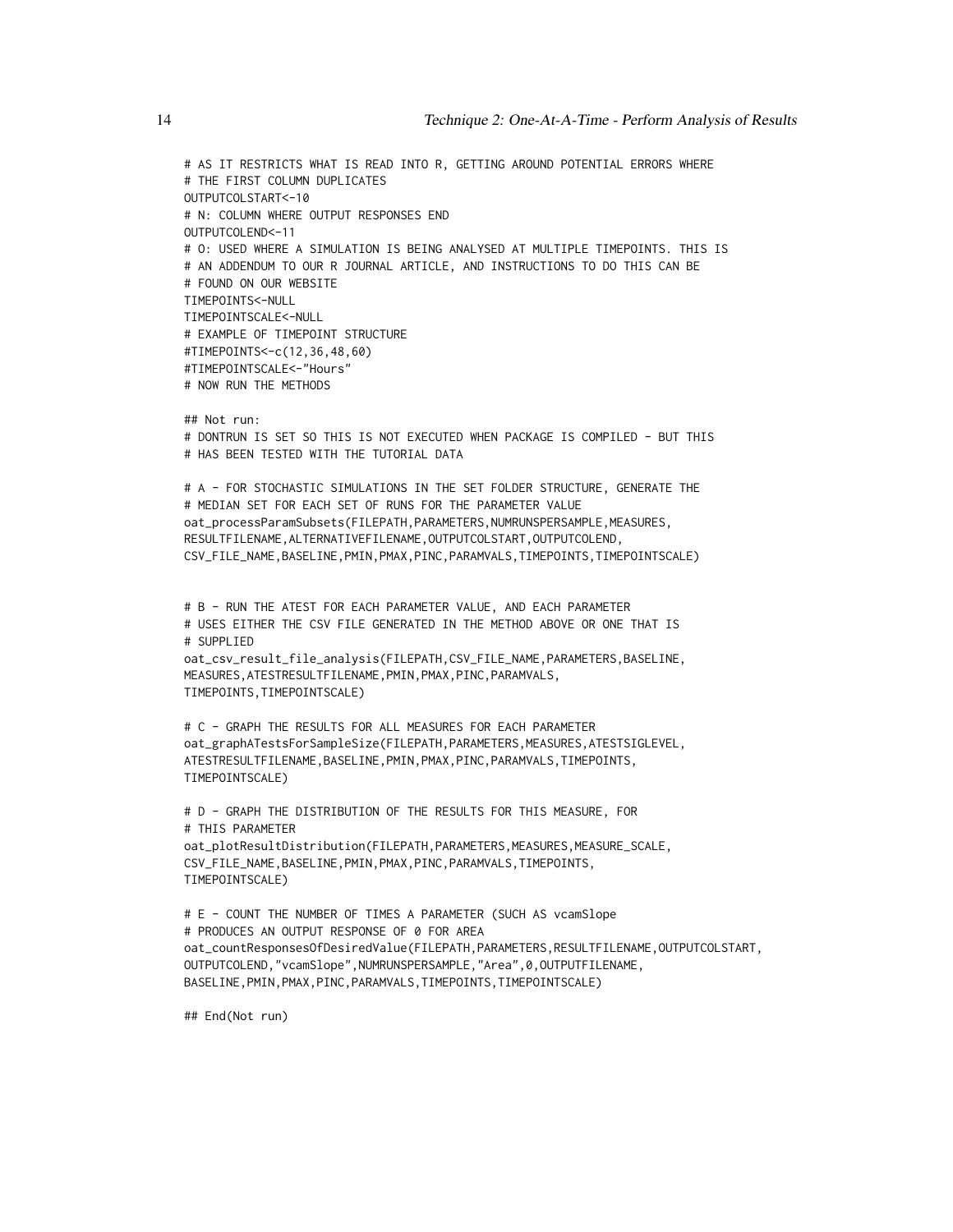<span id="page-14-0"></span>Technique 3: Latin-Hypercube: Generate Parameter Value Sets *LHC*

#### Description

Though Technique 2 does elucidate the effects of perturbations of one parameter, it cannot show any non-linear effects which occur when two or more are adjusted simultaneously. A Global Sensitivity Analysis technique is needed to identify such effects, and to give an indication of the parameters which have the greatest influence on the simulation output. This technique uses the method described by Read et al in their paper reference below, which uses a latin-hypercube design as described by Saltelli and others to sample the parameter space. Ranges are set for each parameter, and all parameter values perturbed concurrently. This method creates the parameter value sets with which simulations should be run. This is output as a CSV file, an example of which can be seen in the data directory of this package (LHC\_Parameters\_for\_Runs.csv). For each set of parameters, the simulation should be run for the number of times identified in Aleatory Analysis (Technique 1). Once this has been completed, the set of remaining methods within Technique 3 of this package can be used to analyse the results. Note: To run this, you will require the lhs library.

#### Usage

lhc\_generate\_lhc\_sample(FILEPATH,PARAMETERS,NUMSAMPLES,PMIN,PMAX,ALGORITHM)

#### Arguments

| <b>FILEPATH</b>   | Directory where the parameter samples should be output to                                                                                                                                                                         |
|-------------------|-----------------------------------------------------------------------------------------------------------------------------------------------------------------------------------------------------------------------------------|
| PARAMETERS        | Array containing the names of the parameters of which parameter samples will<br>be generated                                                                                                                                      |
| <b>NUMSAMPLES</b> | The number of parameter subsets to generate                                                                                                                                                                                       |
| PMIN              | Array containing the minimum value that should be used for each parameter.<br>Sets a lower bound on sampling space                                                                                                                |
| <b>PMAX</b>       | Array containing the maximum value that should be used for each parameter.<br>Sets an upper bound on sampling space                                                                                                               |
| ALGORITHM         | Choice of algorithm to use to generate the hypercube. Can be set to either 'nor-<br>mal' or 'optimum'. Beware optimum can take a long time to generate an opti-<br>mised parameter set (more than 24 hours in some circumstances) |

#### References

This technique is described by Read et al (2011) in their paper: Techniques for Grounding Agent-Based Simulations in the Real Domain: a case study in Experimental Autoimmune Encephalomyelitis", and also in the Saltelli et al book: "Senstivity Analysis"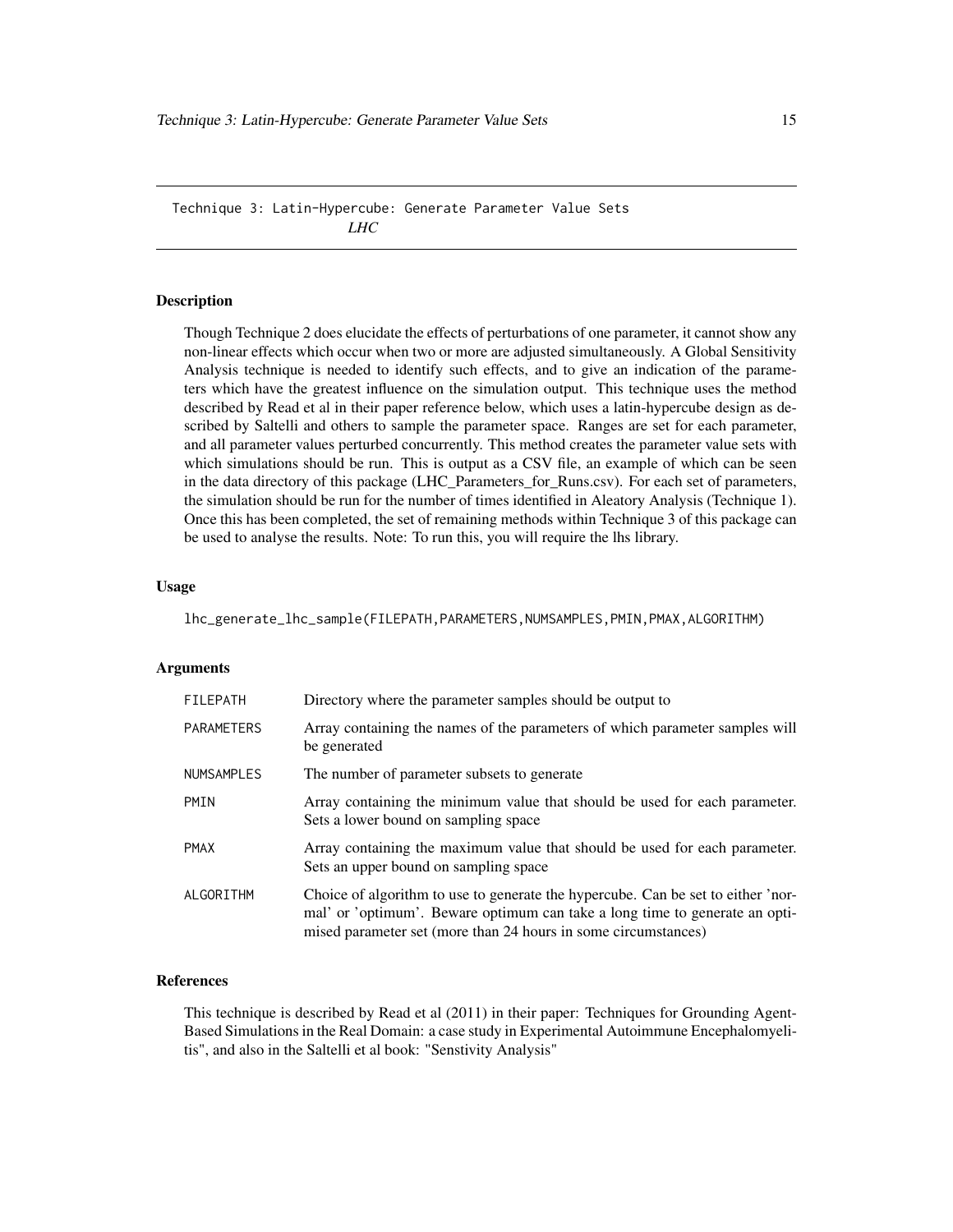## Examples

```
##-- Firstly, declare the parameters required for the function --
# A - THE FILEPATH WHERE RESULTS SHOULD BE OUTPUT TO
FILEPATH<-"/media/FreeAgent/package_Test_Data/LHC/Sampling/"
# B - THE NAMES OF THE PARAMETERS BEING SAMPLED
PARAMETERS <- c("thresholdBindProbability","chemoThreshold",
"chemoUpperLinearAdjust","chemoLowerLinearAdjust",
"maxVCAMeffectProbabilityCutoff","vcamSlope")
# C - Number of of samples to generate from the hypercube
NUMSAMPLES <- 65
# D - THE MINIMUM VALUE OF EACH PARAMETER
PMIN<-c(0,0.10,0.10,0.015,0.1,0.25)
# E - THE MAXIMUM VALUE OF EACH PARAMETER
PMAX<-c(100,0.9,0.50,0.08,1.0,5.0)
# F - THE ALGORITHM TO USE TO GENERATE THE HYPERCUBE
ALGORITHM <- "normal"
## Not run:
##---- NOW RUN THE METHOD ----
# Needs the lhs library
library(lhs)
lhc_generate_lhc_sample(FILEPATH,PARAMETERS,NUMSAMPLES,PMIN,PMAX,ALGORITHM)
## End(Not run)
```
Technique 3: Latin-Hypercube: Perform Analysis of Results *LHC: Perform Analysis of Results*

#### Description

Though Technique 2 does elucidate the effects of perturbations of one parameter, it cannot show any non-linear effects which occur when two or more are adjusted simultaneously. Thus we have included this method described by Read et al, Saltelli et al, and others (Reference's below). The technique above provides the means to sample the parameter space using a latin hypercube approach, and this technique allows for the analysis of simulation results generated using these parameter sets. Where a simulation is stochastic (such as agent-based simulations), the simulation should be run n number of times (n can be established using Technique 1 - Aleatory Analysis), after which the first method of this technique will generate median values for each output measure over the n runs. A summary file is then created, containing all parameter value sets that were created in sampling alongside these calculated median results. An example of such a file can be seen in the data directory of this package (LHCSummary.csv). With this summary complete, each parameter being analysed is processed in turn, to determine if there are any correlations between the value of this parameter and simulation output result, although all other parameter values are being perturbed. Partial Rank Correlation Coefficients are generated for each output measure, for each parameter. These give a statistical indication of any correlations that have now become apparent. An example of this can again be seen in the data directory (corCoeffs.csv). To ease identification of such effects,

<span id="page-15-0"></span>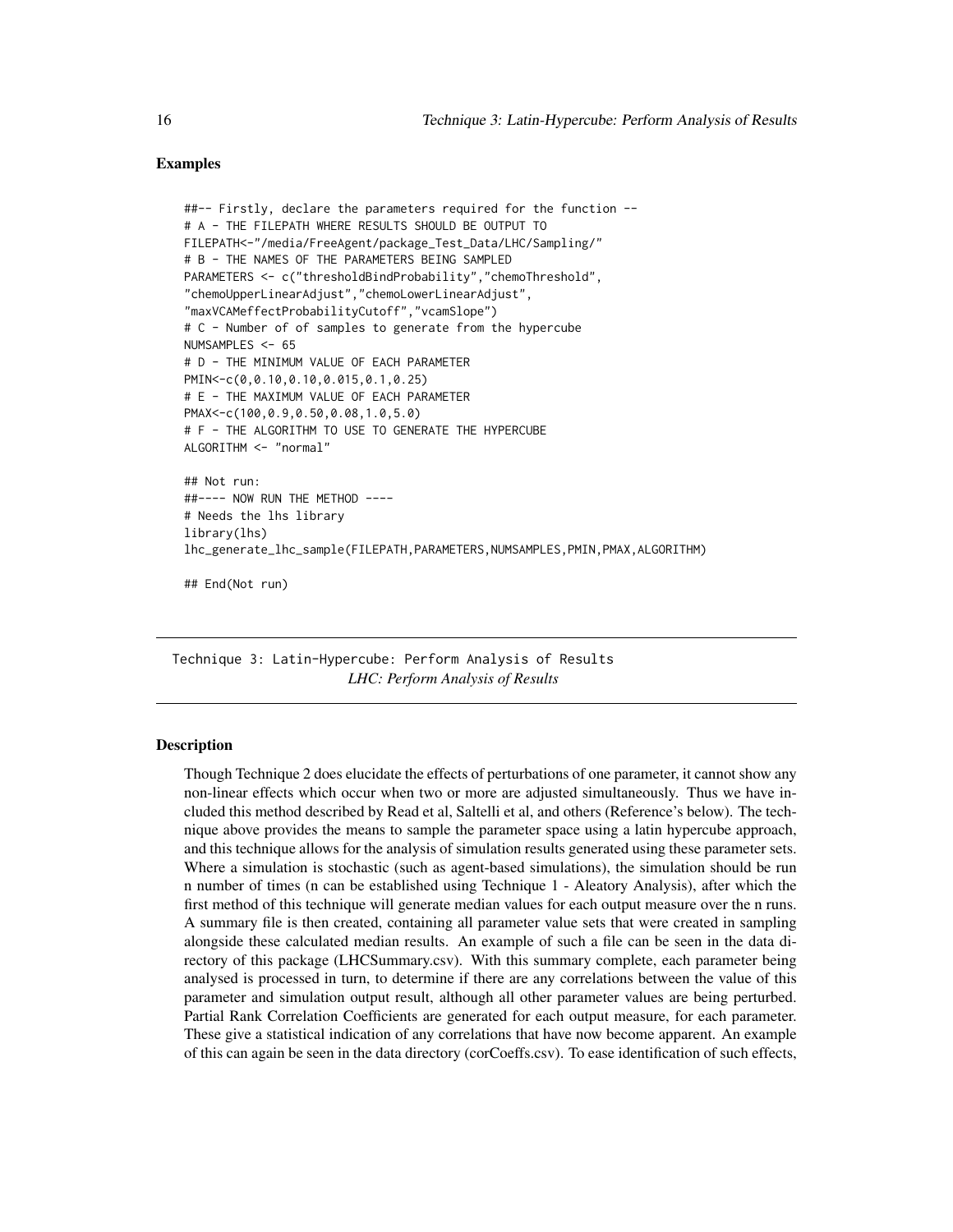graphs are produced for each parameter, showing the parameter value against the simulation result (output measure).

Note 1: From Spartan 2.0, you can specify your simulation data in two ways:

A - Set folder structure (as in previous versions of Spartan): This is shown in figure LHC\_Folder\_Struc.png within the extdata folder of this package, and described in detail in the tutorial. Using this structure, the parameter FILEPATH should point to a directory that contains a number of folders, one for each of the parameter samples generated by the hypercube. These will in turn contain folders for all simulations run under those parameter conditions.

B - B - Single CSV file Input. From Spartan 2.0, you can specify all your results in a single CSV file. An example of this file can be found in the extdata folder of the package, named LHC\_AllResults.csv. Each row of this CSV file should consist of the parameters that were generated by the hypercube and the simulation responses these generate. There may be more than one row of responses per set of simulation responses, if performing replicate runs.

Note 2: From Spartan 2.0, performing this analysis at multiple timepoints is now performed using the same method calls below. There are no additional method calls for timepoint analysis.

#### This technique consists of four methods:

**lhc** process sample run subsets: Only to be applied in cases where simulation responses are supplied in the folder structure (as in all previous versions of Spartan), useful for cases where the simulation is agent-based. Takes each parameter value set generated by the hypercube in turn, and analyses the replicate simulation results for that set. Produces a CSV file containing the parameters of the run and the median of each simulation response for each run. In cases where, for example, 300 runs have been performed for a parameter set, this file will contain 300 rows for that set, each accompanied by the median of each simulation response for that run. This file will be named as specified by parameter LHC\_ALL\_SIM\_RESULTS\_FILE. This method can be performed for a number of simulation timepoints, producing CSV files for each timepoint taken.

**lhc\_generateLHCSummary:** Processes either the CSV file generated by the method above or one that has been supplied, going through each method and generating a file that summarises simulation responses under each parameter set. This CSV file, named as specified by parameter LHCSUM-MARYFILENAME, will contain one row for each parameter set, accompanied by the median of all the responses contained in the LHC\_ALL\_SIM\_RESULTS\_FILE. An example of this file can be found in the extdata folder of this package, named LHC\_Summary.csv. This method can also be performed for a number of simulation timepoints.

**lhc\_generatePRCoEffs:** For each parameter, and each simulation output measure, calculates the Partial Rank Correlation Coefficient between the parameter value and the simulation results, giving a statistical measurement of any effect that is present. This is output to a CSV file, an example of which can be seen in the data folder of this package (EgSet\_LHC\_corCoeffs.csv). Can again be performed for a number of timepoints if required.

lhc\_graphMeasuresForParameterChange: Produces a graph for each parameter, and each output measure, showing the simulation output achieved when that parameter was assigned that value. Eases identification of any non-linear effects. Two examples can be seen in the extdata folder (LHC\_maxVCAMeffectProbabilityCutoff\_Velocity.pdf and LHC\_chemoThreshold\_Velocity.pdf). Can again be performed for a number of timepoints if required.

#### Usage

lhc\_process\_sample\_run\_subsets(FILEPATH, SPARTAN\_PARAMETER\_FILE,PARAMETERS,NUMSAMPLES,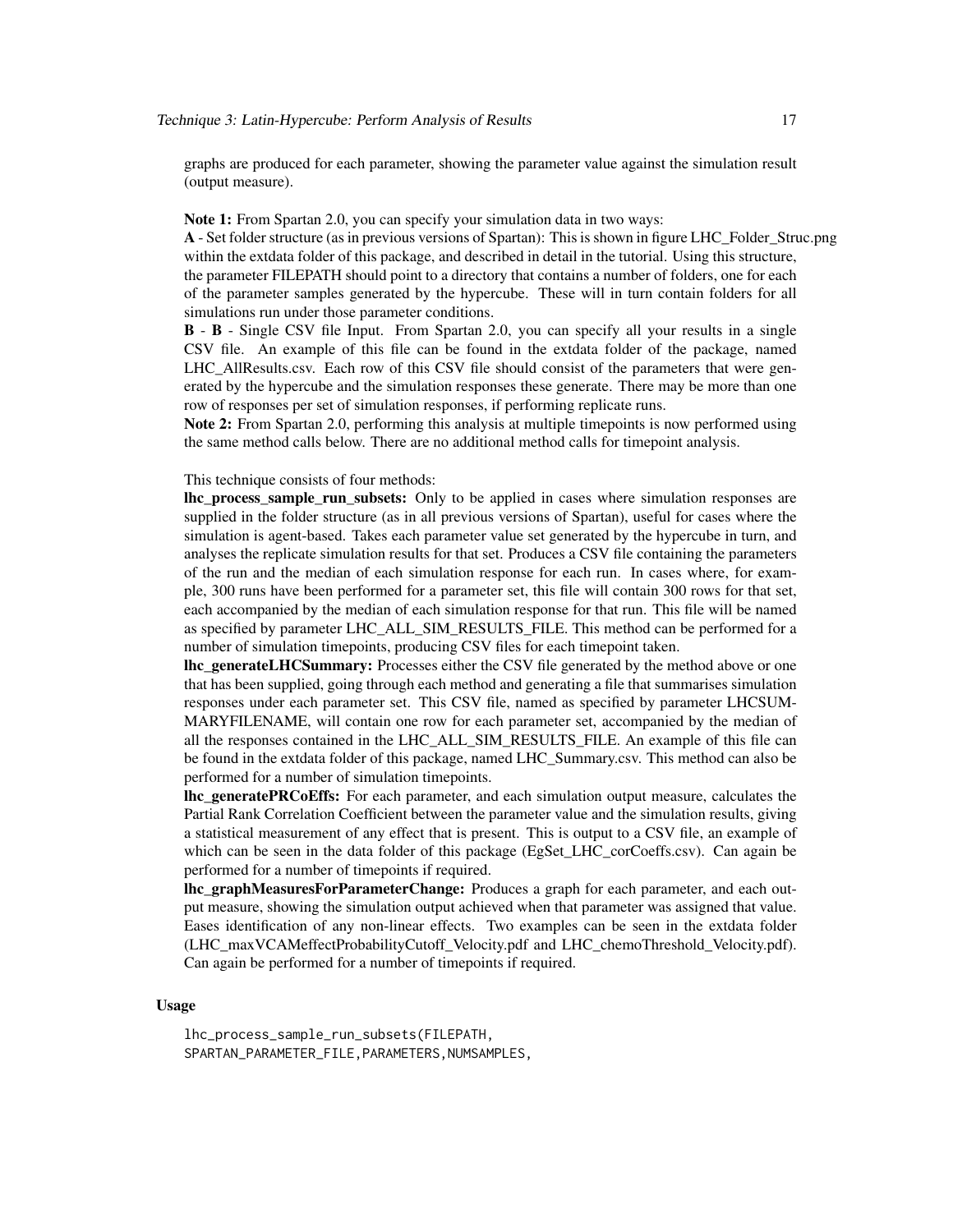NUMRUNSPERSAMPLE,MEASURES,RESULTFILENAME, ALTERNATIVEFILENAME,OUTPUTCOLSTART,OUTPUTCOLEND, LHC\_ALL\_SIM\_RESULTS\_FILE,TIMEPOINTS=NULL, TIMEPOINTSCALE=NULL)

lhc\_generateLHCSummary(FILEPATH,PARAMETERS,MEASURES, LHC\_ALL\_SIM\_RESULTS\_FILE,LHCSUMMARYFILENAME, SPARTAN\_PARAMETER\_FILE,TIMEPOINTS=NULL, TIMEPOINTSCALE=NULL)

lhc\_generatePRCoEffs(FILEPATH,PARAMETERS,MEASURES, LHCSUMMARYFILENAME,CORCOEFFSOUTPUTFILE, TIMEPOINTS=NULL,TIMEPOINTSCALE=NULL)

lhc\_graphMeasuresForParameterChange(FILEPATH,PARAMETERS, MEASURES,MEASURE\_SCALE,CORCOEFFSOUTPUTFILE, LHCSUMMARYFILENAME,TIMEPOINTS=NULL, TIMEPOINTSCALE=NULL)

#### Arguments

| <b>FILEPATH</b>       | Directory where the simulation runs of single CSV file can be found                                                                                                                                                                                                                                                                                                                  |
|-----------------------|--------------------------------------------------------------------------------------------------------------------------------------------------------------------------------------------------------------------------------------------------------------------------------------------------------------------------------------------------------------------------------------|
| <b>NUMSAMPLES</b>     | The number of parameter subsets that were generated in the LHC design. Only<br>required if analysing results provided within Folder structure setup.                                                                                                                                                                                                                                 |
| NUMRUNSPERSAMPLE      |                                                                                                                                                                                                                                                                                                                                                                                      |
|                       | The number of runs performed for each parameter subset. This figure is gen-<br>erated through Aleatory Analysis. Only required if analysing results provided<br>within Folder structure setup.                                                                                                                                                                                       |
| <b>MEASURES</b>       | Array containing the names of the output measures which are used to analyse<br>the simulation                                                                                                                                                                                                                                                                                        |
|                       | RESULTFILENAME Name of the simulation results file (e.g. "trackedCells_Close.csv"). In the cur-<br>rent version, XML and CSV files can be processed. Only required if running<br>the first method (to process results directly). If performing this analysis over<br>multiple timepoints, it is assumed that the timepoint follows the file name, e.g.<br>trackedCells_Close_12.csv. |
| ALTERNATIVEFILENAME   |                                                                                                                                                                                                                                                                                                                                                                                      |
|                       | In some cases, it may be relevant to read from a further results file if the initial<br>file contains no results. This filename is set here. In the current version, XML<br>and CSV files can be processed. Only required if running the first method (to<br>process results directly)                                                                                               |
| <b>OUTPUTCOLSTART</b> | Column number in the simulation results file where output begins - saves (a)<br>reading in unnecessary data, and (b) errors where the first column is a label, and<br>therefore could contain duplicates. Only required if running the first method (to<br>process results directly)                                                                                                 |
| OUTPUTCOLEND          | Column number in the simulation results file where the last output measure is.<br>Only required if running the first method.                                                                                                                                                                                                                                                         |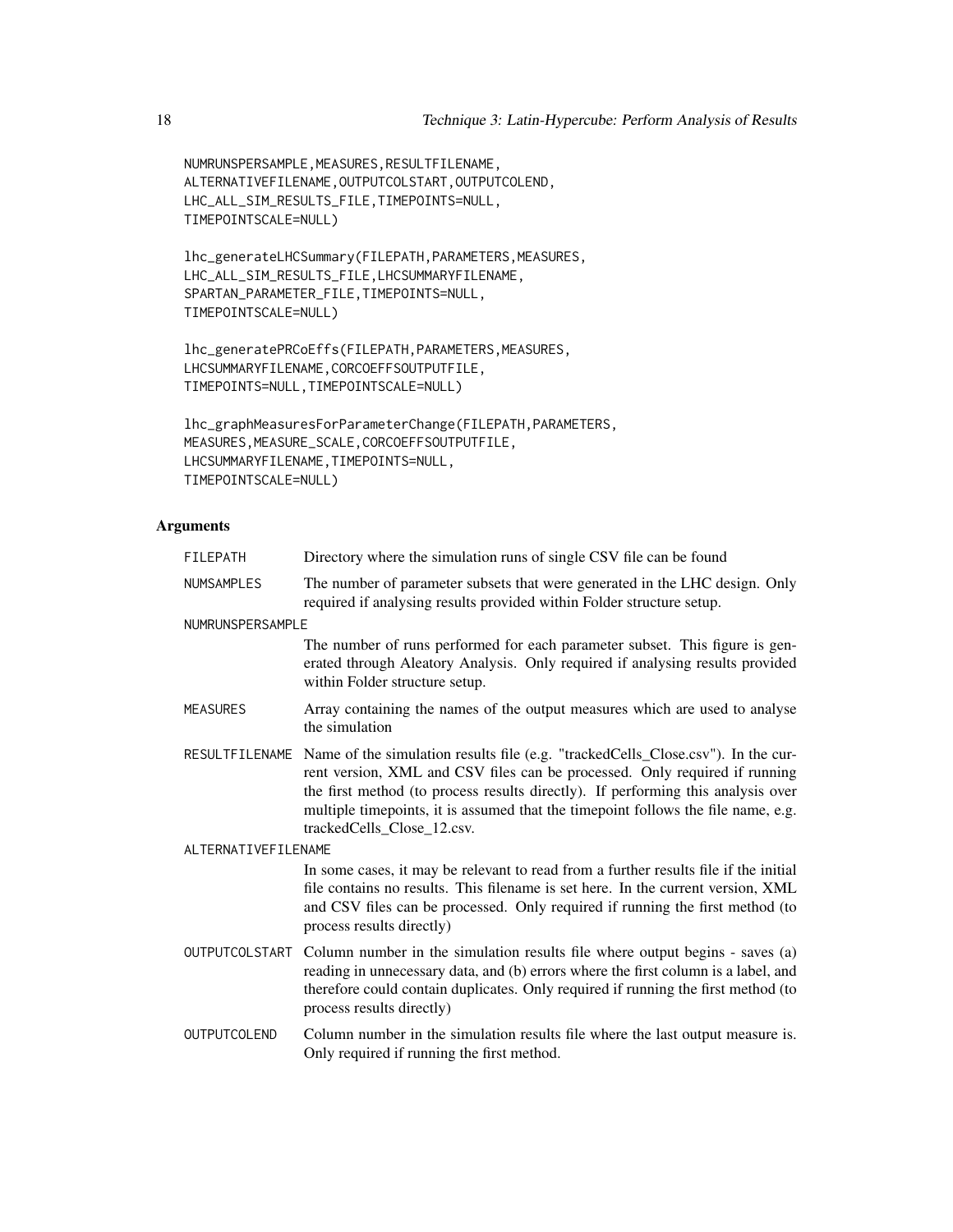#### SPARTAN\_PARAMETER\_FILE

Location of the file output by the latin-hypercube sampling method. Note if providing a single CSV file with parameter/response pairings, you do not need to provide this file, and can thus enter this parameter as NULL.

#### LHC\_ALL\_SIM\_RESULTS\_FILE

If lhc\_process\_sample\_run\_subsets is used (i.e. results processed by folder structure), this will contain the output of that method. If specifying responses using a single CSV file, this will contain the name of that file (which should be in the FILEPATH folder).

PARAMETERS Array containing the names of the parameters of which parameter samples will be generated

LHCSUMMARYFILENAME

Name of the LHC Summary file to be generated by lhc\_generateLHCSummary. Contains each parameter set alongside the result gained when the simulation was run under that criteria. Example - LHC\_Summary

#### CORCOEFFSOUTPUTFILE

Name of the file to be generated by lhc\_generatePRCoEffs. Contains the Partial Rank Correlation Coefficients for each parameter. Example - CorCoEffs

- MEASURE\_SCALE An array containing the measure used for each of the output measures (i.e. microns, microns/min). Used to label graphs
- TIMEPOINTS Implemented so this method can be used when analysing multiple simulation timepoints. If only analysing one timepoint, this should be set to NULL. If not, this should be an array of timepoints, e.g. c(12,36,48,60)
- TIMEPOINTSCALE Implemented so this method can be used when analysing multiple simulation timepoints. Sets the scale of the timepoints being analysed, e.g. "Hours"

#### References

This technique is described by Read et al (2011) in their paper: Techniques for Grounding Agent-Based Simulations in the Real Domain: a case study in Experimental Autoimmune Encephalomyelitis", and also in the Saltelli et al book: "Senstivity Analysis". Code to perform Partial Rank Correlation Coeffient has been downloaded from http://www.yilab.gatech.edu/pcor.R

#### Examples

```
# THE CODE IN THIS EXAMPLE IS THE SAME AS THAT USED IN THE TUTORIAL, AND
# THUS YOU NEED TO DOWNLOAD THE TUTORIAL DATA SET AND SET FILEPATH
# CORRECTLY TO RUN THIS
##--Firstly, declare the parameters required for the 4 functions--
# Folder containing the simulation results or single CSV result file
FILEPATH<-"/home/kieran/Downloads/LHC_Spartan2/"
# Array of the parameters to be analysed
PARAMETERS<-c("thresholdBindProbability","chemoThreshold",
"chemoUpperLinearAdjust","chemoLowerLinearAdjust",
"maxVCAMeffectProbabilityCutoff","vcamSlope")
# The simulation output measures being examined
MEASURES<-c("Velocity","Displacement")
# What each measure represents. Used in graphing results
```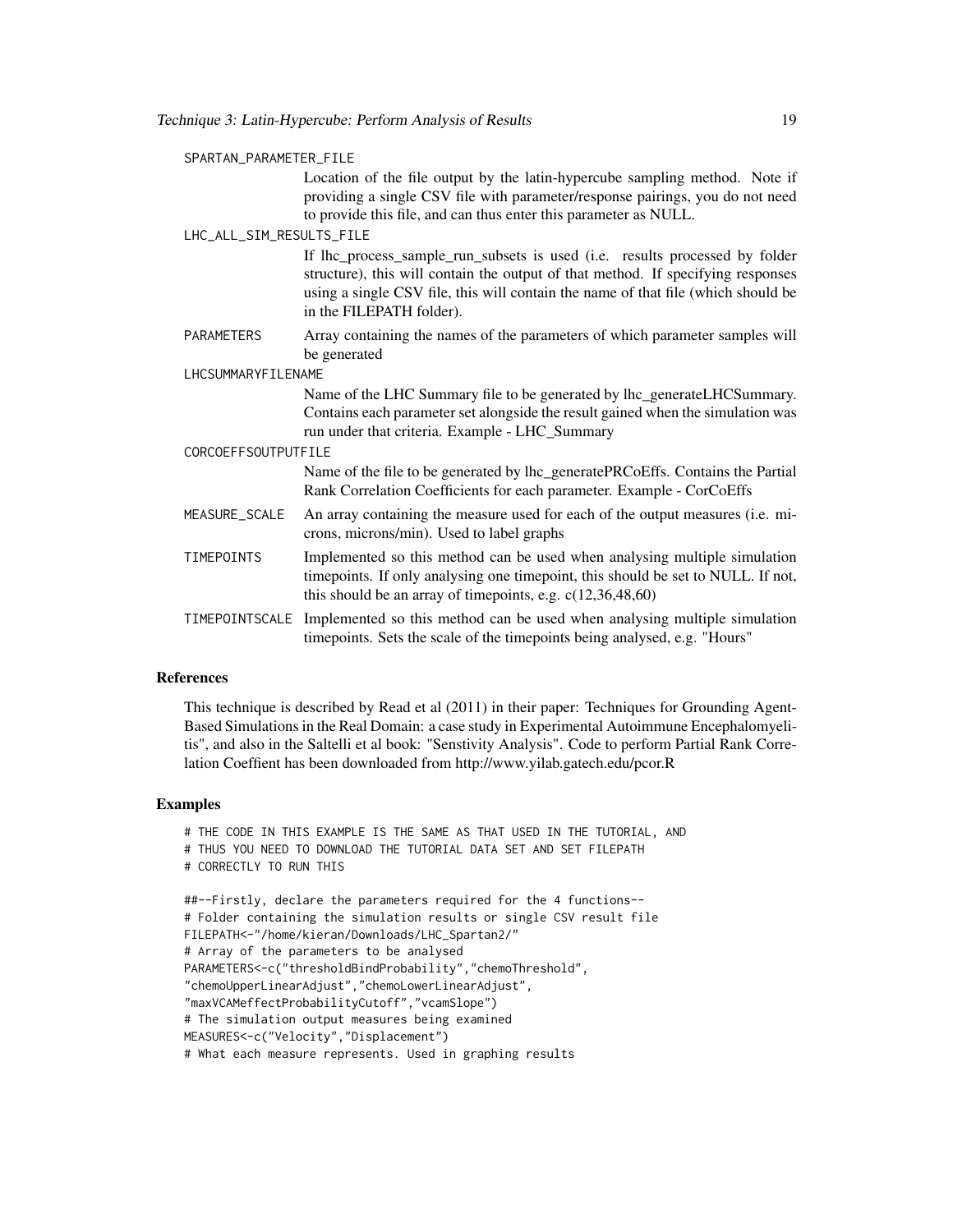```
MEASURE_SCALE<-c("microns/min","microns")
# The number of parameter value sets created in latin-hypercube
# sampling
NUMSAMPLES <- 500
# Number of runs performed for each parameter value set
NUMRUNSPERSAMPLE<-500
# The output file containing the simulation results from that
# simulation run
RESULTFILENAME<-"trackedCells_Close.csv"
# Not used in this case, but this is useful in cases where
# two result files may exist (for example if tracking cells close to
# an area, and those further away two output files could be used).
# Here, results in a second file are processed if the first is blank
# or does not exist. Note no file extension if used.
ALTERNATIVEFILENAME<-NULL
# Use this if simulation results are in CSV format.
# The column within the csv results file where the results start.
# This is useful as it restricts what is read in to R, getting round
# potential errors where the first column contains an agent label
# (as R does not read in CSV files where the first column contains
# duplicates)
OUTPUTCOLSTART<-10
# Use this if simulation results are in CSV format.
# Last column of the output measure results
OUTPUTCOLEND<-11
# For each parameter value set being analysed, a file is created
# containing the median of each output measure, of each simulation run
# for that value. This sets the name of this file.
LHC_ALL_SIM_RESULTS_FILE<-"LHC_AllResults.csv"
# Location of a file containing the parameter value sets generated
# by the hypercube sampling (i.e. the file generated in the previous
# method of this tutorial.) However if providing a CSV file with all
# results, you do not need to provide this
LHC_PARAM_CSV_LOCATION<-"Tutorial_Parameters_for_Runs.csv"
# File name to give to the summary file that is produced showing the
# parameter value sets alongside the median results for each simulation
# output measure.
LHCSUMMARYFILENAME<-"LHC_Summary.csv"
# File name to give to the file showing the Partial Rank Correlation
# Coefficients for each parameter.
CORCOEFFSOUTPUTFILE<-"EgSet_corCoeffs.csv"
# Timepoints being analysed. Must be NULL if no timepoints being analysed,
# or else be an array of timepoints. Scale sets the measure of these
# timepoints
TIMEPOINTS<-NULL; TIMEPOINTSCALE<-NULL
# Example Timepoints:
#TIMEPOINTS<-c(12,36,48,60); TIMEPOINTSCALE<-"Hours"
## Not run:
# DONTRUN IS SET SO THIS IS NOT EXECUTED WHEN PACKAGE IS COMPILED - BUT THIS
# HAS BEEN TESTED WITH THE TUTORIAL DATA
##--- NOW RUN THE FOUR METHODS IN THIS ORDER ----
```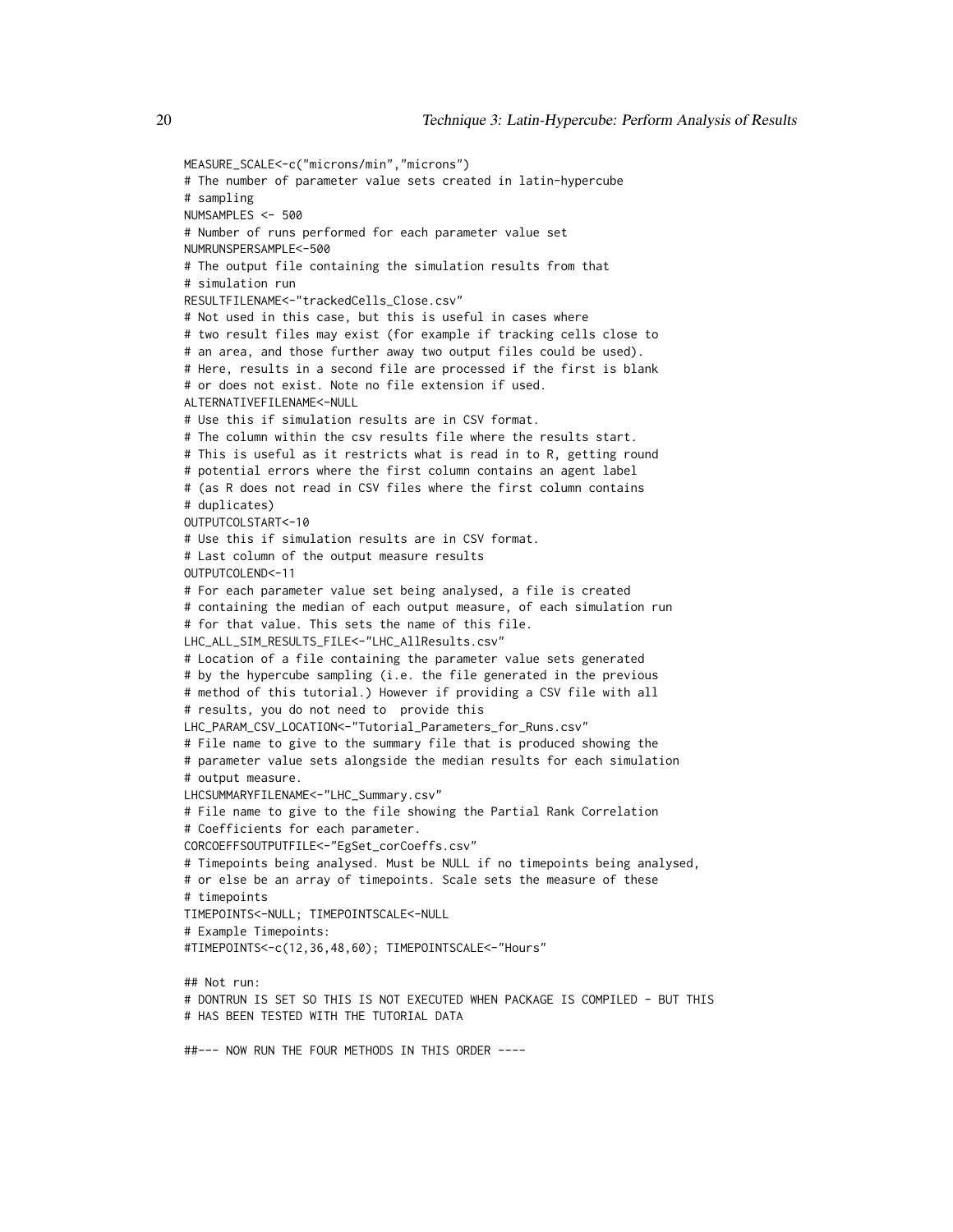<span id="page-20-0"></span># A - FOR STOCHASTIC SIMS IN SET FOLDER STRUCTURE, GENERATE # THE MEDIANS FOR EACH SET OF PARAMETER VALUES # GENERATED BY THE HYPERCUBE

```
lhc_process_sample_run_subsets(FILEPATH,
LHC_PARAM_CSV_LOCATION,PARAMETERSNUMSAMPLES,
NUMRUNSPERSAMPLE,MEASURES,RESULTFILENAME,
ALTERNATIVEFILENAME,OUTPUTCOLSTART,OUTPUTCOLEND,
LHC_ALL_SIM_RESULTS_FILE,TIMEPOINTS=NULL,
TIMEPOINTSCALE=NULL)
```
# B - GENERATE THE SUMMARY FILE SHOWING THE PARAMETERS USED AND # MEDIAN RESULTS FOR THE MEASURES OVER THE n RUNS lhc\_generateLHCSummary(FILEPATH,PARAMETERS,MEASURES, LHC\_ALL\_SIM\_RESULTS\_FILE,LHCSUMMARYFILENAME, LHC\_PARAM\_CSV\_LOCATION=NULL,TIMEPOINTS=NULL, TIMEPOINTSCALE=NULL)

# C- CALCULATE THE PARTIAL RANK CORRELATION COEFFICIENTS lhc\_generatePRCoEffs(FILEPATH,PARAMETERS,MEASURES, LHCSUMMARYFILENAME,CORCOEFFSOUTPUTFILE, TIMEPOINTS=NULL,TIMEPOINTSCALE=NULL)

```
# D - GRAPH THE RESULTS
lhc_graphMeasuresForParameterChange(FILEPATH,PARAMETERS,
MEASURES,MEASURE_SCALE,CORCOEFFSOUTPUTFILE,
LHCSUMMARYFILENAME,TIMEPOINTS=NULL,
TIMEPOINTSCALE=NULL)
```
## End(Not run)

Technique 4: eFAST - Generate Parameter Value Sets *eFAST*

## **Description**

This technique analyses simulation results generated through parametering using the eFAST approach (extended Fourier Amplitude Sampling Test, Saltelli et al, reference below). This perturbs the value of all parameters at the same time, with the aim of partitioning the variance in simulation output between input parameters. Values for each parameter are chosen using fourier frequency curves through a parameters potential range of values. A selected number of values are selected from points along the curve. Though all parameters are perturbed simultaneously, the method does focus on one parameter of interest in turn, by giving this a very different sampling frequency to that assigned to the other parameters. Thus for each parameter of interest in turn, a sampling frequency is assigned to each parameter and values chosen at points along the curve. So a set of simulation parameters then exists for each parameter of interest. As this is the case, this method can be computationally expensive, especially if a large number of samples is taken on the parameter search curve,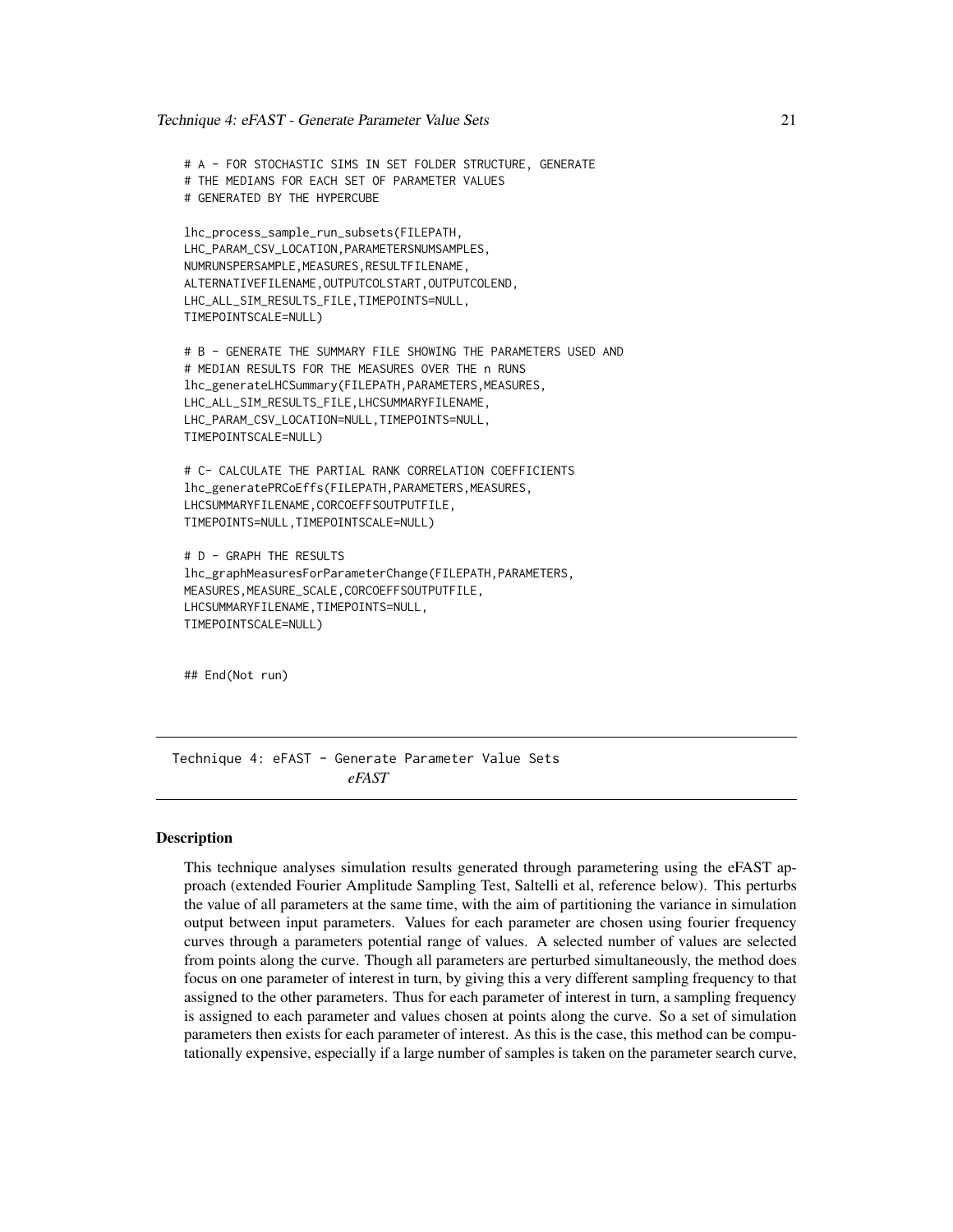or there are a large number of parameters. On top of this, to ensure adequate sampling each curve is also resampled with a small adjustment to the frequency, creating more parameter sets on which the simulation should be run. This attempts to limit any correlations and limit the effect of repeated parameter value sets being chosen. Thus, for a system where 8 parameters are being analysed, and 3 different sample curves used, 24 different sets of parameter value sets will be produced. Each of these 24 sets then contains the parameter values chosen from the frequency curves. This number of samples should be no lower than 65 (see the Marino paper for an explanation of how to select sample size). This method performs sampling of parameter space using the eFAST approach. In the data folder of this package, there are seven example files, produced for 7 parameters over one resample curve. These filenames all begin Curve1\_[ParameterName].

#### Usage

```
efast_generate_sample(FILEPATH, NUMCURVES, NUMSAMPLES, PARAMETERS,
     PMIN, PMAX)
```
## Arguments

| <b>FILEPATH</b>   | Directory where the parameter samples should be output to                                                                                          |
|-------------------|----------------------------------------------------------------------------------------------------------------------------------------------------|
| <b>NUMCURVES</b>  | The number of 'resamples' to perform (see eFAST documentation) - recommend<br>using at least 3                                                     |
| <b>NUMSAMPLES</b> | The number of parameter subsets to generate - should be at least 65 for eFAST                                                                      |
| <b>PARAMETERS</b> | Array containing the names of the parameters of which parameter samples will<br>be generated. For eFAST, remember to add a parameter named 'Dummy' |
| <b>PMIN</b>       | Array containing the minimum value that should be used for each parameter and<br>the dummy. Sets a lower bound on sampling space                   |
| <b>PMAX</b>       | Array containing the maximum value that should be used for each parameter<br>and the dummy. Sets an upper bound on sampling space                  |

## References

For detailed information on how eFAST works, see either of the following: (a) Marino et al (2008): "A methodology for performing global uncertainty and sensitivity analysis in systems biology", (b) Saltelli et al (2000): "Sensitivity Analysis". MATLAB code is also available via an associated site stated in (a)

## Examples

```
# THE CODE IN THIS EXAMPLE IS THE SAME AS THAT USED IN THE TUTORIAL, AND
# THUS YOU NEED TO DOWNLOAD THE TUTORIAL DATA SET AND SET FILEPATH
# CORRECTLY TO RUN THIS
##----Firstly, declare the parameters required for the function--
# A - FILEPATH OF WHERE THE PARAMETER DESIGN SHOULD BE OUTPUT TO
FILEPATH<-"/media/FreeAgent/package_Test_Data/eFAST/Sampling/"
# B - NUMBER OF RESAMPLES (SEARCH CURVES) TO EMPLOY
NUMCURVES <- 3
# C: NUMBER OF TIMES TO SAMPLE EACH CURVE
# (i.e. NUMBER OF PARAMETER SUBSETS)
```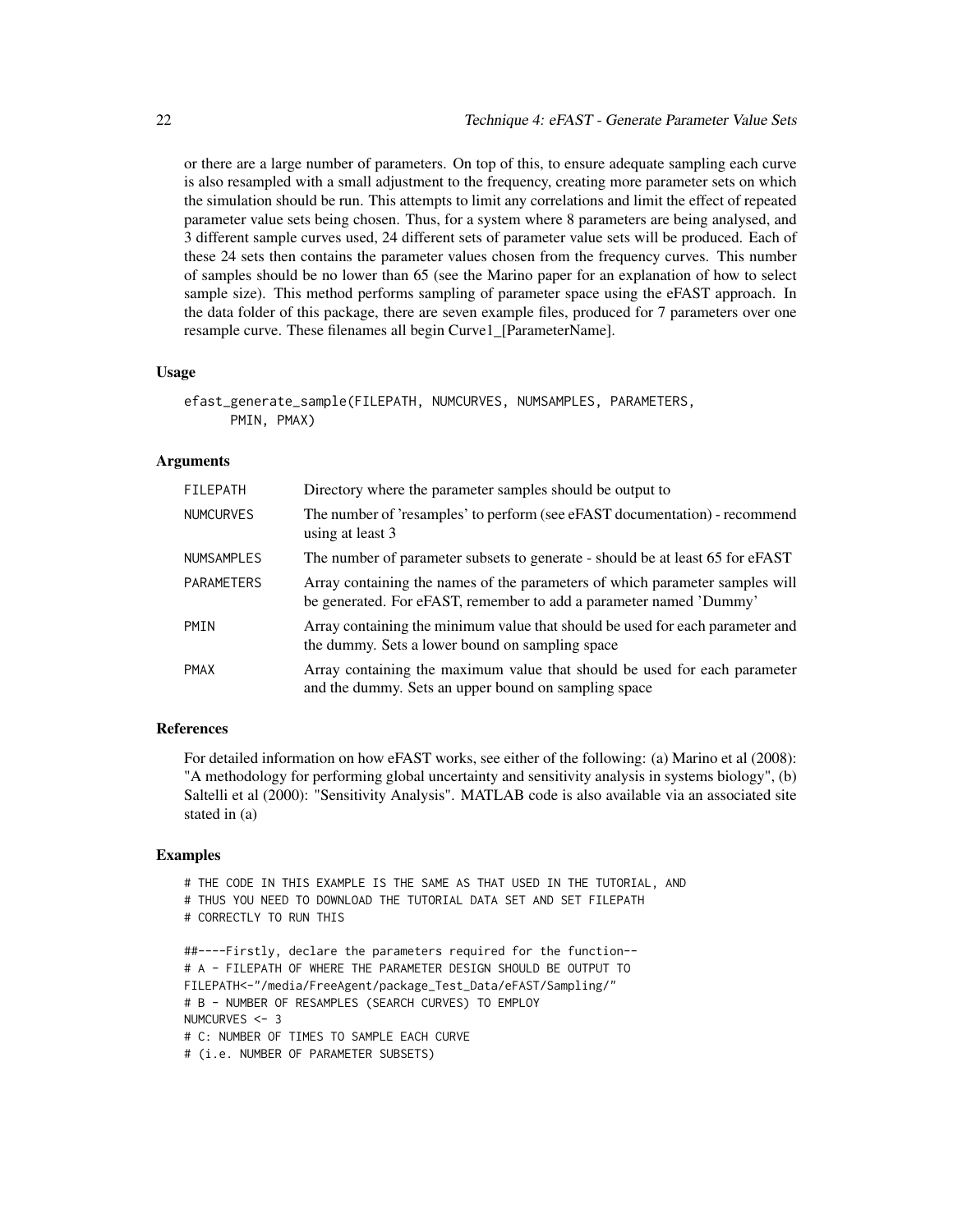<span id="page-22-0"></span>Technique 4: eFAST - Perform Analysis of Results 23

```
NUMSAMPLES <- 65
# D: PARAMETERS, IN ORDER, TRY TO AVOID SPACES, AND REMEMBER DUMMY
PARAMETERS<-c("thresholdBindProbability","chemoThreshold",
"chemoUpperLinearAdjust","chemoLowerLinearAdjust",
"maxVCAMeffectProbabilityCutoff","vcamSlope","Dummy")
# E: ARRAY OF THE MINIMUM VALUES OF EACH PARAMETER (AND DUMMY)
PMIN<-c(0,0.1,0.10,0.015,0.1,0.25,1)
# F: ARRAY OF THE MAXIMUM VALUES OF EACH PARAMETER (AND DUMMY)
PMAX<-c(100,0.9,0.50,0.08,1.0,5.0,10)
## Not run:
# DONTRUN IS SET SO THIS IS NOT EXECUTED WHEN PACKAGE IS COMPILED - BUT THIS
# HAS BEEN TESTED WITH THE TUTORIAL DATA
##---- NOW RUN THE METHOD ----
efast_generate_sample(FILEPATH,NUMCURVES,NUMSAMPLES,PARAMETERS,
PMIN,PMAX)
## End(Not run)
```
Technique 4: eFAST - Perform Analysis of Results *eFAST: Perform Analysis of Results*

## **Description**

This technique analyses simulation results generated through parametering using the eFAST approach (extended Fourier Amplitude Sampling Test, Saltelli et al, reference below). This perturbs the value of all parameters at the same time, with the aim of partitioning the variance in simulation output between input parameters. Values for each parameter are chosen using fourier frequency curves through a parameters potential range of values. A selected number of values are selected from points along the curve. Though all parameters are perturbed simultaneously, the method does focus on one parameter of interest in turn, by giving this a very different sampling frequency to that assigned to the other parameters. Thus for each parameter of interest in turn, a sampling frequency is assigned to each parameter and values chosen at points along the curve. So a set of simulation parameters then exists for each parameter of interest. As this is the case, this method can be computationally expensive, especially if a large number of samples is taken on the parameter search curve, or there are a large number of parameters. On top of this, to ensure adequate sampling each curve is also resampled with a small adjustment to the frequency, creating more parameter sets on which the simulation should be run. This attempts to limit any correlations and limit the effect of repeated parameter value sets being chosen. Thus, for a system where 8 parameters are being analysed, and 3 different sample curves used, 24 different sets of parameter value sets will be produced. Each of these 24 sets then contains the parameter values chosen from the frequency curves. This number of samples should be no lower than 65 (see the Marino paper for an explanation of how to select sample size).

Once the sampling has been performed, simulation runs should be performed for each sample, and repeated for stochastic simulations ( a number of repeats that has become apparent through analysis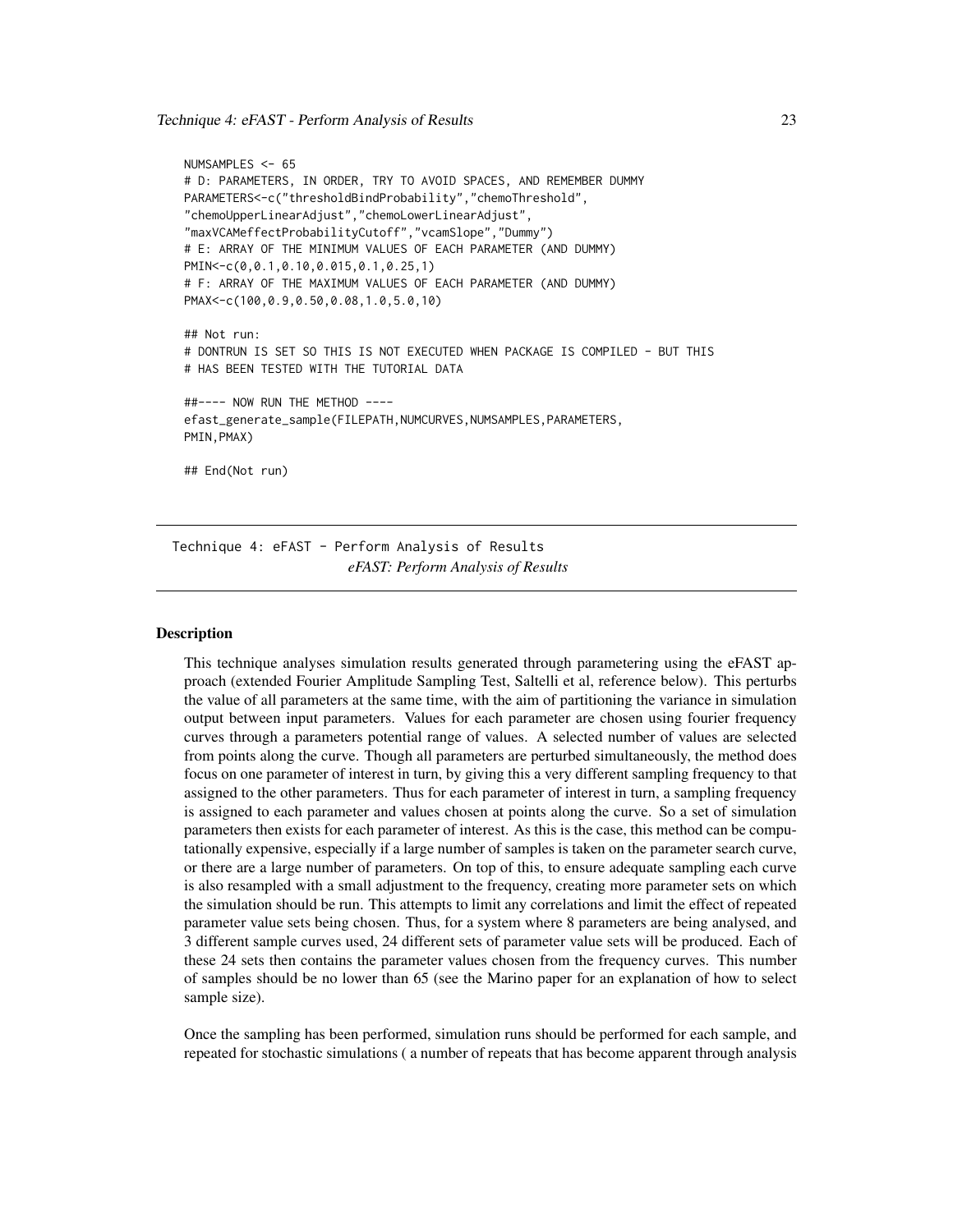of aleatory uncertainty, or use of Technique 1 within the spartan package). The eFAST algorithm then examines the simulation results for each parameter value set and, taking into account the sampling frequency used to produce those parameter values, partitions the variance in output between the input parameters. The spartan package includes methods to both create parameter value samples using fourier frequency sampling, and to analyse the simulation results. This method does the latter.

#### Note 1: From Spartan 2.0, you can specify your simulation data in two ways:

A - Set folder structure (as in previous versions of Spartan): This is shown in figure eFAST\_Folder\_Struc.png within the extdata folder of this package, and described in detail in the tutorial. Using this structure, the parameter FILEPATH should point to a directory that contains a number of folders, one for each resample curve employed. Inside each of these folders will be a folder for each parameter, in turn holding a folder for each parameter sample set generated for that parameter. These in turn hold folders for each run of a simulation under those conditions.

B - B - CSV file Input. From Spartan 2.0, you can specify all your results in a CSV file. For eFAST, this is more complex than the other techniques: the user needs to provide one CSV file per curve/parameter pairing. Thus if you had 3 resample curves and 7 parameters, you will need to provide 21 files. Each of these files will contain the parameters under which the simulation was run, and the simulation measures generated by those parameters. Where a simulation produces multiples of each measure (for example a number of cells), this should be the median of those responses. This file may contain muliple simulation responses per parameter set, where the simulation has been run a number of times.

Note 2: From Spartan 2.0, performing this analysis at multiple timepoints is now performed using the same method calls below. There are no additional method calls for timepoint analysis.

#### There are three methods to this process:

efast generate medians for all parameter subsets: Only to be applied in cases where simulation responses are supplied in the folder structure (as in all previous versions of Spartan), useful for cases where the simulation is agent-based. Iterates through the folder structure analysing the result of each replicate run under the same parameter conditions, creating a CSV file for each curve/parameter pair. This will hold the parameters of the run and the median of each simulation response for that run. As stated earlier, more than one run result can exist in this file. Where a simulation is being analysed for multiple timepoints, this will iterate through the results at all timepoints, creating curve/parameter pair CSV files for all specified timepoints.

efast\_get\_overall\_medians:This method produces a summary of the results for a particular resampling curve. This shows, for each parameter of interest, the median of each simulation output measure for each of the 65 parameter value sets generated. Here's an example. We examine resampling curve 1, and firstly examine parameter 1. For this parameter of interest, a number of different parameter value sets were generated from the frequency curves (lets say 65), thus we have 65 different sets of simulation results. The previous method produced a summary showing the median of each output measure for each run. Now, this method calculates the median of these medians, for each output measure, and stores these in the summary. Thus, for each parameter of interest, the medians of each of the 65 sets of results are stored. The next parameter is then examined, until all have been analysed. This produces a snapshot showing the median simulation output for all parameter value sets generated for the first resample curve. These are stored with the file name Curve[Number]\_Results\_Summary in the directory specified in FILEPATH. Again this can be done recursively for a number of timepoints if required.

efast\_run\_Analysis: Produces a file summarising the analysis; partitioning the variance between parameters and providing relevant statistics. These include, for each parameter of interest, first-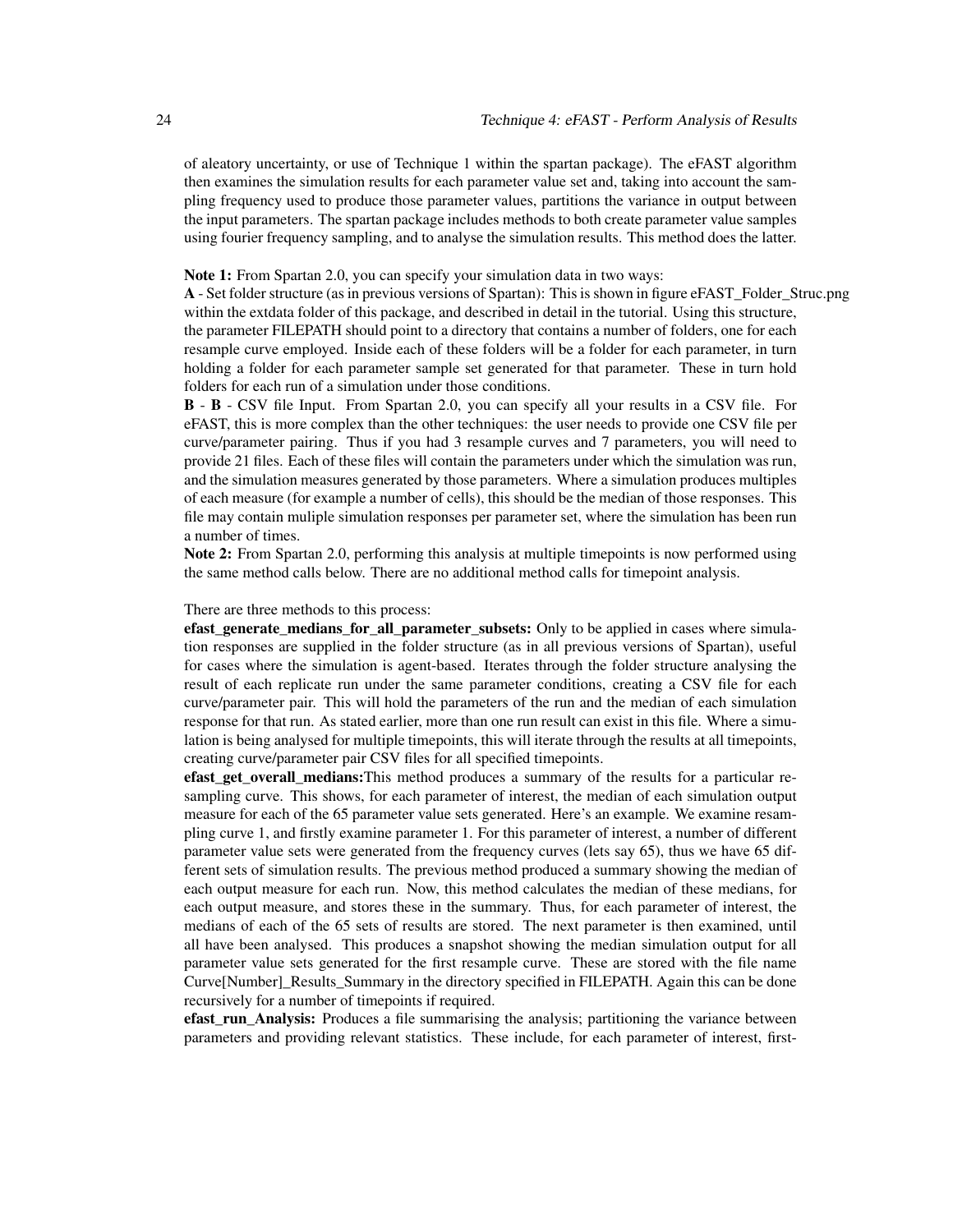order sensitivity index (Si), total-order sensitivity index (STi), complementary parameters sensitivity index (SCi), and relevant p-values and error bar data calculated using a two-sample t-test and standard error respectively. For a more detailed examination of this analysis, see the Marino paper or Saltelli book references, or the tutorial on the package website. An example of the output file generated can be seen in the data folder of this package (eFAST\_Analysis.csv) For ease of representation, the method also produces a graph showing this data for each simulation output measure. Two examples can be seen in the extdata folder of this package (eFAST\_Displacement.pdf and eFAST\_Velocity.pdf). Again, these graphs and summaries can be produced for multiple timepoints.

#### Usage

```
efast_generate_medians_for_all_parameter_subsets(FILEPATH,
NUMCURVES, PARAMETERS, NUMSAMPLES, NUMRUNSPERSAMPLE,
MEASURES,RESULTFILENAME,ALTERNATIVEFILENAME,
OUTPUTCOLSTART,OUTPUTCOLEND,TIMEPOINTS=NULL,
TIMEPOINTSCALE=NULL)
```
efast\_get\_overall\_medians(FILEPATH,NUMCURVES,PARAMETERS, NUMSAMPLES,MEASURES,TIMEPOINTS=NULL, TIMEPOINTSCALE=NULL)

efast\_run\_Analysis(FILEPATH,MEASURES,PARAMETERS,NUMCURVES, NUMSAMPLES,OUTPUTMEASURES\_TO\_TTEST,TTEST\_CONF\_INT, GRAPH\_FLAG,EFASTRESULTFILENAME, TIMEPOINTS=NULL,TIMEPOINTSCALE=NULL)

## Arguments

| <b>FILEPATH</b>   | Directory where the simulation runs can be found, in folders or in CSV file<br>format                                                                                                                                                                                                               |
|-------------------|-----------------------------------------------------------------------------------------------------------------------------------------------------------------------------------------------------------------------------------------------------------------------------------------------------|
| <b>NUMCURVES</b>  | The number of 'resamples' to perform (see eFAST documentation) - recommend<br>using at least 3                                                                                                                                                                                                      |
| <b>PARAMETERS</b> | Array containing the names of the parameters of which parameter samples will<br>be generated                                                                                                                                                                                                        |
| <b>NUMSAMPLES</b> | The number of parameter subsets that were generated in the eFAST design                                                                                                                                                                                                                             |
| NUMRUNSPERSAMPLE  |                                                                                                                                                                                                                                                                                                     |
|                   | The number of runs performed for each parameter subset. This figure can be<br>generated through Aleatory Analysis                                                                                                                                                                                   |
| <b>MEASURES</b>   | Array containing the names of the output measures which are used to analyse<br>the simulation                                                                                                                                                                                                       |
|                   | OUTPUTCOLSTART Column number in the simulation results file where output begins - saves (a)<br>reading in unnecessary data, and (b) errors where the first column is a label, and<br>therefore could contain duplicates. Only required if running the first method (to<br>process results directly) |
| OUTPUTCOLEND      | Column number in the simulation results file where the last output measure is.<br>Only required if running the first method.                                                                                                                                                                        |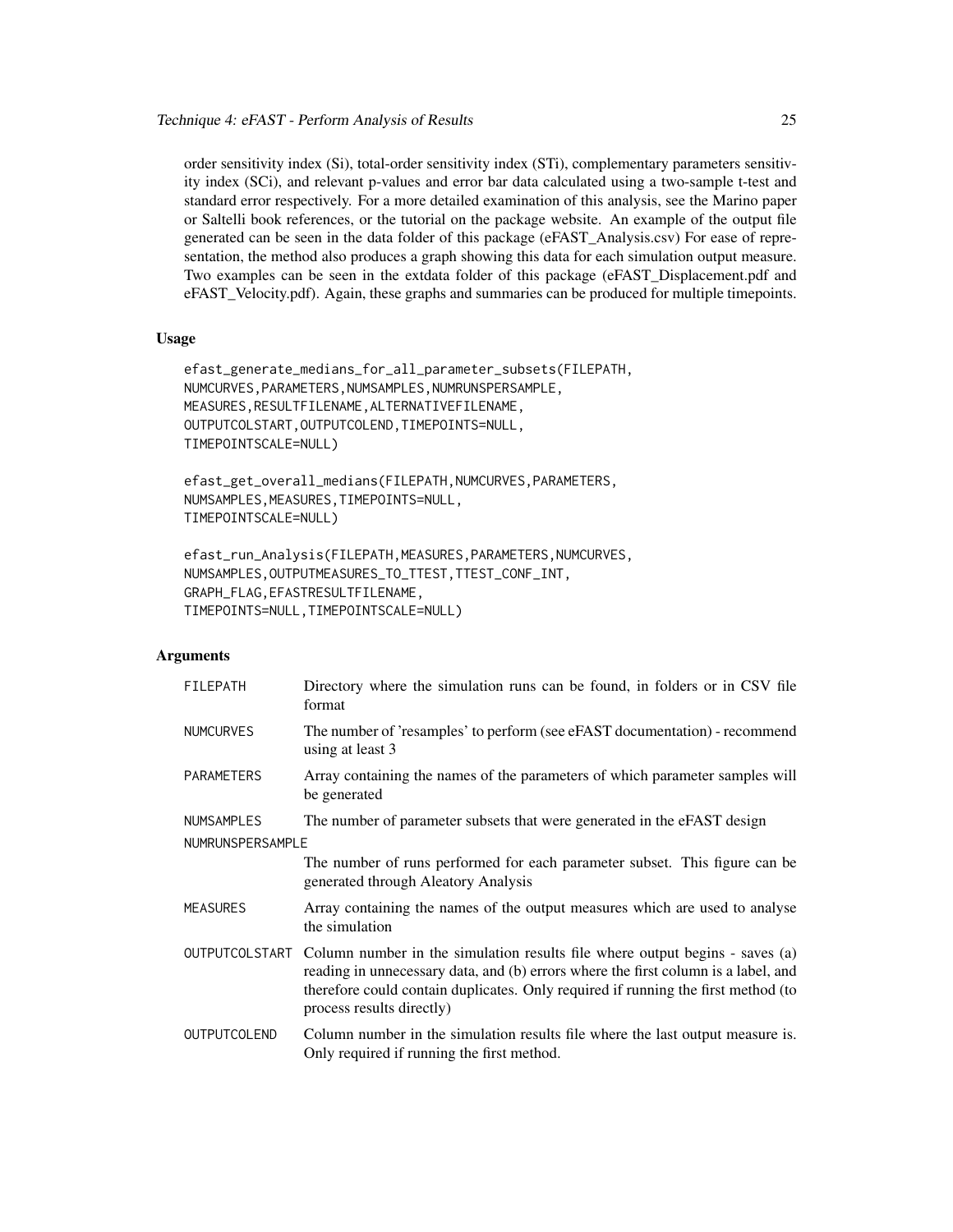RESULTFILENAME Name of the simulation results file (e.g. "trackedCells\_Close.csv"). In the current version, XML and CSV files can be processed. Only required if running the first method (to process results directly). If performing this analysis over multiple timepoints, it is assumed that the timepoint follows the file name, e.g. trackedCells\_Close\_12.csv.

#### ALTERNATIVEFILENAME

In some cases, it may be relevant to read from a further results file if the initial file contains no results. This filename is set here. In the current version, XML and CSV files can be processed. Only required if running the first method (to process results directly)

#### OUTPUTMEASURES\_TO\_TTEST

Which measures in the range should be tested to see if the result is statistically significant. To do all, and if there were 3 measures, this would be set to 1:3

#### EFASTRESULTFILENAME

File name under which the full eFAST analysis should be stored. This will contain the partitioning of variance for each parameter. Example: eFAST\_Analysis

- TTEST\_CONF\_INT The level of significance to use for the T-Test
- GRAPH\_FLAG Whether graphs should be produced summarising the output should be TRUE or FALSE
- TIMEPOINTS Implemented so this method can be used when analysing multiple simulation timepoints. If only analysing one timepoint, this should be set to NULL. If not, this should be an array of timepoints, e.g. c(12,36,48,60)
- TIMEPOINTSCALE Implemented so this method can be used when analysing multiple simulation timepoints. Sets the scale of the timepoints being analysed, e.g. "Hours"

#### References

For detailed information on how eFAST works, see either of the following: (a) Marino et al (2008): "A methodology for performing global uncertainty and sensitivity analysis in systems biology", (b) Saltelli et al (2000): "Sensitivity Analysis". MATLAB code is also available via an associated site stated in (a)

#### Examples

```
# THE CODE IN THIS EXAMPLE IS THE SAME AS THAT USED IN THE TUTORIAL, AND
# THUS YOU NEED TO DOWNLOAD THE TUTORIAL DATA SET AND SET FILEPATH
# CORRECTLY TO RUN THIS
##---Firstly,declare the parameters required for the functions--
# Folder containing the simulation results, or CSV files
FILEPATH<-"/home/user/Downloads/eFAST/"
# Number of resample curves employed when the parameter space was
# sampled
NUMCURVES<-3
# Array of the parameters to be analysed
PARAMETERS <- c("BindProbability","ChemoThreshold",
"ChemoUpperLinearAdjust","ChemoLowerLinearAdjust",
"VCAMProbabilityThreshold","VCAMSlope","Dummy")
```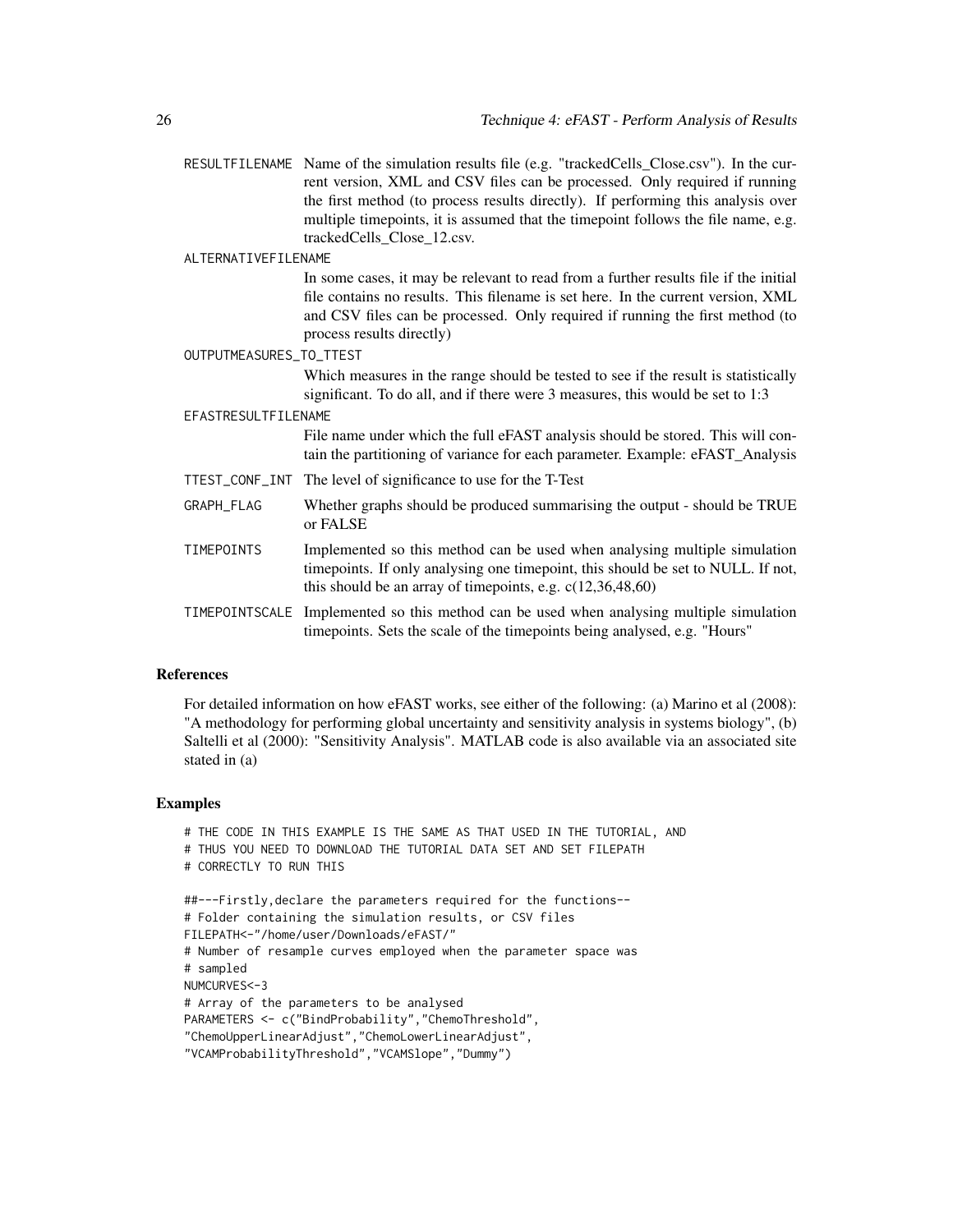```
# The number of parameter value sets created in latin-hypercube
# sampling
NUMSAMPLES<-65
# Number of runs performed for each parameter value set
NUMRUNSPERSAMPLE<-300
# The simulation output measures being examined
MEASURES<-c("Velocity","Displacement")
# The output file containing the simulation results from that
# simulation run
RESULTFILENAME<-"trackedCells_Close.csv"
# Not used in this case, but this is useful in cases where two
# result files may exist (for example if tracking cells close
# to an area, and those further away two output files could be used).
# Here, results in a second file are processed if the first is blank
# or does not exist.
ALTERNATIVEFILENAME<-NULL
# Used with CSV result file formats
# The column within the csv results file where the results start.
# This is useful as it restricts what is read in to R, getting round
# potential errors where the first column contains an agent label
# (as R does not read in CSV files where the first column contains
# duplicates)
OUTPUTCOLSTART<-10
# Used with CSV result file formats
# Last column of the output measure results
OUTPUTCOLEND<-11
# Name of the final result file for this analysis, showing the
# partitioning of the variance between input parameters
EFASTRESULTFILENAME<-"eFAST_Analysis.csv"
# Which of the output measures to T-Test for significance (if not all)
OUTPUTMEASURES_TO_TTEST<-1:2
# T-Test confidence level
TTEST_CONF_INT<-0.95
# Boolean to note whether summary graphs should be produced
GRAPH_FLAG<-TRUE
# Timepoints being analysed. Must be NULL if no timepoints being
# analysed, or else be an array of timepoints. Scale sets the
# measure of these timepoints
#TIMEPOINTS<-NULL; TIMEPOINTSCALE<-NULL
# Example Timepoints:
TIMEPOINTS<-c(12,36,48,60); TIMEPOINTSCALE<-"Hours"
## Not run:
# DONTRUN IS SET SO THIS IS NOT EXECUTED WHEN PACKAGE IS COMPILED - BUT THIS
# HAS BEEN TESTED WITH THE TUTORIAL DATA
library(spartan)
# Import the graphing package
library(gplots)
```

```
##--- NOW RUN THE FOUR METHODS IN THIS ORDER ----
# FIRSTLY, WHERE MULTIPLE RUNS ARE PERFORMED,
# MEDIAN DISTRIBUTIONS NEED TO BE GAINED FOR EVERY RUN
```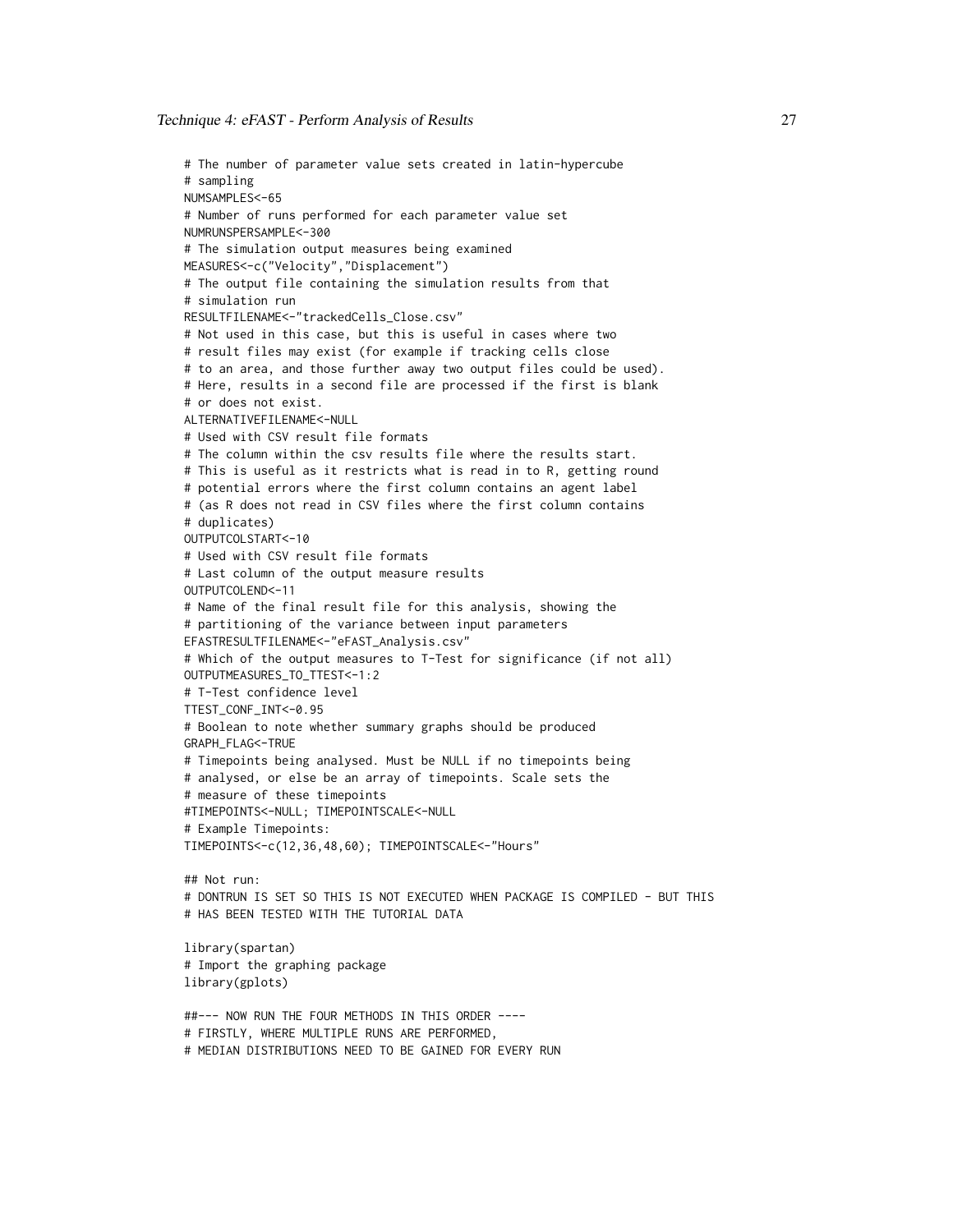```
efast_generate_medians_for_all_parameter_subsets(FILEPATH,
NUMCURVES,PARAMETERS,NUMSAMPLES,NUMRUNSPERSAMPLE,MEASURES,
RESULTFILENAME,ALTERNATIVEFILENAME,OUTPUTCOLSTART,
OUTPUTCOLEND,TIMEPOINTS,TIMEPOINTSCALE)
# NOW NEED TO CREATE THE OUTPUT FILE THAT THE EFAST ANALYSIS SCRIPTS
# USE - A FILE SHOWING THE OVERALL MEDIAN RESULTS FOR EACH THE RUNS
# PERFORMED FOR EVERY PARAMETER OF INTEREST, FOR THAT CURVE.
# ONE FILE IS CREATED PER CURVE
efast_get_overall_medians(FILEPATH,NUMCURVES,PARAMETERS,NUMSAMPLES,
MEASURES,TIMEPOINTS,TIMEPOINTSCALE)
# NOW THESE ALLCURVE.CSV FILES HAVE BEEN GENERATED, FULL ANALYSIS
# CAN BEGIN
efast_run_Analysis(FILEPATH,MEASURES,PARAMETERS,NUMCURVES,
NUMSAMPLES,OUTPUTMEASURES_TO_TTEST,TTEST_CONF_INT,
GRAPH_FLAG,EFASTRESULTFILENAME,
TIMEPOINTS,TIMEPOINTSCALE)
```
## End(Not run)

Technique 5: SPARTAN and Netlogo *Technique 5: SPARTAN and Netlogo*

#### **Description**

Versions 1.0-1.2 of SPARTAN focused on performing an analysis of simulations, but such demonstrations were never paired with tools that are used by researchers to develop such simulations. Version 1.3 offered the additional functionality of linking SPARTAN with Netlogo, allowing the user to automatically generate Netlogo experiment scripts using SPARTAN, then analysing the resultant simulation response using the techniques developed above. This makes use of Netlogo's BehaviourSpace feature, which allows the researcher to perform a sweep of potential parameter values, storing the results in a CSV table. The weakness with this feature is that the researcher is left to develop tools to analyse the simulation responses. Now, SPARTAN can process this table, generating a robust sensitivity analysis of the parameters of interest. On our laboratory website (www.ycil.org.uk), we have made available a slightly modified version of the Netlogo Virus model, and a tutorial demonstrating how SPARTAN can be used to develop parameter value samples for the techniques described above, and then used to analyse the resultant Netlogo simulations.

Note: Netlogo BehaviourSpace functionality can produce two forms of output: 'Spreadsheet' or 'Table'. This technique has been designed to work with the later. This is explained fully in the tutorial on our lab website.

The reader should make themselves familiar with the techniques described above, as this is not repeated here. The only difference is in the preparation of the Netlogo data: once this is done the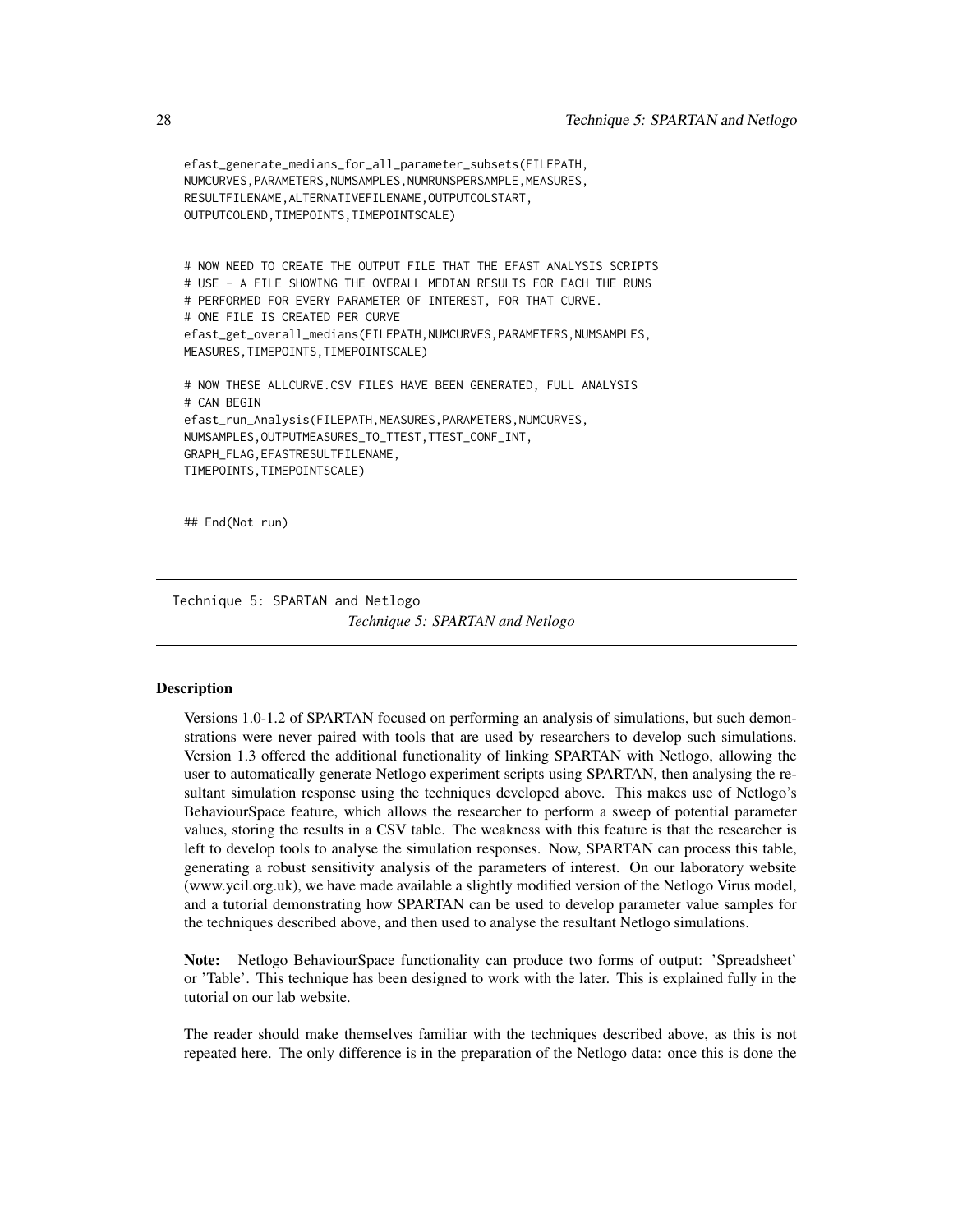methods described in Techniques 2-4 are applied.

The relevant Netlogo Parameter Robustness Methods (Technique 2) are described below. See Technique 2 for a full description of each method:

oat generate netlogo behaviour space XML: This generates a Netlogo XML Experiment file, to be used with the BehaviourSpace feature or Headless Netlogo, which perturbs each parameter over a set value space, as described in Technique 2.

oat process netlogo result: Takes the Netlogo behaviour space file and extracts the required timepoint information from it, storing this in a Spartan compatible CSV file. This CSV file is then processed using the methods described in Technique 2, with A-Test scores determined for each value assigned to each parameter. Once this method has been called, the researcher should use the oat\_graphATestsForSampleSize and oat\_plotResultDistribution methods of Technique 2 to graph the results.

The relevant Netlogo Latin-Hypercube Sampling and Analysis methods (Technique 3) are described below. See Technique 3 for a full description of each method:

lhc\_generate\_lhc\_sample\_netlogo: This generates a specified number of simulation parameters sets using latin-hypercube sampling. These are then processed into Netlogo XML experiment files, one for each set of parameters.

lhc\_process\_netlogo\_result: Takes each parameter value set generated by the hypercube in turn, and analyses the Netlogo simulation results. For each parameter set, there will be n simulation results. This method goes through these results, producing a file containing the median of each output measure for each of the n runs. Thus, if a Netlogo simulation was replicated 10 times, the median file will contain 10 medians for each simulation output measure. Once this has been created, the user should run the lhc\_generateLHCSummary, lhc\_generatePRCoEffs. and lhc\_graphMeasuresForParameterChange methods of Technique 3.

The relevant eFAST methods (Technique 4) are desribed below. See Technique 4 for a full description of each method:

efast generate sample netlogo: Creates a set of parameter values, over the specified value space, as described in Technique 4. Then processes each of these into a Netlogo experiment XML file, from which a simulation can be run.

efast\_process\_netlogo\_result: Takes each parameter value set generated by eFAST in turn, and analyses the Netlogo simulation results. For each parameter set, there will be n simulation results. This method goes through these results, producing a file containing the median of each output measure for each of the n runs. Thus, if a Netlogo simulation was replicated 10 times, the median file will contain 10 medians for each simulation output measure. The user should then run the efast get overall medians and efast run Analysis methods of Technique 4.

Note that for all three methods, it is important to run the PARAMETERS and MEASURES parameters through the method table header check first (see examples below), as Netlogo converts any spaces or hyphens in these names to periods. This method will take care of this for you.

## Usage

oat\_generate\_netlogo\_behaviour\_space\_XML(FILEPATH,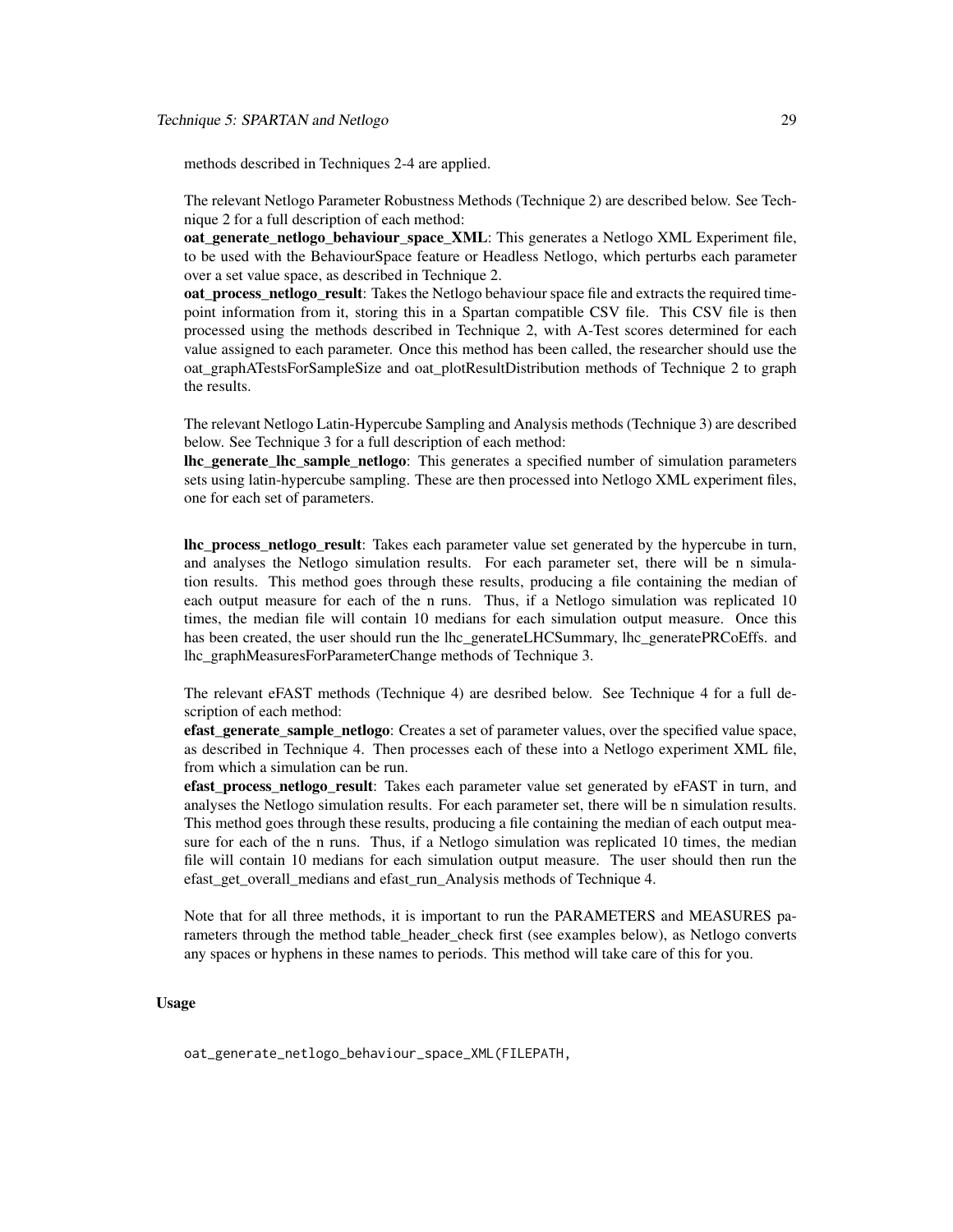```
NETLOGO_SETUPFILE_NAME,PARAMETERS,PARAMVALS,
NETLOGO_SETUP_FUNCTION,NETLOGO_RUN_FUNCTION,MEASURES,
EXPERIMENT_REPETITIONS,RUNMETRICS_EVERYSTEP)
```

```
oat_process_netlogo_result(FILEPATH,NETLOGO_BEHAVIOURSPACEFILE,
PARAMETERS,BASELINE,PMIN,PMAX,PINC,MEASURES,
RESULTFILENAME,ATESTRESULTSFILENAME,TIMESTEP)
```

```
lhc_generate_lhc_sample_netlogo(FILEPATH,PARAMETERS,
PARAMVALS, NUMSAMPLES, ALGORITHM,
EXPERIMENT_REPETITIONS,RUNMETRICS_EVERYSTEP,
NETLOGO_SETUP_FUNCTION,NETLOGO_RUN_FUNCTION,MEASURES)
```

```
lhc_process_netlogo_result(FILEPATH,LHCSAMPLE_RESULTFILENAME,
SPARTAN_PARAMETER_FILE, NUMSAMPLES, MEASURES,
LHC_ALL_SIM_RESULTS_FILE,TIMESTEP)
```

```
efast_generate_sample_netlogo(FILEPATH,NUMCURVES,NUMSAMPLES,
MEASURES,PARAMETERS,PARAMVALS,EXPERIMENT_REPETITIONS,
RUNMETRICS_EVERYSTEP,NETLOGO_SETUP_FUNCTION,
NETLOGO_RUN_FUNCTION)
```

```
efast_process_netlogo_result(FILEPATH,
EFASTSAMPLE_RESULTFILENAME,PARAMETERS,NUMCURVES,
NUMSAMPLES,MEASURES,RESULTFILENAME,TIMESTEP)
```
### Arguments

| FILEPATH               | Directory where either the parameter samples are to be stored, or the simulation<br>runs can be found                                                                                                                                                                                                                          |
|------------------------|--------------------------------------------------------------------------------------------------------------------------------------------------------------------------------------------------------------------------------------------------------------------------------------------------------------------------------|
| NETLOGO_SETUPFILE_NAME |                                                                                                                                                                                                                                                                                                                                |
|                        | Name to give, or given to, the Netlogo XML experiment file(s) created in sam-<br>pling. For more than one, a sample number is appended                                                                                                                                                                                         |
| <b>PARAMETERS</b>      | Array containing the names of the parameters of which parameter samples will<br>be generated                                                                                                                                                                                                                                   |
| <b>PARAMVALS</b>       | Array containing either the parameter value (if not of interest in the analysis), or<br>range under which this is being explored (stated as as string e.g. "[5,50,5]" for a<br>range of 5-50, increment of 5. This will differ for each of the three techniques,<br>so the reader should read the relevant tutorial in detail. |
| NETLOGO_SETUP_FUNCTION |                                                                                                                                                                                                                                                                                                                                |
|                        | The name of the function in Netlogo that sets up the simulation. Commonly is<br>named setup.                                                                                                                                                                                                                                   |
| NETLOGO_RUN_FUNCTION   |                                                                                                                                                                                                                                                                                                                                |
|                        | The name of the function in Netlogo that starts the simulation. Commonly<br>named go.                                                                                                                                                                                                                                          |
| <b>MEASURES</b>        | Array containing the names of the Netlogo output measures which are used to<br>analyse the simulation.                                                                                                                                                                                                                         |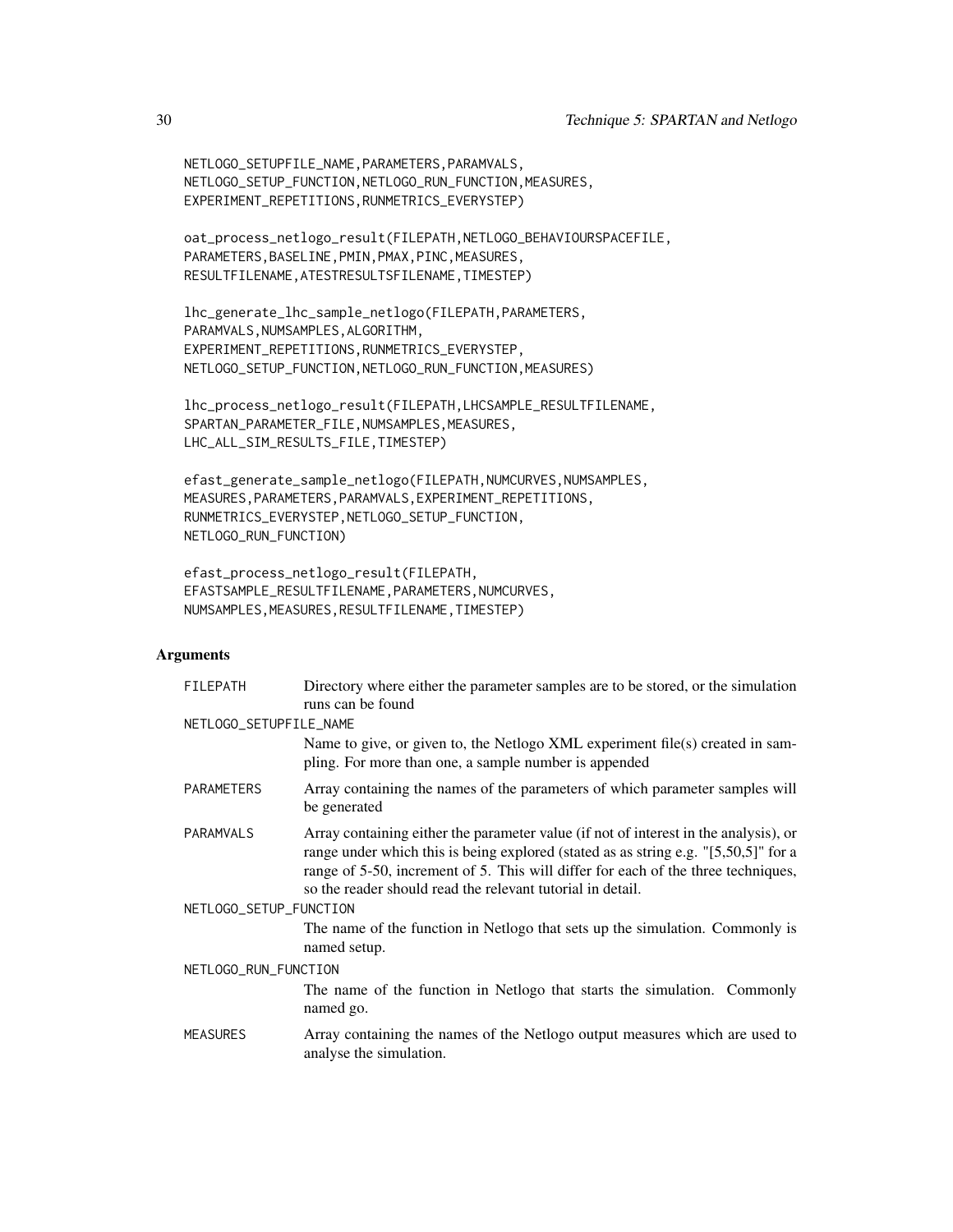| EXPERIMENT_REPETITIONS     |                                                                                                                                                                                                                                                   |  |  |
|----------------------------|---------------------------------------------------------------------------------------------------------------------------------------------------------------------------------------------------------------------------------------------------|--|--|
| RUNMETRICS_EVERYSTEP       | The number of times Netlogo should repeat the experiment for each set of pa-<br>rameter values.                                                                                                                                                   |  |  |
|                            | Boolean stating whether Netlogo should produce output for each timestep.                                                                                                                                                                          |  |  |
| NETLOGO BEHAVIOURSPACEFILE |                                                                                                                                                                                                                                                   |  |  |
|                            | The name of the file produced by Netlogo for Parameter Robustness (Technique<br>2). This is the result file that is analysed.                                                                                                                     |  |  |
| <b>BASELINE</b>            | Array containing the baseline, or calibrated value, of each parameter.                                                                                                                                                                            |  |  |
| <b>PMIN</b>                | Array containing the minimum value that should be used for each parameter.<br>Sets a lower bound on sampling space.                                                                                                                               |  |  |
| <b>PMAX</b>                | Array containing the maximum value that should be used for each parameter.<br>Sets an upper bound on sampling space.                                                                                                                              |  |  |
| <b>PINC</b>                | Array containing the increment value that should be applied for each parameter.<br>For example, a parameter could have a minimum value of 10, and maximum<br>value of 100, and be incremented by 10.                                              |  |  |
|                            | RESULTFILENAME In Technique 2, where SPARTAN is producing files showing the modified Net-<br>logo CSV file, the name of the file that should be produced. For the other tech-<br>niques, this is the name of the result file produced by Netlogo. |  |  |
| TIMESTEP                   | For Technique 2, the timestep of the Netlogo simulation being analysed.                                                                                                                                                                           |  |  |
| ATESTRESULTSFILENAME       |                                                                                                                                                                                                                                                   |  |  |
|                            | File name of the ATests result summary file created by oat_netlogo_analyseAllParams.                                                                                                                                                              |  |  |
| <b>NUMSAMPLES</b>          | The number of parameter subsets that were generated in the LHC or eFAST<br>design.                                                                                                                                                                |  |  |
| ALGORITHM                  | Choice of algorithm to use to generate the hypercube. Can be set to either 'nor-<br>mal' or 'optimum'. Beware optimum can take a long time to generate an opti-<br>mised parameter set (more than 24 hours in some circumstances).                |  |  |
| SPARTAN_PARAMETER_FILE     |                                                                                                                                                                                                                                                   |  |  |
|                            | Location of the file output by the latin-hypercube sampling method.                                                                                                                                                                               |  |  |
| LHCSAMPLE_RESULTFILENAME   |                                                                                                                                                                                                                                                   |  |  |
|                            | Name of the result file generated by Netlogo, for a LHC parameter sample.                                                                                                                                                                         |  |  |
| LHC_ALL_SIM_RESULTS_FILE   | Name of the LHC Summary file to be generated by lhc_process_netlogo_result.                                                                                                                                                                       |  |  |
|                            | Contains each parameter set alongside the result gained when the simulation was<br>run under that criteria.                                                                                                                                       |  |  |
| <b>NUMCURVES</b>           | The number of 'resamples' to perform (see eFAST documentation) - recommend<br>using at least 3.                                                                                                                                                   |  |  |
| EFASTSAMPLE_RESULTFILENAME |                                                                                                                                                                                                                                                   |  |  |
|                            | Name of the result file generated by Netlogo, for a LHC parameter sample.                                                                                                                                                                         |  |  |

## Examples

- # THE CODE IN THIS EXAMPLE IS THE SAME AS THAT USED IN THE TUTORIAL, AND
- # THUS YOU NEED TO DOWNLOAD THE TUTORIAL DATA SET AND SET FILEPATH
- # CORRECTLY TO RUN THIS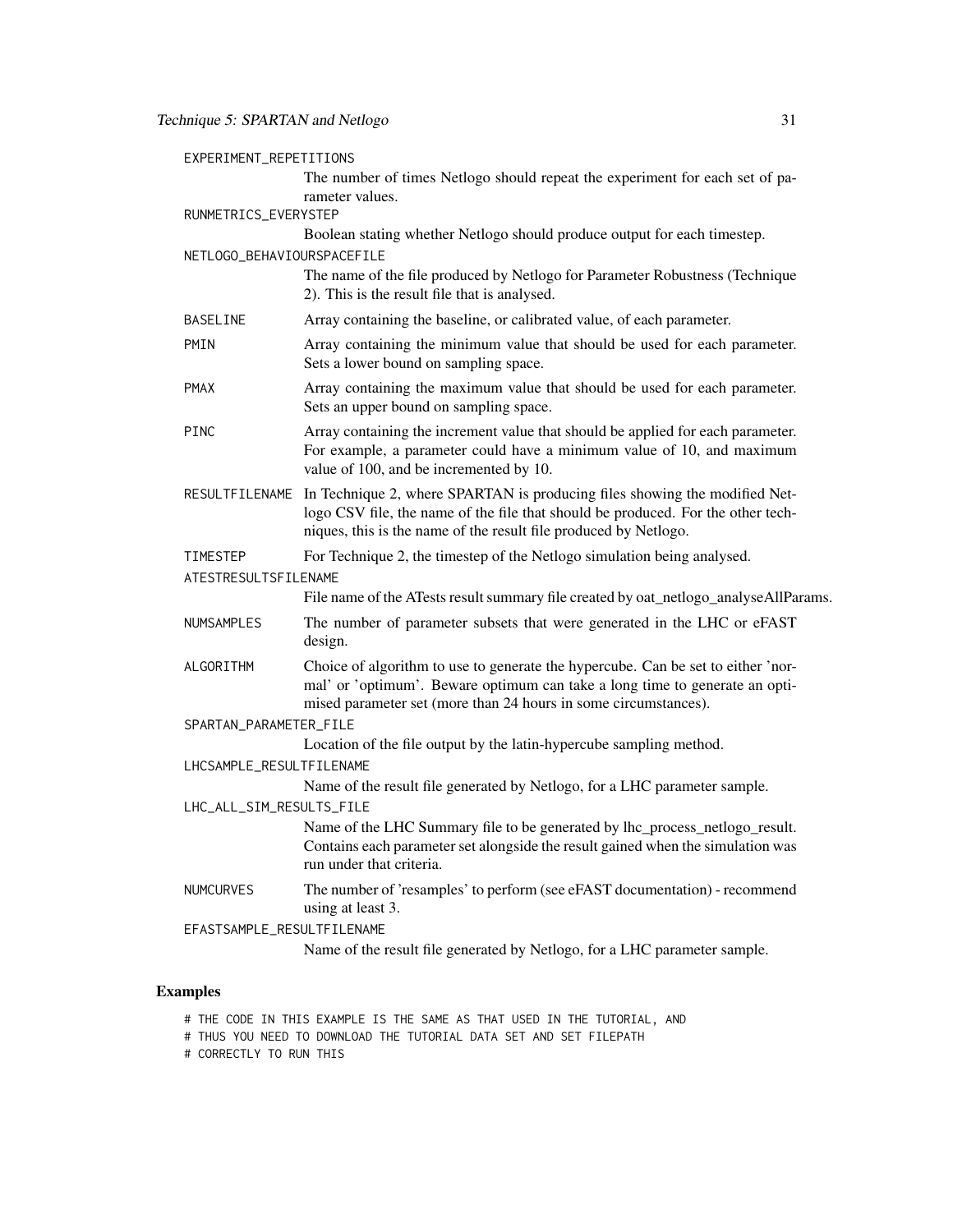```
## Not run:
## Example for Robustness Analysis
## INCLUDE THESE TWO LINES FOR NETLOGO - REMOVES ANY PERIODS PLACED IN THE
## PARAMETERS AND MEASURES IN THE SPREADSHEET
PARAMETERS<-table_header_check(PARAMETERS)
MEASURES<-table_header_check(MEASURES)
oat_process_netlogo_result(FILEPATH,NETLOGO_BEHAVIOURSPACEFILE,
PARAMETERS,BASELINE,PMIN,PMAX,PINC,MEASURES,CSV_FILE_NAME,
ATESTRESULTSFILENAME,TIMESTEP)
oat_graphATestsForSampleSize(FILEPATH,PARAMETERS,MEASURES,
ATESTSIGLEVEL,ATESTRESULTSFILENAME,BASELINE,
PMIN=PMIN,PMAX=PMAX,PINC=PINC,PARAMVALS=NULL)
oat_plotResultDistribution(FILEPATH,PARAMETERS,MEASURES,MEASURE_SCALE,
CSV_FILE_NAME,BASELINE,PMIN=PMIN,PMAX=PMAX,PINC=PINC,
PARAMVALS=NULL,TIMEPOINTS,TIMEPOINTSCALE)
## Example for Latin-Hypercube Analysis
lhc_process_netlogo_result(FILEPATH,LHCSAMPLE_RESULTFILENAME,
SPARTAN_PARAMETER_FILE, NUMSAMPLES, MEASURES,
LHC_ALL_SIM_RESULTS_FILE,TIMESTEP)
PARAMETERS<-table_header_check(PARAMETERS)
MEASURES<-table_header_check(MEASURES)
lhc_generateLHCSummary(FILEPATH,PARAMETERS,MEASURES,
LHC_ALL_SIM_RESULTS_FILE,LHCSUMMARYFILENAME,
SPARTAN_PARAMETER_FILE,TIMEPOINTS,TIMEPOINTSCALE)
lhc_generatePRCoEffs(FILEPATH,PARAMETERS,MEASURES,
LHCSUMMARYFILENAME,CORCOEFFSOUTPUTFILE,
TIMEPOINTS,TIMEPOINTSCALE)
lhc_graphMeasuresForParameterChange(FILEPATH,PARAMETERS,
MEASURES,MEASURE_SCALE,CORCOEFFSOUTPUTFILE,
LHCSUMMARYFILENAME,TIMEPOINTS,TIMEPOINTSCALE)
## Example for eFAST Analysis
efast_process_netlogo_result(FILEPATH,
EFASTSAMPLE_RESULTFILENAME,PARAMETERS,NUMCURVES,
NUMSAMPLES,MEASURES,RESULTFILENAME,TIMESTEP)
PARAMETERS<-table_header_check(PARAMETERS)
MEASURES<-table_header_check(MEASURES)
efast_get_overall_medians(FILEPATH,NUMCURVES,PARAMETERS,NUMSAMPLES,
MEASURES,TIMEPOINTS,TIMEPOINTSCALE)
```

```
efast_run_Analysis(FILEPATH,MEASURES,PARAMETERS,NUMCURVES,
NUMSAMPLES,OUTPUTMEASURES_TO_TTEST,TTEST_CONF_INT,
```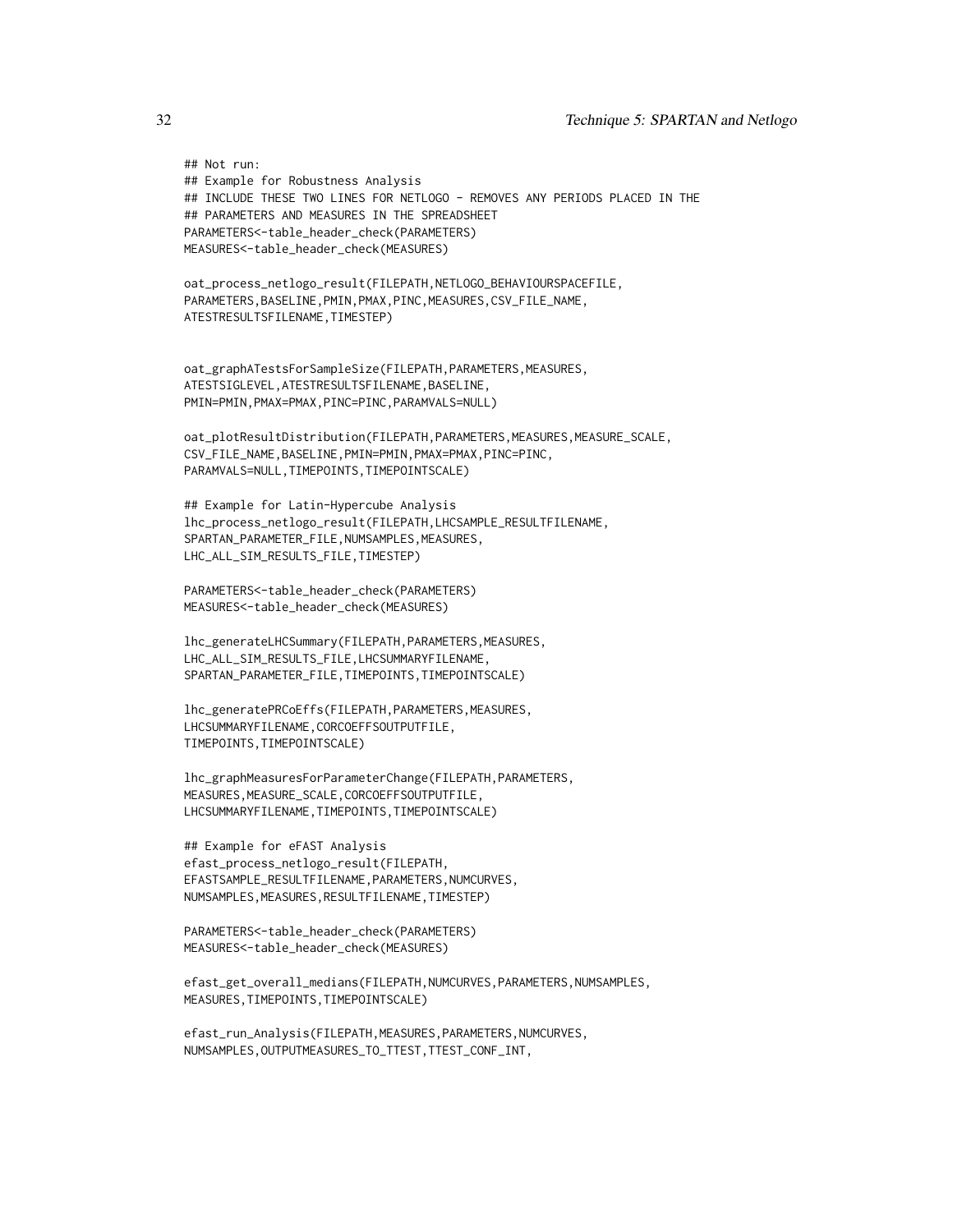<span id="page-32-0"></span>Techniques 1-4: Internal Functions 33

GRAPH\_FLAG,EFASTRESULTFILENAME, TIMEPOINTS,TIMEPOINTSCALE)

## End(Not run)

Techniques 1-4: Internal Functions *Internal Functions*

#### Description

A number of internal functions (14) are used which are not directly called by the user employing this package. These are: (a) aa\_getATestResults (b) aa\_graphATestsForSampleSize (c) atest (d) normaliseATest (e) pcor.mat (f) pcor.rec (g) pcor.test (h) lhc\_constructCoEffDataSet (i) efast\_cvmethod (j) efast\_graph\_Results (k) efast\_parameterdist (l) efast\_sd (m) efast\_setfreq (n) efast\_ttest (o) table\_header\_check (p) num\_decimals

Utility: Generate Median Distribution(s) *Generate Medians Subset (getMediansSubset)*

## **Description**

This utility function takes a set of simulation runs, all performed with the same parameter set, and generates the set of median output measure results. This set will contain the median for each output measure, for each run performed. This aids reduction in aleatory uncertainty and production of a representative result. The set of medians is returned to the function that calls this - such that it can be processed appropriately

## Usage

```
getMediansSubset(FILEPATH,NUMRUNSPERSAMPLE,MEASURES,
RESULTFILENAME,ALTFILENAME,OUTPUTFILECOLSTART,
OUTPUTFILECOLEND)
```
#### Arguments

| FILEPATH         | Directory where the parameter sample medians should be output to                                                |  |  |  |
|------------------|-----------------------------------------------------------------------------------------------------------------|--|--|--|
| NUMRUNSPERSAMPLE |                                                                                                                 |  |  |  |
|                  | The number of runs performed for each parameter subset. This figure is gener-<br>ated through Aleatory Analysis |  |  |  |
| MEASURES         | Array containing the names of the output measures which are used to analyse<br>the simulation                   |  |  |  |
|                  | RESULTFILENAME Name of the simulation results file (e.g. "trackedCells_Close.csv")                              |  |  |  |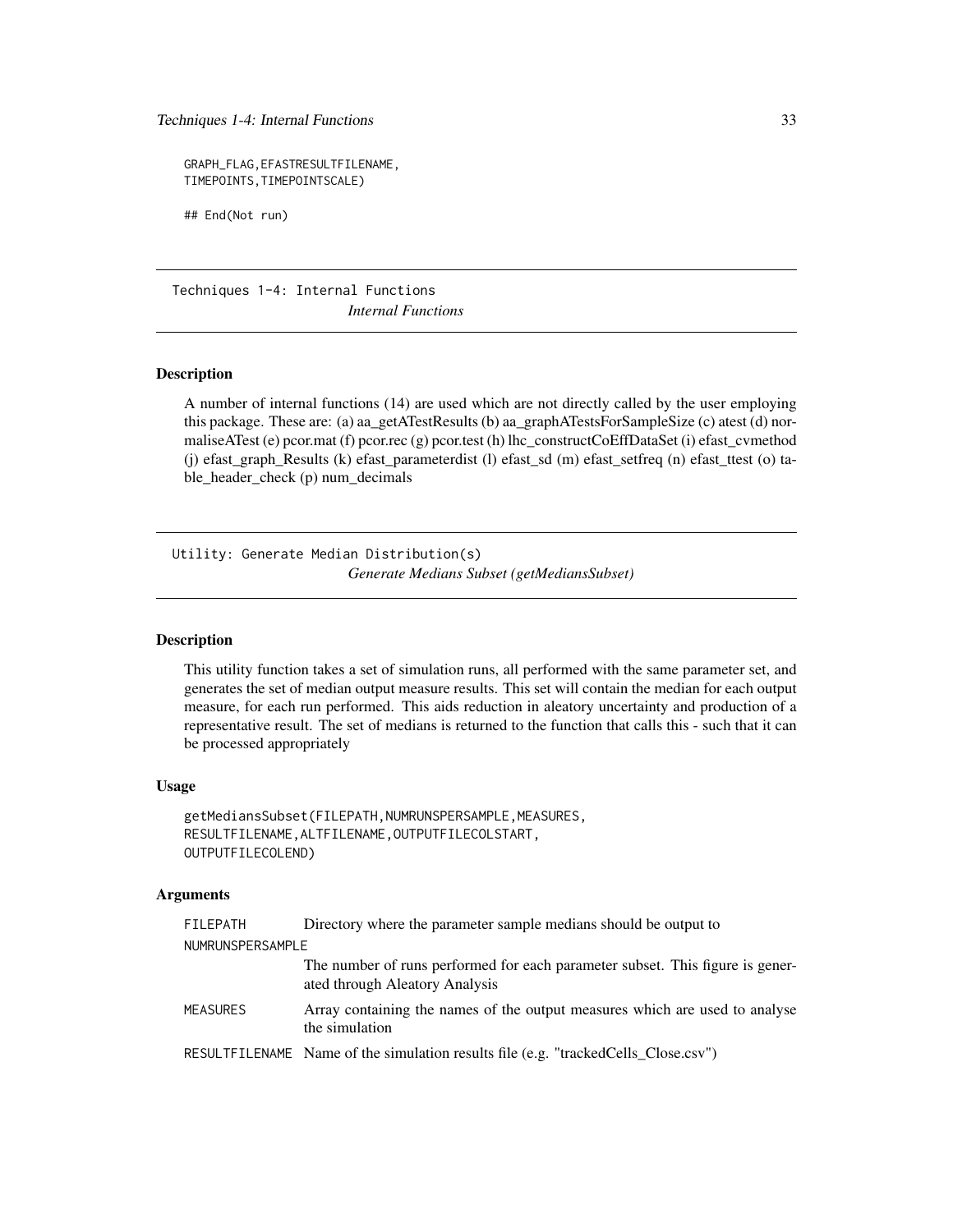<span id="page-33-0"></span>

| ALTFILENAME        | In some cases, it may be relevant to read from a further results file if the initial                                                                                                          |
|--------------------|-----------------------------------------------------------------------------------------------------------------------------------------------------------------------------------------------|
|                    | file contains no results. This filename is set here                                                                                                                                           |
| OUTPUTFILECOLSTART |                                                                                                                                                                                               |
|                    | Column number in the results file where output begins - saves (a) reading in<br>unnecessary data, and (b) errors where the first column is a label, and therefore<br>could contain duplicates |
| OUTPUTFILECOLEND   |                                                                                                                                                                                               |
|                    | Column number in the results file where the last output measure is                                                                                                                            |

Utility: Sample Data *Utility: Sample Data*

## Description

Sample Data sets to view for furthering understanding of output generated by the available methods. These are described in the detailed description of each technique above

#### Usage

```
data(AA_Example_ATestMaxAndMedians)
data(Curve1_chemoLowerLinearAdjust)
data(Curve1_chemoUpperLinearAdjust)
data(Curve1_chemoThreshold)
data(Curve1_Dummy)
data(Curve1_maxVCAMeffectProbabilityCutoff)
data(Curve1_Results_Summary)
data(Curve1_thresholdBindProbability)
data(Curve1_vcamSlope)
data(eFAST_Analysis)
data(EgSet_LHC_corCoeffs)
data(LHC_Parameters_for_Runs)
data(LHC_Summary)
data(OAT_Example_ATests_chemoLowerLinearAdjust)
data(OAT_Medians)
data(OAT_Sampling_chemoThreshold_Values)
data(OAT_Sampling_maxVCAMeffectProbabilityCutoff_Values)
```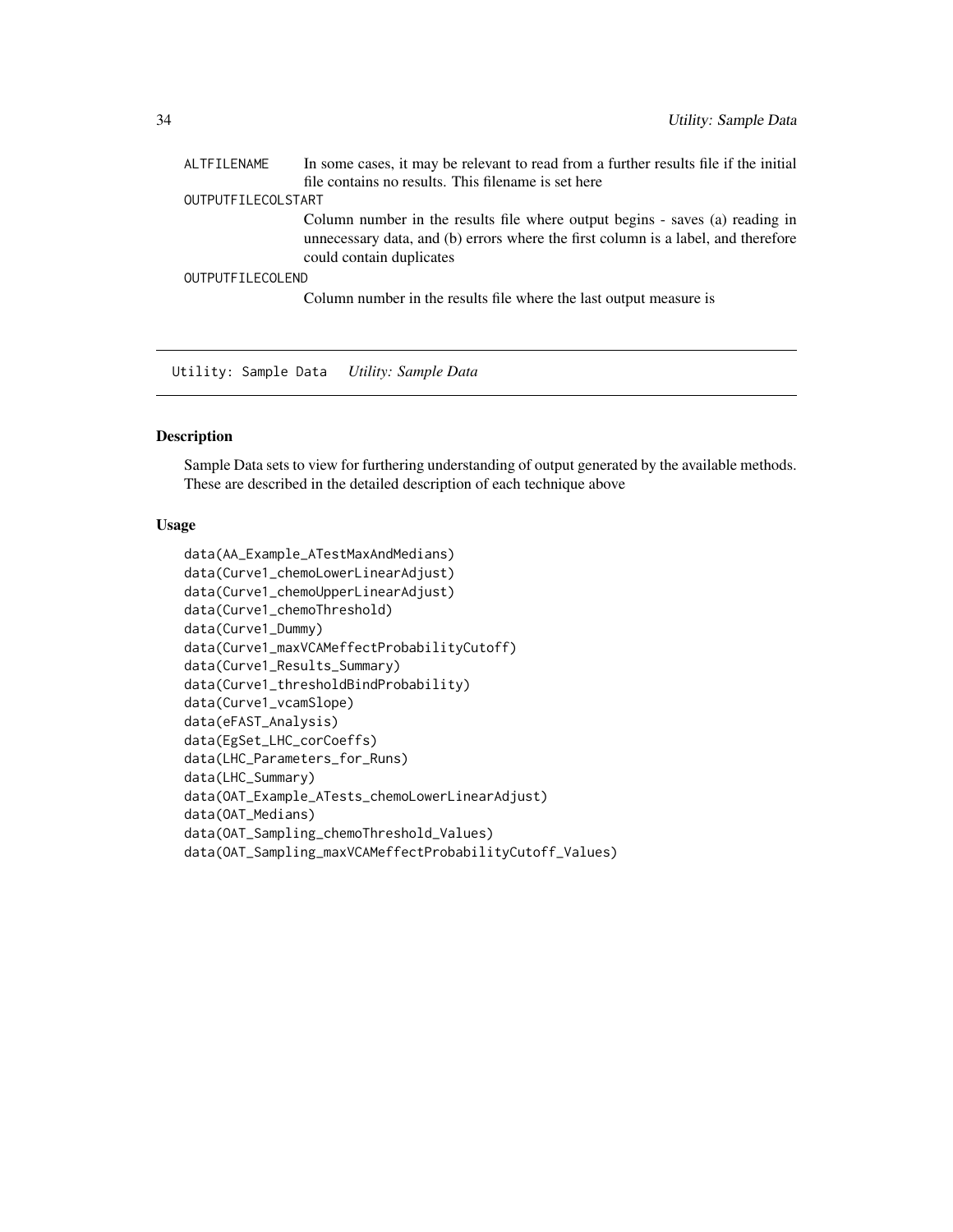# <span id="page-34-0"></span>Index

∗Topic A-Test Technique 2: One-At-A-Time - Perform Analysis of Results, [9](#page-8-0) Technique 5: SPARTAN and Netlogo, [28](#page-27-0) ∗Topic Aleatory Technique 1: Aleatory Analysis, [2](#page-1-0) ∗Topic Analysis Technique 1: Aleatory Analysis, [2](#page-1-0) Technique 2: One-At-A-Time - Perform Analysis of Results, [9](#page-8-0) Technique 5: SPARTAN and Netlogo, [28](#page-27-0) ∗Topic Distribution Utility: Generate Median Distribution(s), [33](#page-32-0) ∗Topic Fourier Technique 4: eFAST - Perform Analysis of Results, [23](#page-22-0) Technique 5: SPARTAN and Netlogo, [28](#page-27-0) ∗Topic Median Utility: Generate Median Distribution(s), [33](#page-32-0) ∗Topic Netlogo Technique 5: SPARTAN and Netlogo, [28](#page-27-0) ∗Topic OAT Technique 2: One-At-A-Time - Generate Parameter Value Sets, [7](#page-6-0) Technique 2: One-At-A-Time - Perform Analysis of Results, [9](#page-8-0) Technique 5: SPARTAN and Netlogo, [28](#page-27-0) ∗Topic Parameter Technique 2: One-At-A-Time - Generate Parameter Value Sets, [7](#page-6-0)

Technique 2: One-At-A-Time - Perform Analysis of Results, [9](#page-8-0) Technique 5: SPARTAN and Netlogo, [28](#page-27-0) ∗Topic Sampling Technique 2: One-At-A-Time - Generate Parameter Value Sets, [7](#page-6-0) ∗Topic amplitude Technique 4: eFAST - Generate Parameter Value Sets, [21](#page-20-0) Technique 4: eFAST - Perform Analysis of Results, [23](#page-22-0) Technique 5: SPARTAN and Netlogo, [28](#page-27-0) ∗Topic analysis Technique 3: Latin-Hypercube: Perform Analysis of Results, [16](#page-15-0) Technique 4: eFAST - Generate Parameter Value Sets, [21](#page-20-0) Technique 4: eFAST - Perform Analysis of Results, [23](#page-22-0) Technique 5: SPARTAN and Netlogo, [28](#page-27-0) ∗Topic datasets Utility: Sample Data, [34](#page-33-0) ∗Topic eFAST Technique 4: eFAST - Generate Parameter Value Sets, [21](#page-20-0) Technique 4: eFAST - Perform Analysis of Results, [23](#page-22-0) Technique 5: SPARTAN and Netlogo, [28](#page-27-0) ∗Topic fourier Technique 4: eFAST - Generate Parameter Value Sets, [21](#page-20-0) ∗Topic hypercube Technique 3: Latin-Hypercube: Generate Parameter Value Sets,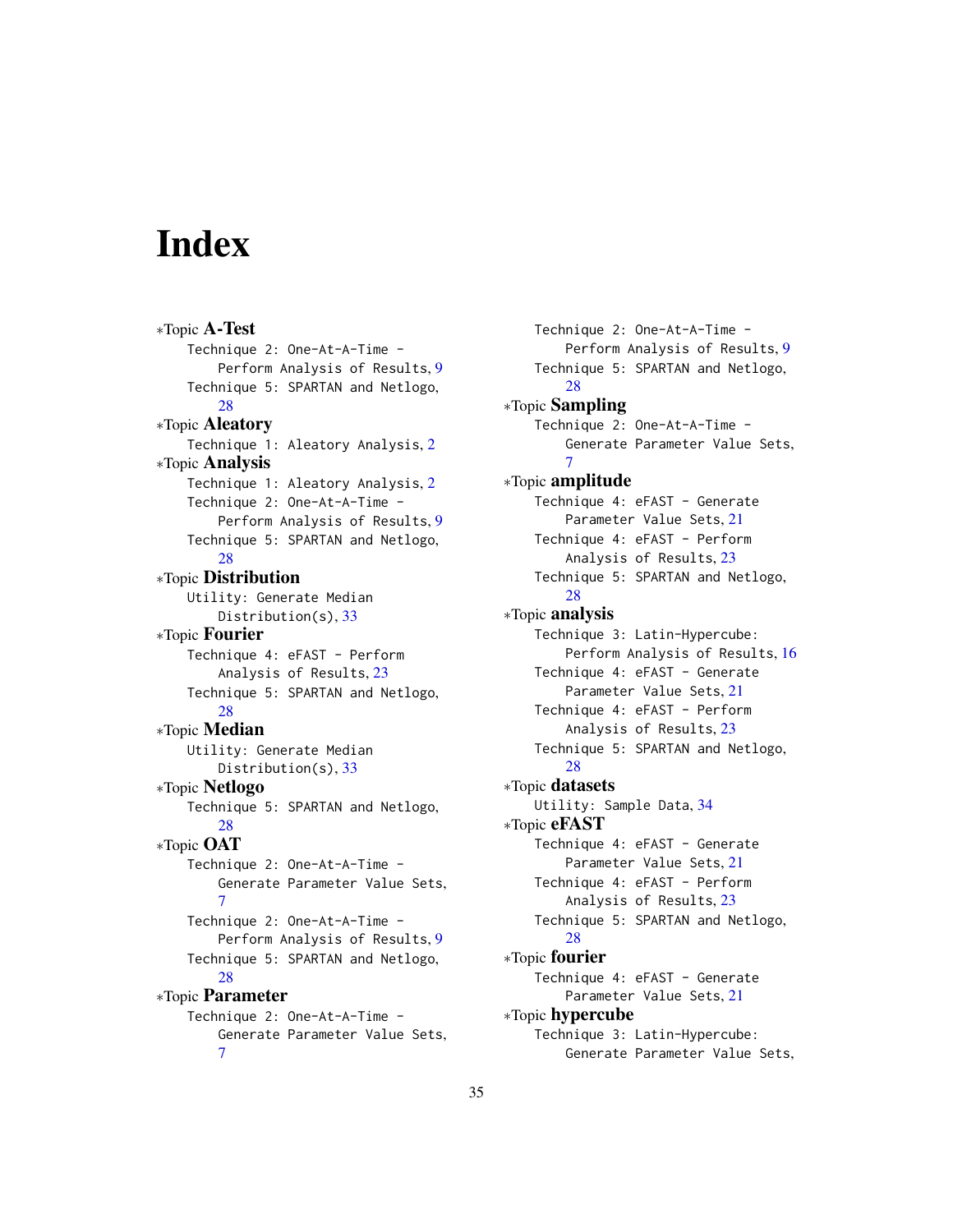## [15](#page-14-0)

Technique 3: Latin-Hypercube: Perform Analysis of Results, [16](#page-15-0) Technique 5: SPARTAN and Netlogo, [28](#page-27-0) ∗Topic latin Technique 3: Latin-Hypercube: Generate Parameter Value Sets, [15](#page-14-0) Technique 3: Latin-Hypercube: Perform Analysis of Results, [16](#page-15-0) Technique 5: SPARTAN and Netlogo, [28](#page-27-0) ∗Topic parameter Technique 3: Latin-Hypercube: Generate Parameter Value Sets, [15](#page-14-0) Technique 3: Latin-Hypercube: Perform Analysis of Results, [16](#page-15-0) Technique 4: eFAST - Generate Parameter Value Sets, [21](#page-20-0) Technique 4: eFAST - Perform Analysis of Results, [23](#page-22-0) Technique 5: SPARTAN and Netlogo, [28](#page-27-0) ∗Topic sampling Technique 3: Latin-Hypercube: Generate Parameter Value Sets, [15](#page-14-0) Technique 4: eFAST - Generate Parameter Value Sets, [21](#page-20-0) Technique 4: eFAST - Perform Analysis of Results, [23](#page-22-0) Technique 5: SPARTAN and Netlogo, [28](#page-27-0) AA\_Example\_ATestMaxAndMedians *(*Utility: Sample Data*)*, [34](#page-33-0) aa\_getATestResults *(*Technique 1: Aleatory Analysis*)*, [2](#page-1-0) aa\_graphATestsForSampleSize *(*Techniques 1-4: Internal Functions*)*, [33](#page-32-0) aa\_graphSampleSizeSummary *(*Technique 1: Aleatory Analysis*)*, [2](#page-1-0) aa\_sampleSizeSummary *(*Technique 1: Aleatory Analysis*)*, [2](#page-1-0) aa\_summariseReplicateRuns *(*Technique 1: Aleatory Analysis*)*, [2](#page-1-0)

atest *(*Techniques 1-4: Internal Functions*)*, [33](#page-32-0) Curve1\_chemoLowerLinearAdjust *(*Utility: Sample Data*)*, [34](#page-33-0) Curve1\_chemoThreshold *(*Utility: Sample Data*)*, [34](#page-33-0) Curve1\_chemoUpperLinearAdjust *(*Utility: Sample Data*)*, [34](#page-33-0) Curve1\_Dummy *(*Utility: Sample Data*)*, [34](#page-33-0) Curve1\_maxVCAMeffectProbabilityCutoff *(*Utility: Sample Data*)*, [34](#page-33-0) Curve1\_Results\_Summary *(*Utility: Sample Data*)*, [34](#page-33-0) Curve1\_thresholdBindProbability *(*Utility: Sample Data*)*, [34](#page-33-0) Curve1\_vcamSlope *(*Utility: Sample Data*)*, [34](#page-33-0) eFAST\_Analysis *(*Utility: Sample Data*)*, [34](#page-33-0) efast\_cvmethod *(*Techniques 1-4: Internal Functions*)*, [33](#page-32-0) efast\_generate\_medians\_for\_all\_parameter\_subsets *(*Technique 4: eFAST - Perform Analysis of Results*)*, [23](#page-22-0) efast\_generate\_sample *(*Technique 4: eFAST - Generate Parameter Value Sets*)*, [21](#page-20-0) efast\_generate\_sample\_netlogo *(*Technique 5: SPARTAN and Netlogo*)*, [28](#page-27-0) efast\_get\_overall\_medians *(*Technique 4: eFAST - Perform Analysis of Results*)*, [23](#page-22-0) efast\_graph\_Results *(*Techniques 1-4: Internal Functions*)*, [33](#page-32-0) efast\_netlogo\_get\_overall\_medians *(*Technique 5: SPARTAN and Netlogo*)*, [28](#page-27-0) efast\_netlogo\_run\_Analysis *(*Technique 5: SPARTAN and Netlogo*)*, [28](#page-27-0) efast\_parameterdist *(*Techniques 1-4: Internal Functions*)*, [33](#page-32-0) efast\_process\_netlogo\_result *(*Technique 5: SPARTAN and Netlogo*)*, [28](#page-27-0) efast\_run\_Analysis *(*Technique 4: eFAST - Perform Analysis of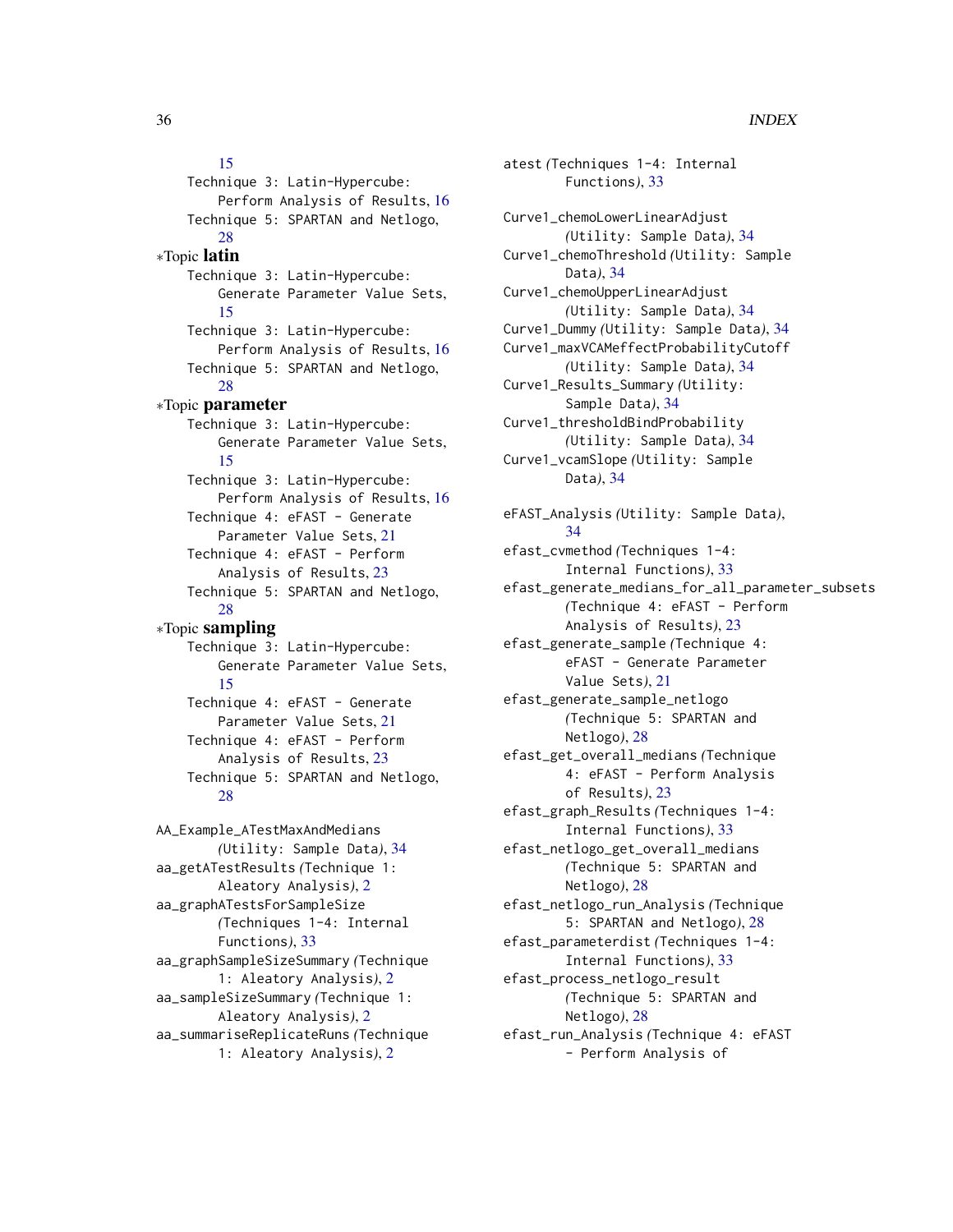### $I<sub>N</sub>$  and  $I<sub>37</sub>$  and  $I<sub>37</sub>$  and  $I<sub>37</sub>$  and  $I<sub>37</sub>$  and  $I<sub>37</sub>$  and  $I<sub>37</sub>$  and  $I<sub>37</sub>$  and  $I<sub>37</sub>$  and  $I<sub>37</sub>$  and  $I<sub>37</sub>$  and  $I<sub>37</sub>$  and  $I<sub>37</sub>$  and  $I<sub>37</sub>$  and

Results*)*, [23](#page-22-0) efast\_sd *(*Techniques 1-4: Internal Functions*)*, [33](#page-32-0) efast\_setfreq *(*Techniques 1-4: Internal Functions*)*, [33](#page-32-0) efast\_ttest *(*Techniques 1-4: Internal Functions*)*, [33](#page-32-0) EgSet\_LHC\_corCoeffs *(*Utility: Sample Data*)*, [34](#page-33-0) getMediansSubset *(*Utility: Generate Median Distribution(s)*)*, [33](#page-32-0) lhc\_constructCoEffDataSet *(*Techniques 1-4: Internal Functions*)*, [33](#page-32-0) lhc\_generate\_lhc\_sample *(*Technique 3: Latin-Hypercube: Generate Parameter Value Sets*)*, [15](#page-14-0) lhc\_generate\_lhc\_sample\_netlogo *(*Technique 5: SPARTAN and Netlogo*)*, [28](#page-27-0) lhc\_generate\_netlogo\_PRCoEffs *(*Technique 5: SPARTAN and Netlogo*)*, [28](#page-27-0) lhc\_generateLHCSummary *(*Technique 3: Latin-Hypercube: Perform Analysis of Results*)*, [16](#page-15-0) lhc\_generatePRCoEffs *(*Technique 3: Latin-Hypercube: Perform Analysis of Results*)*, [16](#page-15-0) lhc\_graphMeasuresForParameterChange *(*Technique 3: Latin-Hypercube: Perform Analysis of Results*)*, [16](#page-15-0) lhc\_netlogo\_graphMeasuresForParameterChange *(*Technique 5: SPARTAN and Netlogo*)*, [28](#page-27-0) LHC\_Parameters\_for\_Runs *(*Utility: Sample Data*)*, [34](#page-33-0) lhc\_process\_netlogo\_result *(*Technique 5: SPARTAN and Netlogo*)*, [28](#page-27-0) lhc\_process\_sample\_run\_subsets *(*Technique 3: Latin-Hypercube: Perform Analysis of Results*)*, [16](#page-15-0) LHC\_Summary *(*Utility: Sample Data*)*, [34](#page-33-0) normaliseATest *(*Techniques 1-4: Internal Functions*)*, [33](#page-32-0)

num.decimals *(*Techniques 1-4: Internal Functions*)*, [33](#page-32-0) oat\_countResponsesOfDesiredValue *(*Technique 2: One-At-A-Time - Perform Analysis of Results*)*, [9](#page-8-0) oat\_csv\_result\_file\_analysis *(*Technique 2: One-At-A-Time - Perform Analysis of Results*)*, [9](#page-8-0) OAT\_Example\_ATests\_chemoLowerLinearAdjust *(*Utility: Sample Data*)*, [34](#page-33-0) oat\_generate\_netlogo\_behaviour\_space\_XML *(*Technique 5: SPARTAN and Netlogo*)*, [28](#page-27-0) oat\_graphATestsForSampleSize *(*Technique 2: One-At-A-Time - Perform Analysis of Results*)*, [9](#page-8-0) OAT\_Medians *(*Utility: Sample Data*)*, [34](#page-33-0) oat\_parameter\_sampling *(*Technique 2: One-At-A-Time - Generate Parameter Value Sets*)*, [7](#page-6-0) oat\_plotResultDistribution *(*Technique 2: One-At-A-Time - Perform Analysis of Results*)*, [9](#page-8-0) oat\_process\_netlogo\_result *(*Technique 5: SPARTAN and Netlogo*)*, [28](#page-27-0) oat\_processParamSubsets *(*Technique 2: One-At-A-Time - Perform Analysis of Results*)*, [9](#page-8-0) OAT\_Sampling\_chemoThreshold\_Values *(*Utility: Sample Data*)*, [34](#page-33-0) OAT\_Sampling\_maxVCAMeffectProbabilityCutoff\_Values *(*Utility: Sample Data*)*, [34](#page-33-0) pcor.mat *(*Techniques 1-4: Internal Functions*)*, [33](#page-32-0) pcor.rec *(*Techniques 1-4: Internal Functions*)*, [33](#page-32-0) pcor.test *(*Techniques 1-4: Internal Functions*)*, [33](#page-32-0) perform\_aTest\_for\_all\_sim\_measures *(*Techniques 1-4: Internal Functions*)*, [33](#page-32-0) prepare\_parameter\_value\_list *(*Techniques 1-4: Internal Functions*)*, [33](#page-32-0) subset\_results\_by\_param\_value\_set

*(*Techniques 1-4: Internal

Functions*)*, [33](#page-32-0)